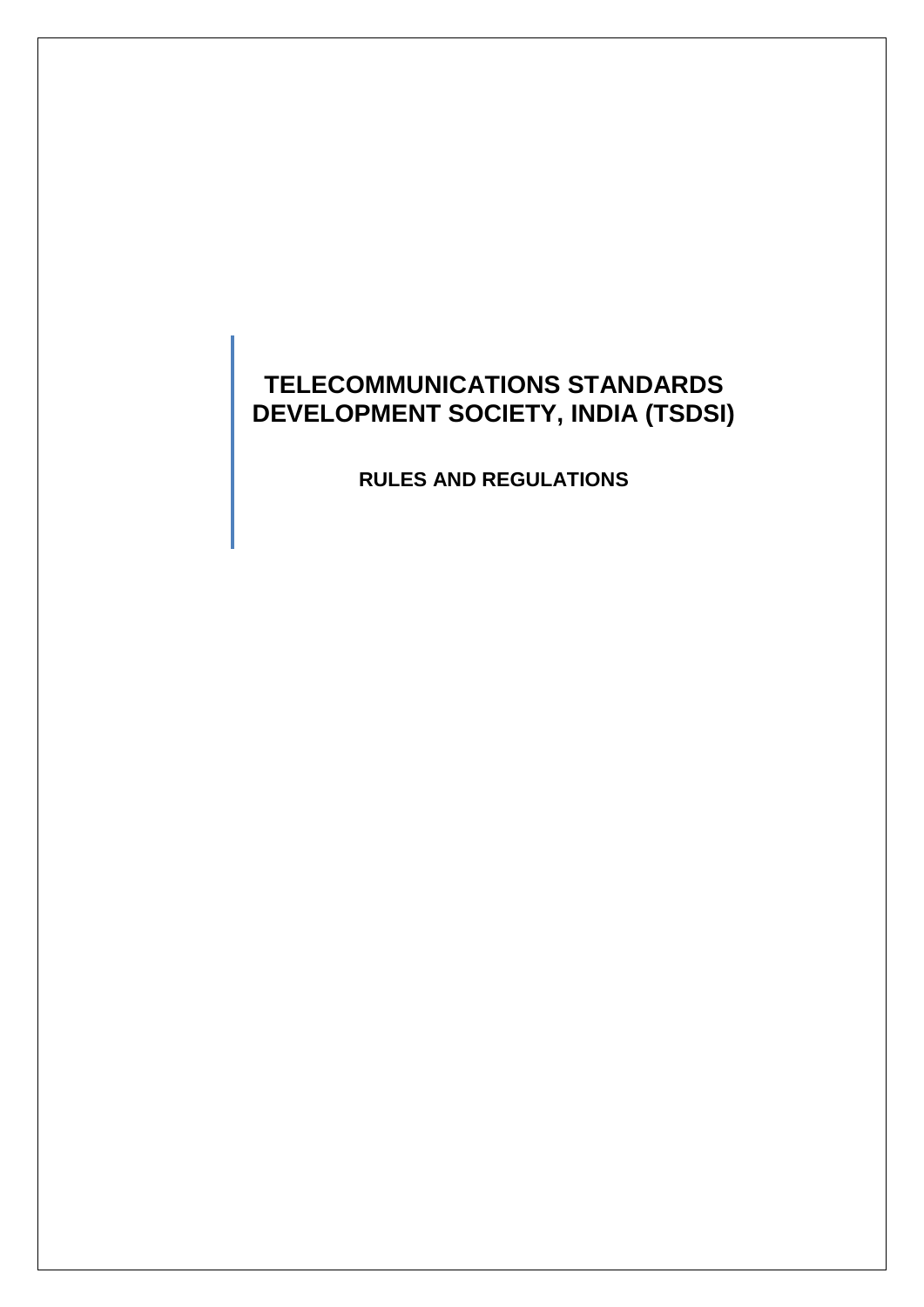# **Contents**

| 1.0 | RULES of the Telecommunications Standards Development Society, India |  |  |  |
|-----|----------------------------------------------------------------------|--|--|--|
| 2.0 |                                                                      |  |  |  |
| 3.0 |                                                                      |  |  |  |
| 4.0 |                                                                      |  |  |  |
|     | 4.1                                                                  |  |  |  |
|     |                                                                      |  |  |  |
|     |                                                                      |  |  |  |
|     | 4.2.6.2 Rights, Benefits and Obligations of Guest Members9           |  |  |  |
|     |                                                                      |  |  |  |
|     |                                                                      |  |  |  |
| 5.0 |                                                                      |  |  |  |
| 6.0 |                                                                      |  |  |  |
|     | 6.1                                                                  |  |  |  |
|     | 6.2                                                                  |  |  |  |
|     | 6.3                                                                  |  |  |  |
|     | 6.4                                                                  |  |  |  |
|     | 6.5                                                                  |  |  |  |
| 7.0 |                                                                      |  |  |  |
|     | 7.1                                                                  |  |  |  |
|     | 7.2                                                                  |  |  |  |
| 8.0 |                                                                      |  |  |  |
|     | 8.1                                                                  |  |  |  |
|     |                                                                      |  |  |  |
|     | 8.3                                                                  |  |  |  |
|     | 8.4                                                                  |  |  |  |
| 9.0 |                                                                      |  |  |  |
|     | 9.1                                                                  |  |  |  |
|     | 9.2                                                                  |  |  |  |
|     |                                                                      |  |  |  |
|     |                                                                      |  |  |  |
|     |                                                                      |  |  |  |
|     |                                                                      |  |  |  |
|     |                                                                      |  |  |  |
|     |                                                                      |  |  |  |
|     |                                                                      |  |  |  |
|     |                                                                      |  |  |  |
|     |                                                                      |  |  |  |
|     |                                                                      |  |  |  |
|     |                                                                      |  |  |  |
|     |                                                                      |  |  |  |
|     |                                                                      |  |  |  |
|     |                                                                      |  |  |  |
|     |                                                                      |  |  |  |
|     |                                                                      |  |  |  |
|     |                                                                      |  |  |  |
|     |                                                                      |  |  |  |
|     |                                                                      |  |  |  |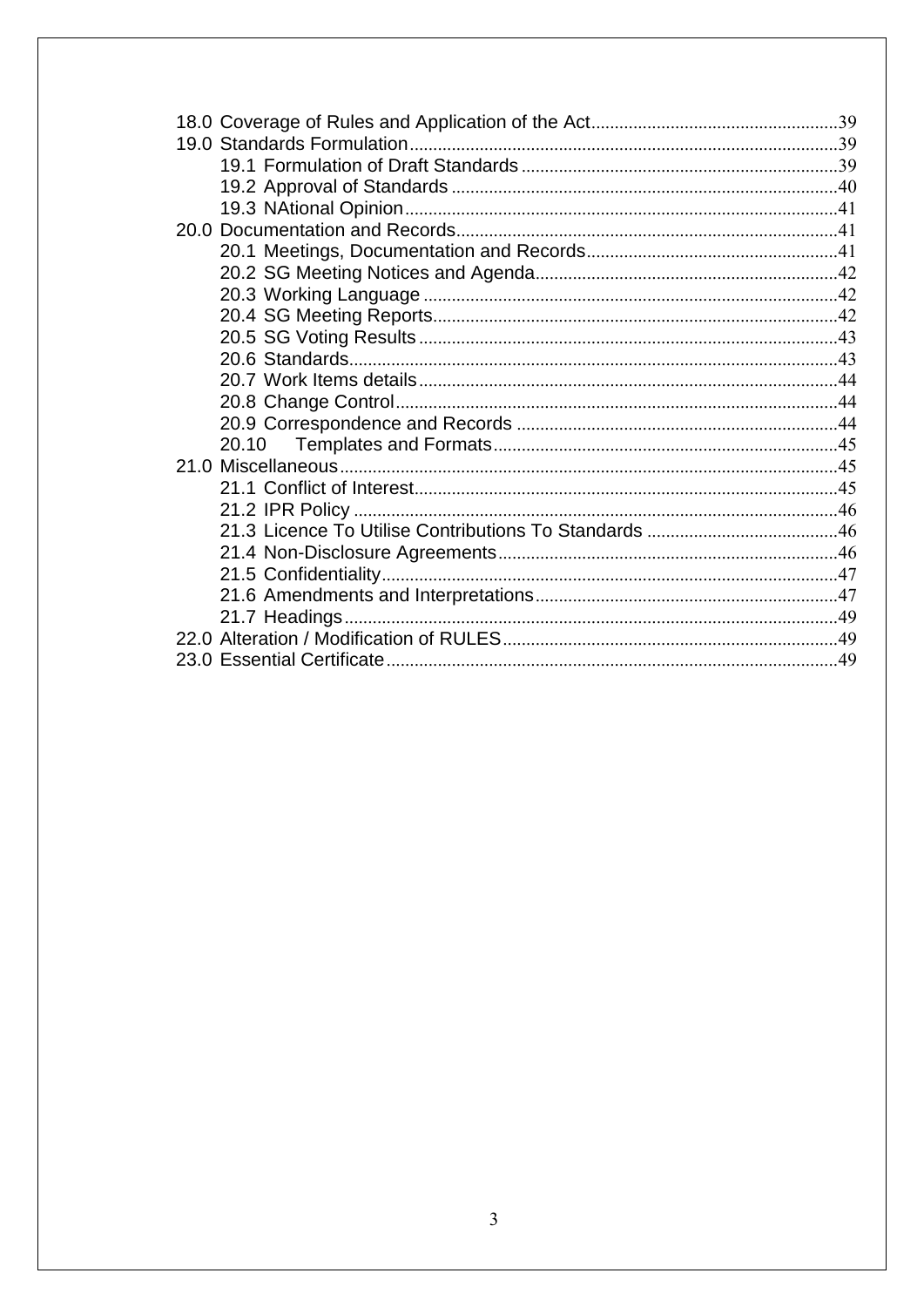# **RULES AND REGULATIONS**

# <span id="page-3-0"></span>**1.0 RULES OF THE TELECOMMUNICATIONS STANDARDS DEVELOPMENT SOCIETY, INDIA (TSDSI)**

These Rules and Regulations may be called "Rules of the Telecommunications Standards Development Society, India (TSDSI)".

### <span id="page-3-1"></span>**2.0 PREAMBLE**

- 2.1 There is a pressing need to project Indian interests, articulate service providers" requirements, and promote Indian IPRs into International standards and products. This will go a long way in helping to create an ecosystem for telecom equipment manufacturing in India, which is not a viable business proposition today due to significant outflow towards IPR licensing costs. Establishing a national Telecommunication Standards Development Organization is key to achieving these objectives. A standards development organization (SDO) for telecom will help Indian companies to develop standards for the telecom products and services to meet India specific requirements, which is expected to promote indigenous R&D and manufacturing. The developmental process will also help in creating Indians IPRs. With the development of new national standards, India will be in a position to influence various international telecom Standards Development Organisations and Forums in the development of global standards and in the inclusion of Indian IPRs in them.
- 2.2 While fully recognizing the overall objective of developing R&D and manufacturing capabilities in Telecom equipment in India under the National Telecom Policy, 2012, Telecommunications Standards Development Society, India (TSDSI) has been constituted as an autonomous "not for profit" Standards Development Organisation for Telecom products and services in India. The Society shall follow the principles of openness, transparency, fairness, consensus and due process in conducting its activities. It shall maintain technology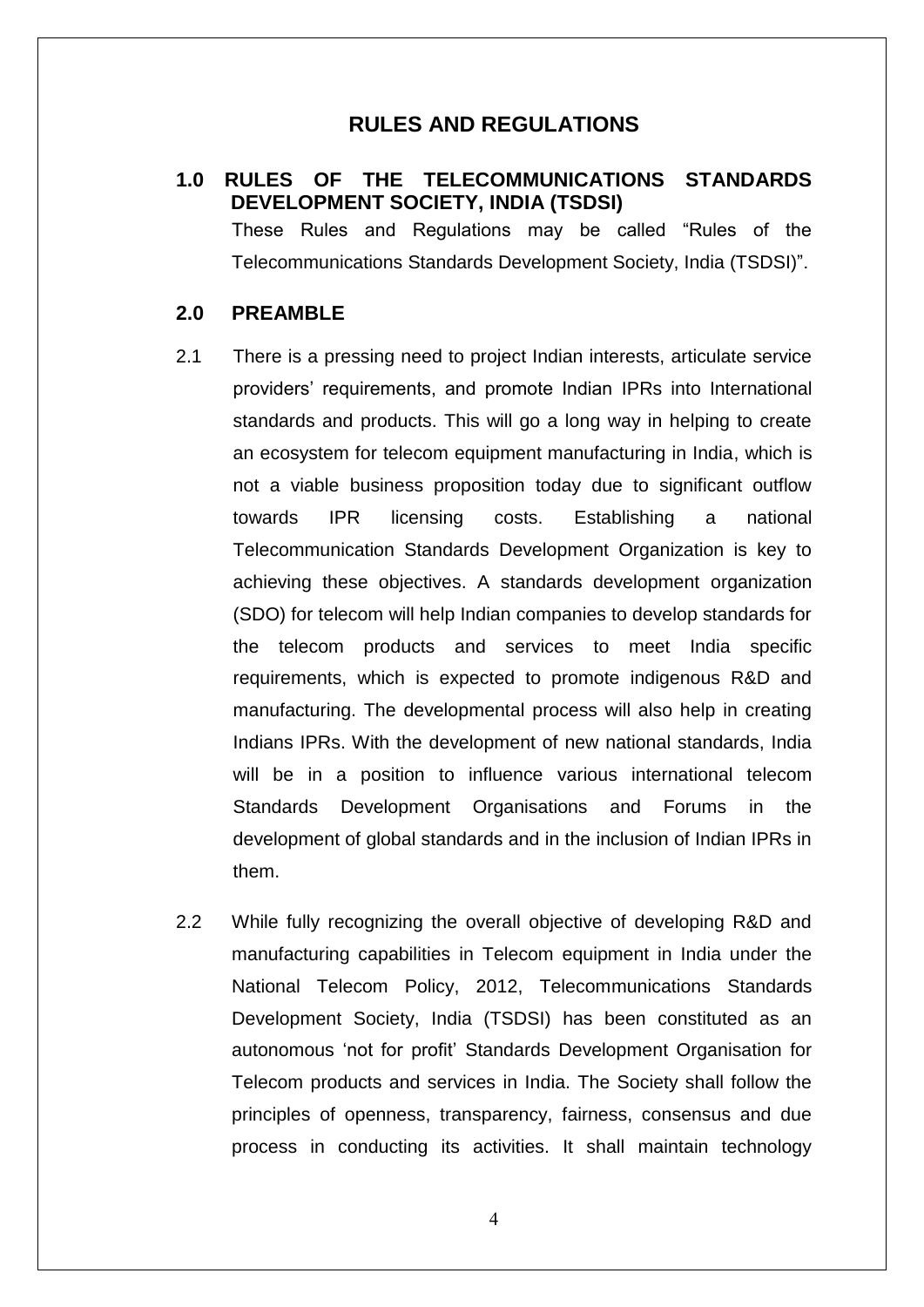neutrality and provide a uniform playing field for all of its Members. It will consistently endeavour to prioritize Indian IPR.

2.3 The Society shall draw the synergy of all Telecom stakeholders viz. manufacturers, research and development centres, academic institutions, service providers with the object of facilitating coordinated development of Standards for Telecom, especially suited to Indian environment. The Society shall play a key role in the development and deployment of new products and services based on these Standards.

# <span id="page-4-0"></span>**3.0 COMPOSITION OF THE SOCIETY**

- 3.1 The Society shall be an autonomous body with effective participation of the Government, Industry, R&D Centres, Service Providers, and Academic Institutions to drive consensus regarding Standards to meet National requirements including security needs. It will facilitate access for all the stakeholders in the International Standards Development Organisations and act as an advisory body for preparation of National contributions for incorporation of Indian requirement/ IPRs/ Standards in the International Standards.
- 3.2 It shall, having regard to the principle of universality and the desirability of universal participation in the Society, be composed of entities whose primary work/product is related to the Telecom activities.

# <span id="page-4-1"></span>**4.0 MEMBERSHIP**

# <span id="page-4-2"></span>**4.1 ELIGIBILITY FOR CORPORATE / ASSOCIATE MEMBERS**

a. **Corporate Member**: Entities registered in India, viz., Manufacturing Companies, Research and Development Centres, Network and Terminal Vendors, Network Operators, Service Providers, Regulatory Bodies, Government Departments/Bodies, Academic Institutions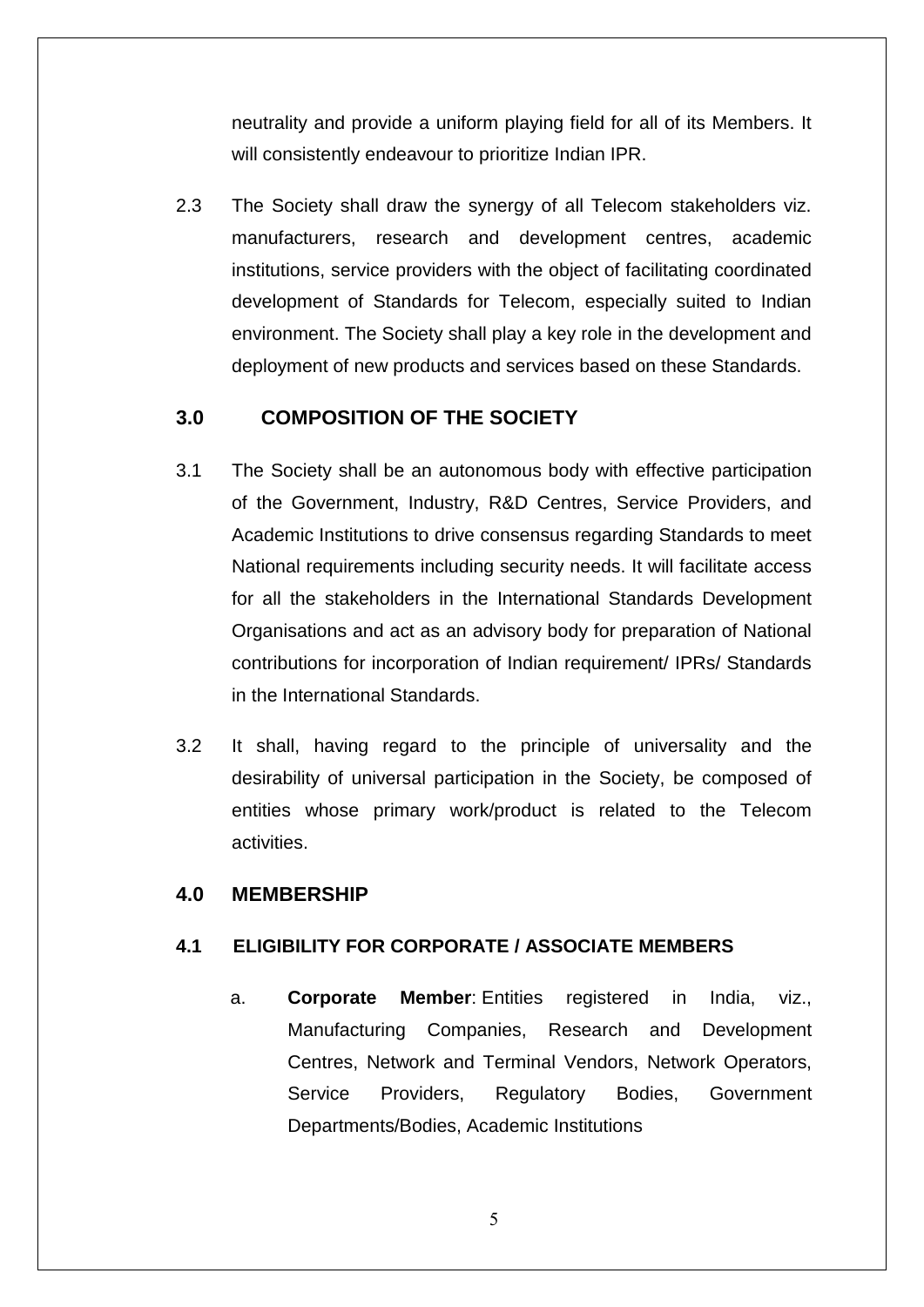- b. **Associate Member:** Associations of Stakeholders, Foreign **Entities**
- c. **Guest/Expert Member:** Professional experts and researchers in their individual capacity as observers
- 4.1.1 Corporate membership of the Society is open only to a company, institutions, research centres or Govt. Department/body, but not to an individual or association of industries/societies. A small group of companies cannot join collectively as one Member, that is, no such collective representation is allowed for corporate membership.
- 4.1.2 If at any time, two or more entities under "Group Company" are found to be members of the Society, the "Group Company" shall decide the entity in the name of which they want to pursue their membership. Such entity shall represent the entire group and exercise the rights and privileges on behalf of the entire group.
- 4.1.3 Companies or organizations that are eligible to apply for Society Membership are given below. Of these, only Entities registered in India can be Corporate members :
	- a) Companies registered in India (holding a valid license/registration as per the Companies Act of Government of India) and whose primary work/ product is related to the Telecom industry in India. Industry associations and societies (registered under the RCS Act, Govt. of India) whose Members have primary work/product related to the Telecom industry in India.
	- b) Departments, PSUs or Agencies of the Government of India whose work is closely related to the Telecom sector.
	- c) Research and Development (R&D) centres, universities or academic institutions registered in India and whose primary work/product is related to the Telecom sector in India.
	- d) Foreign companies, organizations, associations, universities, R&D laboratories, etc. that have material interests in supporting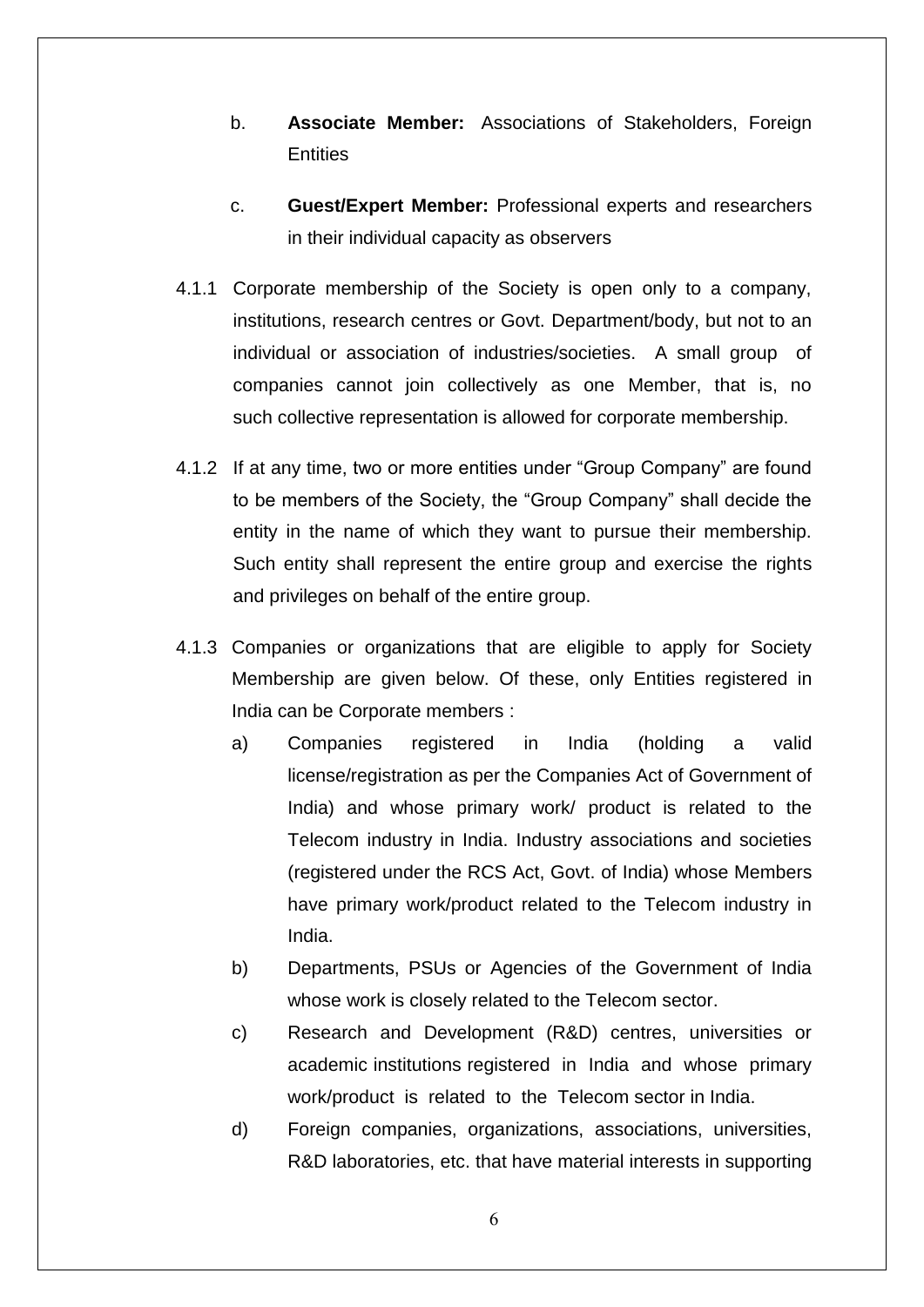the development of the Telecommunications sector in India , and are willing to commit to uphold the goals and principles of Society. These entities can be Associate members or Guest members and will not have any voting rights.

### <span id="page-6-0"></span>**4.2 RIGHTS AND OBLIGATIONS OF MEMBERS**

- 4.2.1 Members shall have the rights and shall be subjected to the obligations provided for in these Rules.
- 4.2.2 Rights of members in respect of their participation in the conferences, meetings and consultations of the Society are as:
	- a) All members shall be entitled to participate in conferences and meetings of Study Groups and Working Groups of TSDSI
	- b) Only Corporate Members shall be eligible for election to the Governing Council and shall have the right to nominate candidates for election as officials of the Society.
	- c) Each Corporate Member shall have one vote at all General Body Meetings.
	- d) Each Corporate Member shall also have one vote in all consultations carried out by correspondence.
	- e) All Corporate Members shall have one vote each for all Governing Council positions.
	- f) Only Corporate Members can participate In meetings of national and international standards bodies of which TSDSI is a partner organization
- 4.2.3 In respect of their participation in activities of the Society, members shall be entitled to participate fully in the activities of the sector in which they are interested, subject to relevant provisions.
- 4.2.4 If an academic institution becomes a member, its faculty and students can participate based on nomination by the institution. However, if an association/ society becomes a member, only its nominee, who is its employee or elected official, can participate in the proceedings of the Society.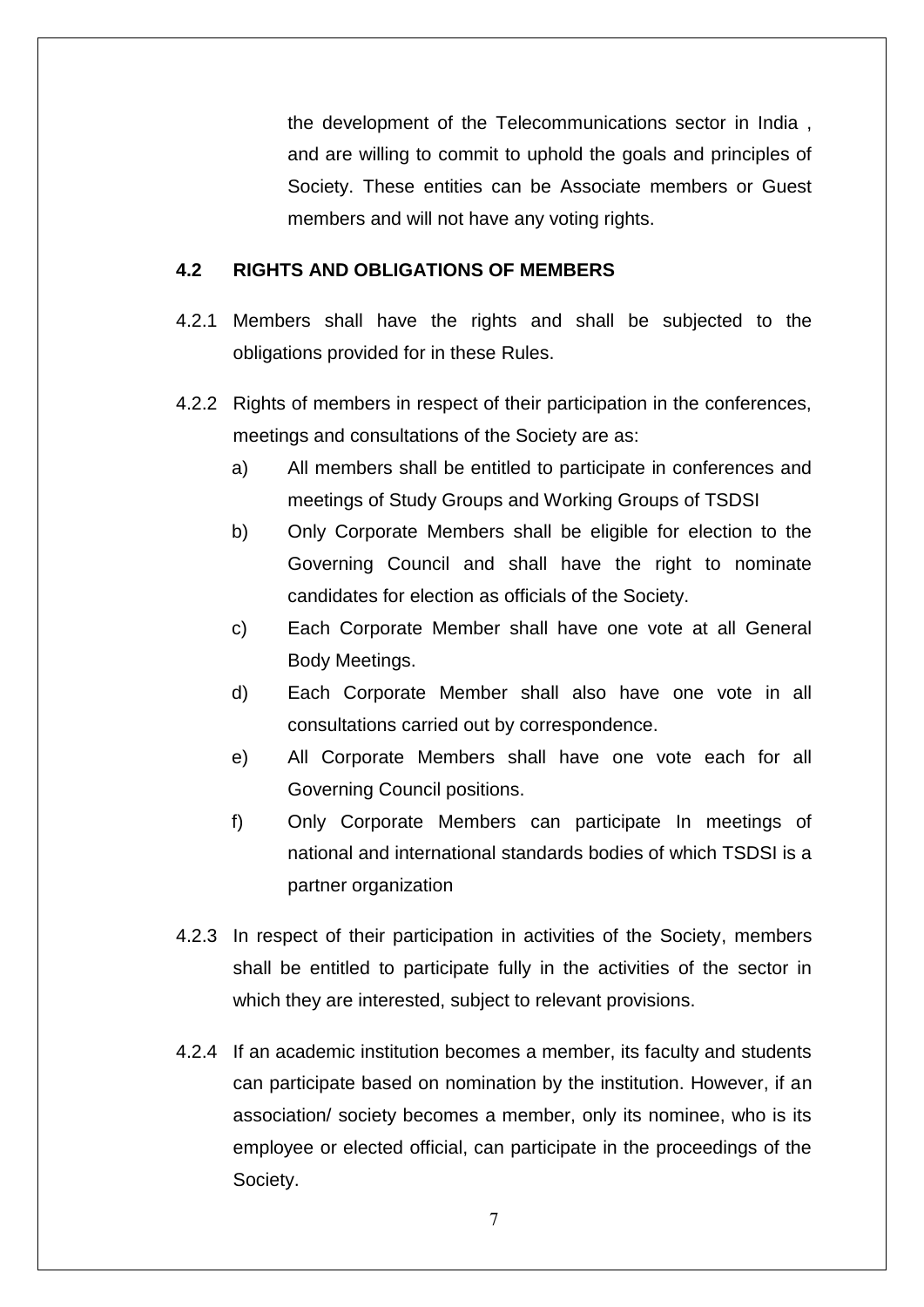# 4.2.5 Summary of Rights:

| S.N. | <b>Rights</b>                 | Corporate   Associate |            | Guest/          |
|------|-------------------------------|-----------------------|------------|-----------------|
|      |                               |                       |            | <b>Observer</b> |
| 1.   | Participation in General      | <b>Yes</b>            | Yes        | By invitation   |
|      | Body<br>test                  |                       |            |                 |
|      | Meetings,                     |                       |            |                 |
|      | events,<br>seminars,          |                       |            |                 |
|      | workshops                     |                       |            |                 |
| 2.   | Inclusion in mailing list for | Yes                   | <b>Yes</b> | By invitation   |
|      | information about events      |                       |            |                 |
| 3.   | Online access to<br>initial   | Yes                   | <b>Yes</b> | By invitation   |
|      | draft Standard formulated     |                       |            |                 |
|      | by TSDSI                      |                       |            |                 |
| 4.   | submission<br>Online<br>0f    | Yes                   | Yes        | By invitation   |
|      | comments on initial draft     |                       |            |                 |
|      | Standard formulated by        |                       |            |                 |
|      | <b>TSDSI</b>                  |                       |            |                 |
| 5.   | Participation in technical    | Yes                   | Yes        | Yes             |
|      | committees,<br>working        |                       |            |                 |
|      | groups of TSDSI               |                       |            |                 |
| 6.   | Participation in meetings     | Yes                   | <b>No</b>  | <b>No</b>       |
|      | standards bodies in<br>of     |                       |            |                 |
|      | which TSDSI is a Partner      |                       |            |                 |
|      | Organization                  |                       |            |                 |
| 7.   | Representation<br>in<br>the   | Yes                   | <b>No</b>  | <b>No</b>       |
|      | <b>Governing Council</b>      |                       |            |                 |
| 8.   | Voting rights in General      | <b>Yes</b>            | <b>No</b>  | <b>No</b>       |
|      | Body and<br>in<br>relevant    |                       |            |                 |
|      | specific technical issues     |                       |            |                 |
| 9.   | Request for formulation of    | Yes                   | Yes        | <b>No</b>       |
|      | a fresh Standard              |                       |            |                 |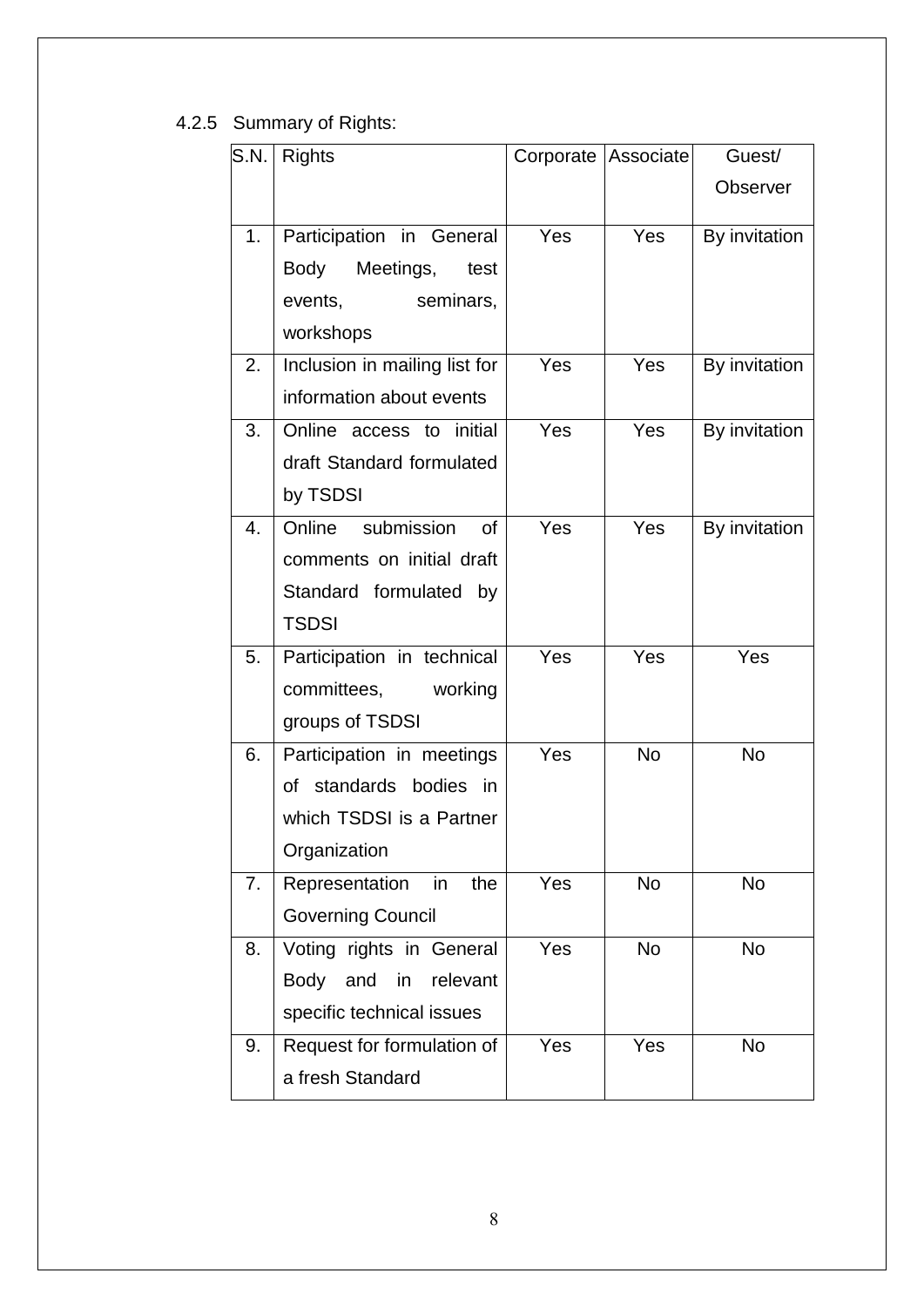#### <span id="page-8-0"></span>**4.2.6 GUEST MEMBERS**

- 4.2.6.1 Guest Members can be individuals or organizations who shall be observers or Members with limited privileges. They will be invited by the Chairperson. Following can be considered to be invited as Guest Members:
	- a) Individuals/bodies identified by the Governing Council to participate in Working Groups or other committees as Guest Members. The Guest Members should be experts in a specific area whose expertise a SG/WG is keen to leverage, but who may not be available as a consultant. The organization, if any, which employs the individual Guest Member, must give its concurrence before the individual is invited. The tenure of the Guest Member shall be specified while inviting him to join the SG/WG/committee.
	- b) In case of organizations which wish to explore the need for becoming a Member before taking up Corporate or Associate Membership, the Guest Membership shall be provided only for six months and shall not be renewed for three years unless the organization becomes a Corporate or Associate Member during that period.

# **4.2.6.2 RIGHTS, BENEFITS AND OBLIGATIONS OF GUEST MEMBERS**

- <span id="page-8-1"></span>a) Guest Members have the right to attend the SG/WG meetings but shall have no voting rights in the SG/WG or any other group in the Society.
- b) Technical contributions to the SG/WG may be accepted from Guest Members at the discretion of Study Group/Working Group Chair for discussion in Working Group. However, this contribution may or may not be adopted or even put to vote.
- c) Guest Members may also submit non-technical documents to the SG/WG for consideration.
- d) Guest Members need not pay Membership fees. However, they may be required to pay certain charges associated with the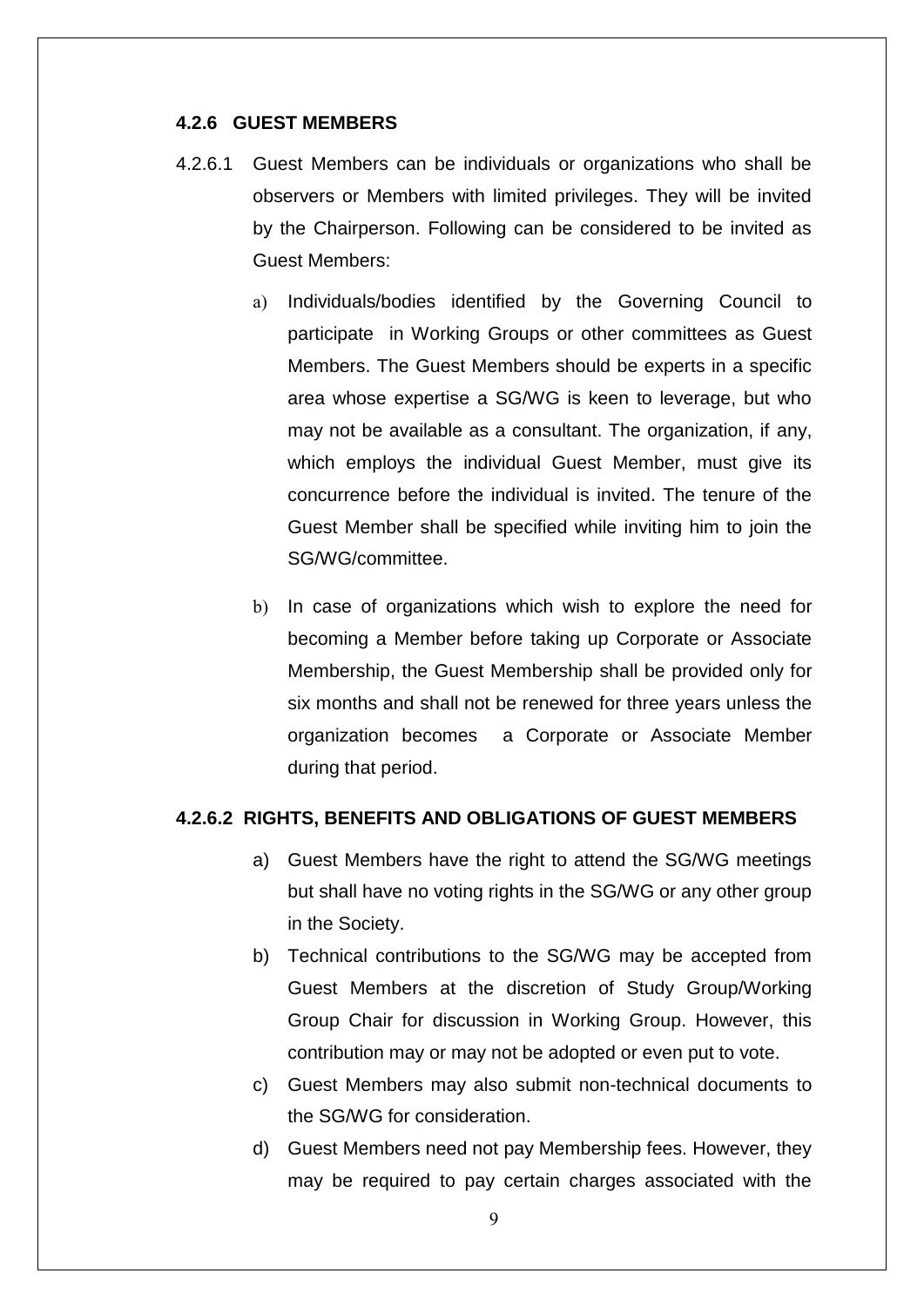conduct of some meetings, if needed, which other Members may not have to pay.

### <span id="page-9-0"></span>**4.3 MEMBERSHIP ADMISSION PROCEDURE / APPLICATION**

# **4.3.1 ADMISSION PROCEDURE**

- 4.3.1.1 Any person seeking admission as a Corporate Member or an Associate Member of the Society shall make an application in writing to the Director General in the prescribed form.
- 4.3.1.2 The said application shall be duly signed and stamped by the applicant and shall be accompanied with:
	- a) The acceptance of an agreement to abide by these Rules.
	- b) Such information including details of registration, license, turnover, etc., as may be stipulated by the Governing Council from time to time.
- 4.3.1.3 Such an application shall be reviewed by the Director General for eligibility and if satisfied then the Director General shall place the application before the Governing Council for its decision in the first following meeting of the Governing Council.
- 4.3.1.4 In no event, such application for admission will be kept pending for more than three months.
- 4.3.1.5 The Governing Council shall decide on the eligibility, admission/rejection or otherwise of the candidate seeking admission as a Member of the Society and their decision in the matter shall be final and they shall not be bound to assign any reason for their decision. In such matters, decisions of Governing Council shall be final.
- 4.3.1.6 The Membership of each Member shall be deemed to be commenced from the date of such Governing Council meeting in which a candidate has been accepted for an admission by Governing Council after payment of applicable fees.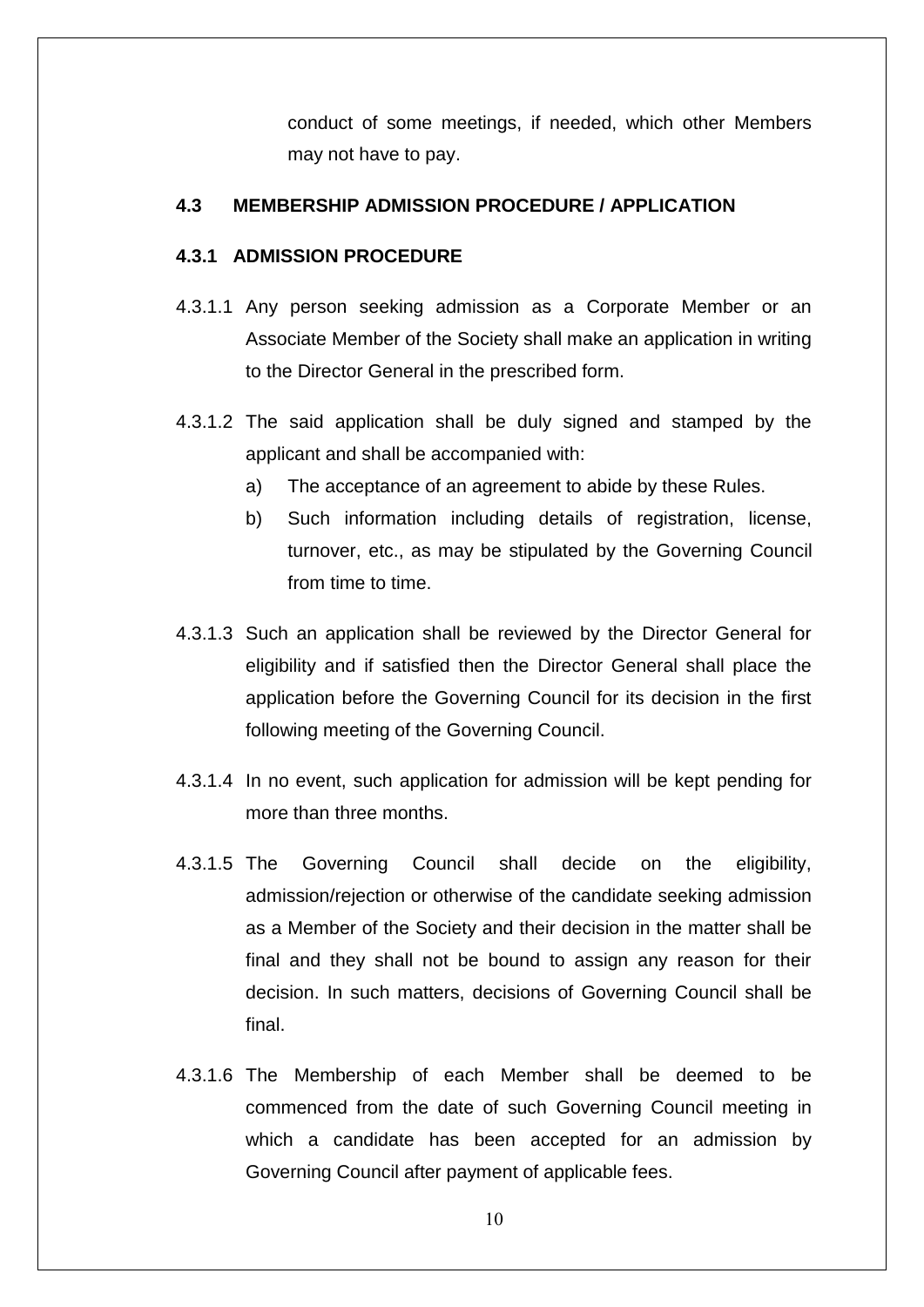4.3.1.7 Every Member shall register with the Director General its corporate/registered address in India. Any change in the same shall be intimated by the Member(s) forthwith.

### <span id="page-10-0"></span>**4.4 TERMINATION OF MEMBERSHIP**

4.4.1 The Membership in Society may be terminated by resignation, revocation or by default on payment of Membership fees/dues. There shall be no refund of fees in any of the cases. Details of instances for termination of Membership are as below:-

# **4.4.1.1 RESIGNATION**

- a) A Member may resign from Membership by giving notice to the Director General. The resignation shall take effect from the first of the following month from submission of resignation.
- b) Any Member may withdraw from the Membership of the Society by giving one month notice in writing, to the Director General of the intention to do so and it shall take effect upon its acceptance by the Director General. The Director General shall take the decision within fifteen days of receipt of such notice. Such notice/resignation shall not absolve the Member from paying the pending Membership charges/applicable dues accrued as on the date of Director General"s decision. There shall be no refund of subscriptions that have already been paid.
- c) Such notice period for the resignation can be waived or reduced at the discretion of the Director General.

### **4.4.1.2 REVOCATION OF MEMBERSHIP**

a) Revocation of the Membership of any Member including a Corporate Member may be proposed by the Governing Council, if it has reason to believe that the Member is acting against the interest or objectives of the Society or against National interest or there is substantial breach of its obligations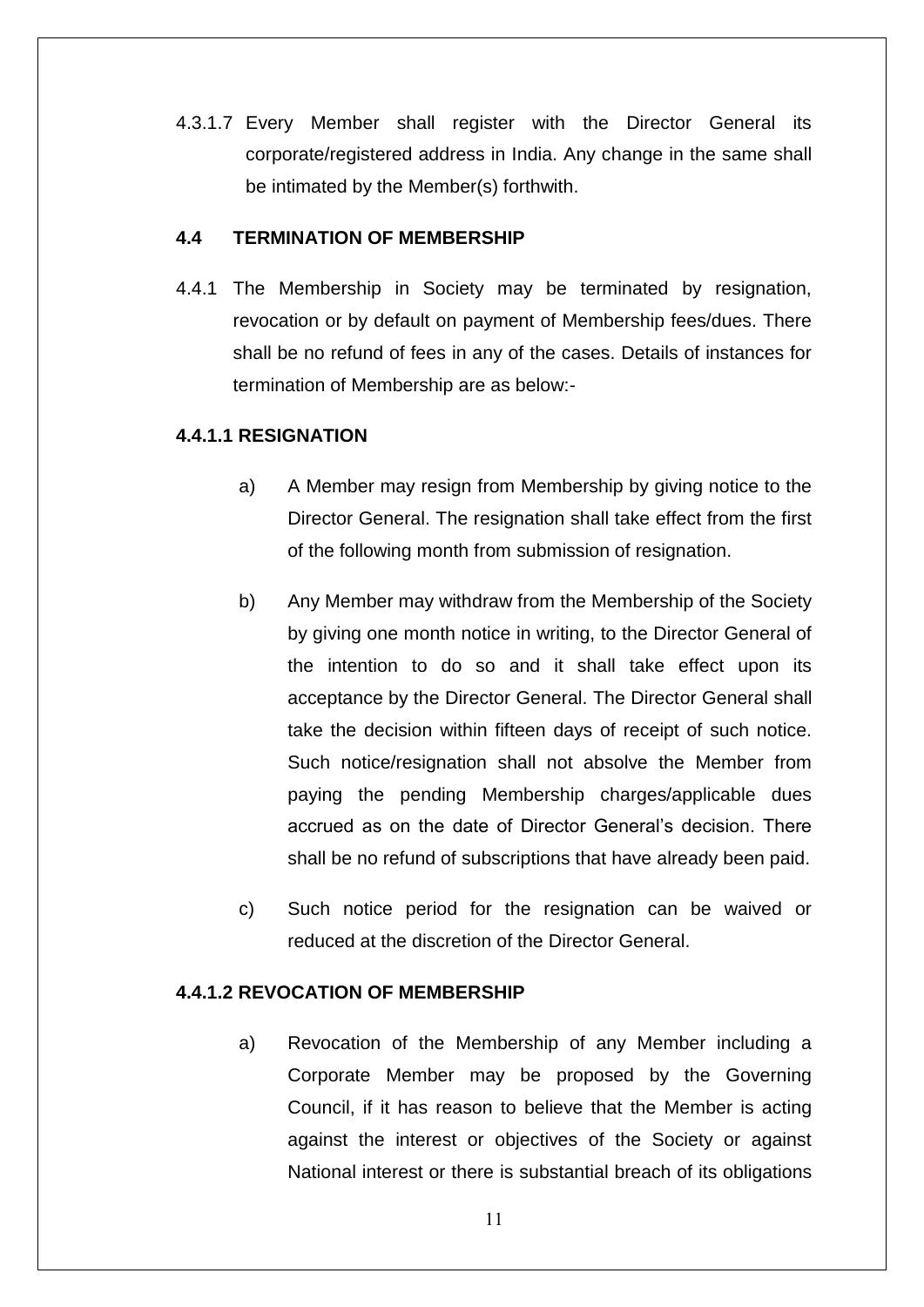as a Member or that their conduct is detrimental to or has harmed or brought into disrepute the Society or the Indian Telecom industry. The same will be ratified by the General Body before proceeding with revocation of membership. It will be the responsibility of the Director General to initiate proceedings against such Member and issue a show cause notice and bring the response to the same to the notice of the Governing Council for their decision in the matter.

- b) Provided that such Member shall be given fifteen days notice by the Director General to explain their point of view to the Governing Council whereupon the Governing Council shall within fifteen days thereafter take its decision to expel or not to expel the Member and the Governing Council shall not be bound to assign any reason for their decision. However, in matters of National interest, the decision of Governing Council shall be Final in revoking any membership.
- c) Any such person, firm, company, corporation, association or other legal entity shall, thereafter cease to be a Member of the Society and cease to have the rights and privileges of Membership.

#### **4.4.1.3 CESSATION OF MEMBERSHIP**

- a) A Member shall ipso facto cease to be a Member of the Society, if:
	- i. The Member resigns in the manner laid down in Para 4.4.1.1 above.
	- ii. In the case of a Corporate Member, the license/ registration granted to the Member by the Govt. of India (or State Government) is revoked or suspended by a competent authority.
	- iii. The Member otherwise ceases to be eligible as a Member of the corresponding category;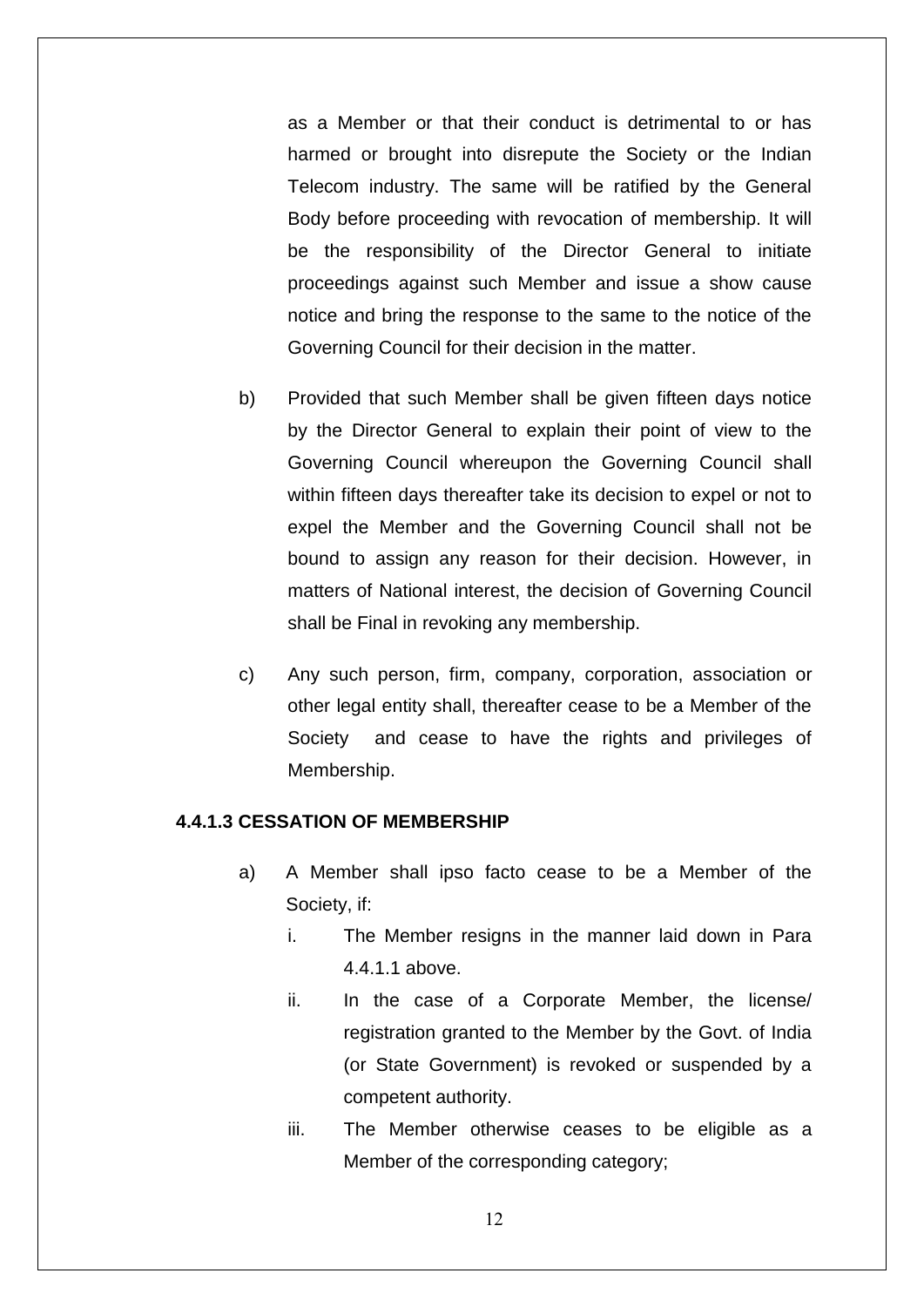- iv. In the case of Member being a firm, it is dissolved or such firm is adjudicated insolvent, or is merged with any other entity; or the partner(s) thereof are convicted of an offence involving moral turpitude. Provided that a firm shall not cease to be a Member of the Society by reason only of a change caused by the death or retirement of a partner or partners or by reason only of a mere change in the name of the firm without affecting materially the composition of the partners of the firm.
- v. In the case of Member being a company, body corporate or association, upon voluntary winding up or upon an order made by a competent court for winding up of the company, body corporate or association or upon being adjudged as insolvent.
- vi. Provided however, a firm, company, body corporate or association shall not cease to be a Member of the Society upon any change being made in the conventional or corporate name of the firm, company, corporation or association.
- vii. Any Member whose Membership charges shall be in arrears for a period exceeding three months from the date of any invoice as aforesaid (first demand excluding reminders), such Member shall cease to be Member of the Society. In the event that on such cessation, if the defaulter company (Member entity) pays all its dues together with interest at the prevailing rate thereon within one-month from the end of the three month time period, then the Membership of such Member company will stand restored on the date of making such payment. However this extension of time for making the payment of arrears shall not apply to a Member who has defaulted for the second time. In case the said payment is not made within the period of four months or in case of a repeat defaulter, the restoration of Membership shall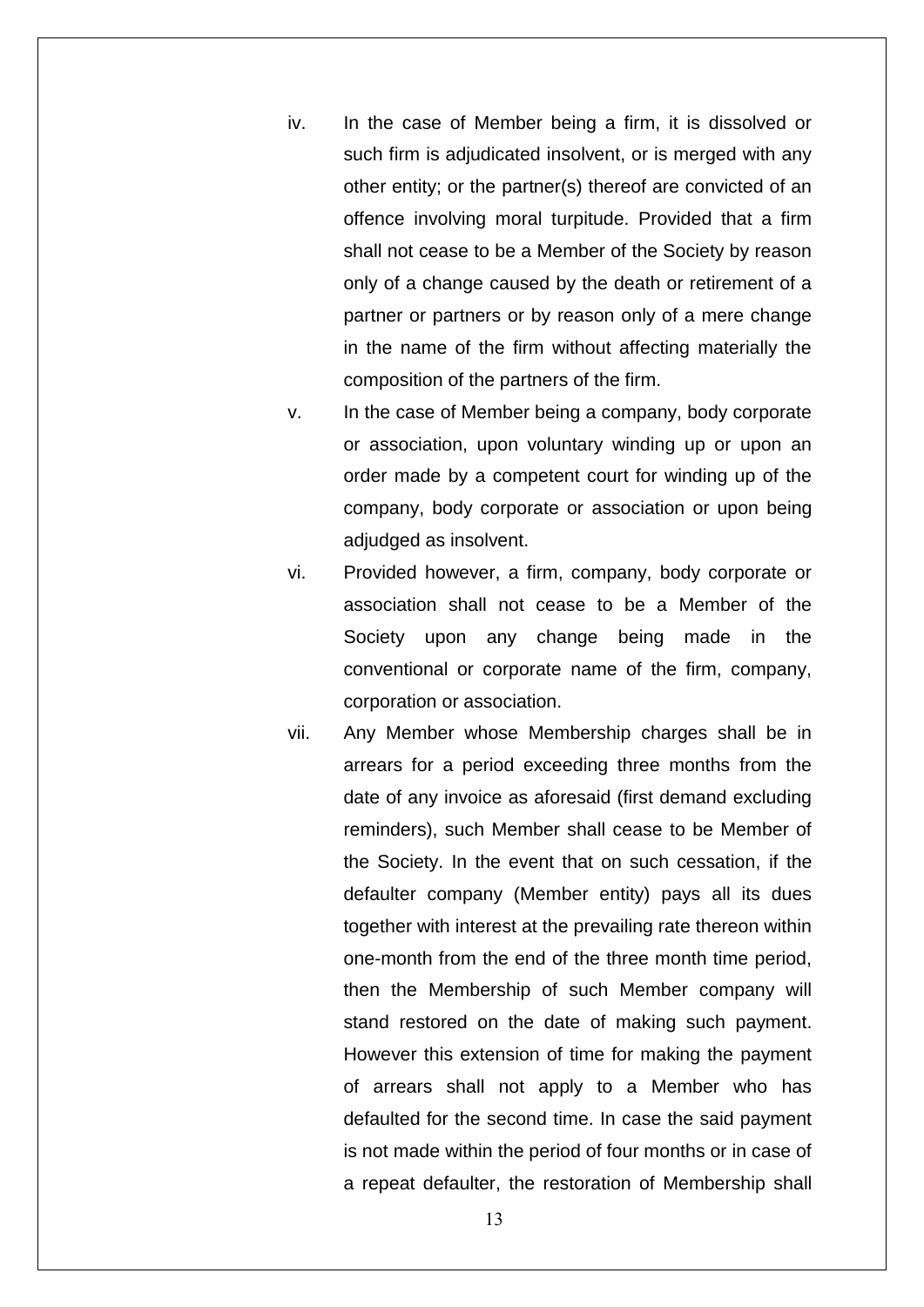be at the sole discretion of the Governing Council and on such terms and conditions as may be decided by the Governing Council. During the three months period when the non-payment issues is not settled, the Member shall have no voting rights and shall have no right to take up any of the Society positions in the Governing Council, or Study Groups. The Member shall also not be able to participate in any National and International Standards body meetings as Society Member.

#### **4.4.2 READMISSION**

- 4.4.2.1 In case of a person/entity who ceases to be a Member of the Society on account of any reason provided in Clause 4.4.1 above and/or whose Membership has been revoked for reasons provided in Clause 4.4.1, such person/entity can re-apply for the Membership of the Society upon rectifying the reason for which he/she ceased to be a Member.
- 4.4.2.2 The readmission procedure shall be the same as prescribed for Admission.
- 4.4.2.3 Notwithstanding anything contained in Admission Clause, the Governing Council may, at its sole discretion, waive the payment of admission fee or part thereof from any person/entity applying for readmission, subject to such terms as the Governing Council may specify.

#### **4.4.3 REGISTER OF MEMBERS**

The Director General shall maintain two separate Registers of Members, for Corporate, and Associate Members respectively, containing the names and corporate/registered addresses of the Members and such other particulars as may be decided from time to time by the Governing Council. Such Register shall be open for inspection by the Members or their authorized representatives at the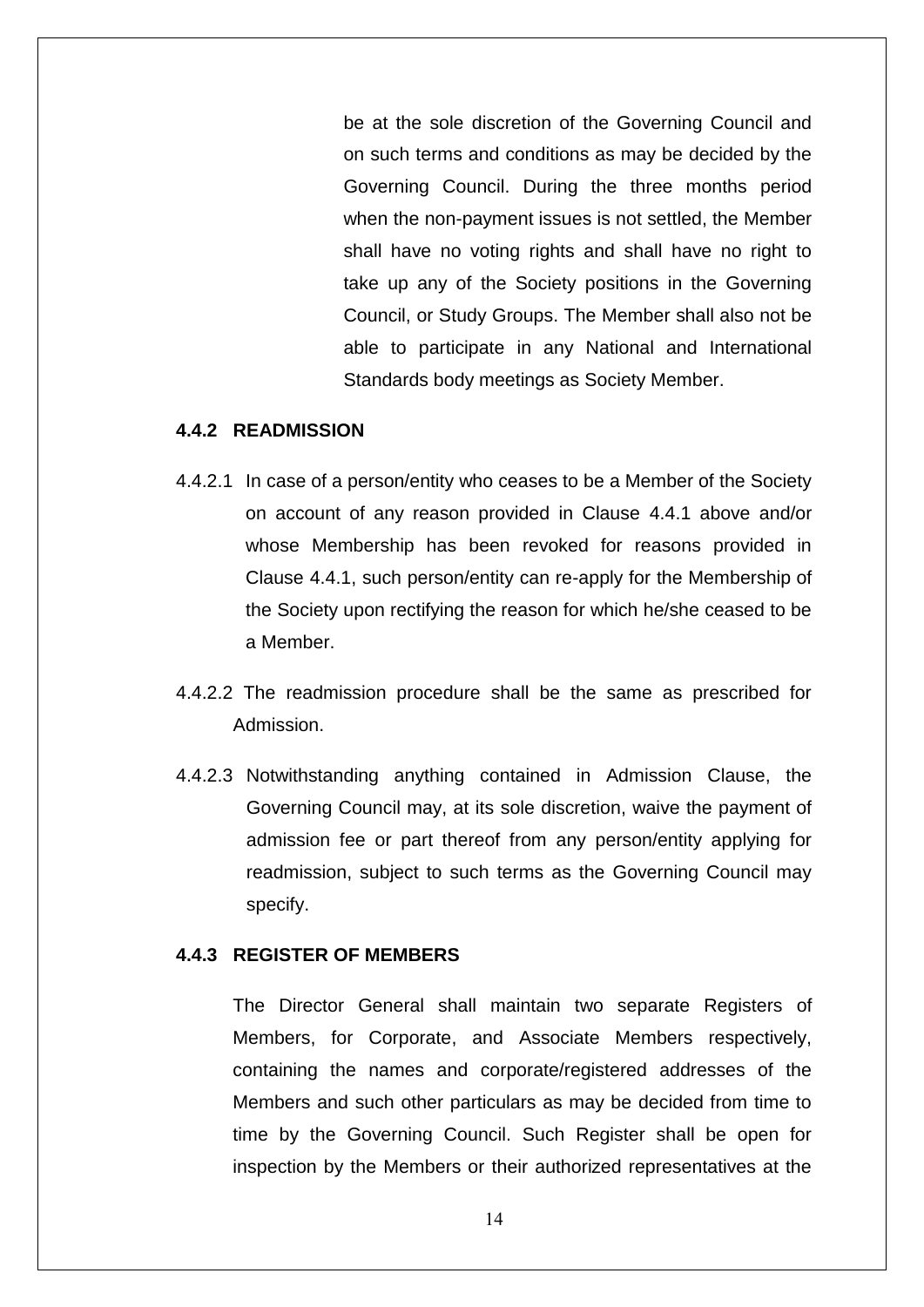Registered Office of the Society during normal working hours by giving one week"s prior notice.

# <span id="page-14-0"></span>**5.0 STRUCTURE OF THE SOCIETY**

- 5.1 The Society will have a multi-tier structure, comprising:
	- a) the General Body, which shall be the supreme organ of the **Society**
	- b) the Governing Council, which shall act on behalf of the General Body to steer the Society
	- c) the Study Groups, which shall handle the activities related to a particular Telecom vertical allocated by the Governing Council
	- d) the Working Groups, which shall assist Study Groups in the deeper technical aspects of the particular Telecom vertical
	- e) the General Secretariat, which shall manage the day-to-day activities and support functions.

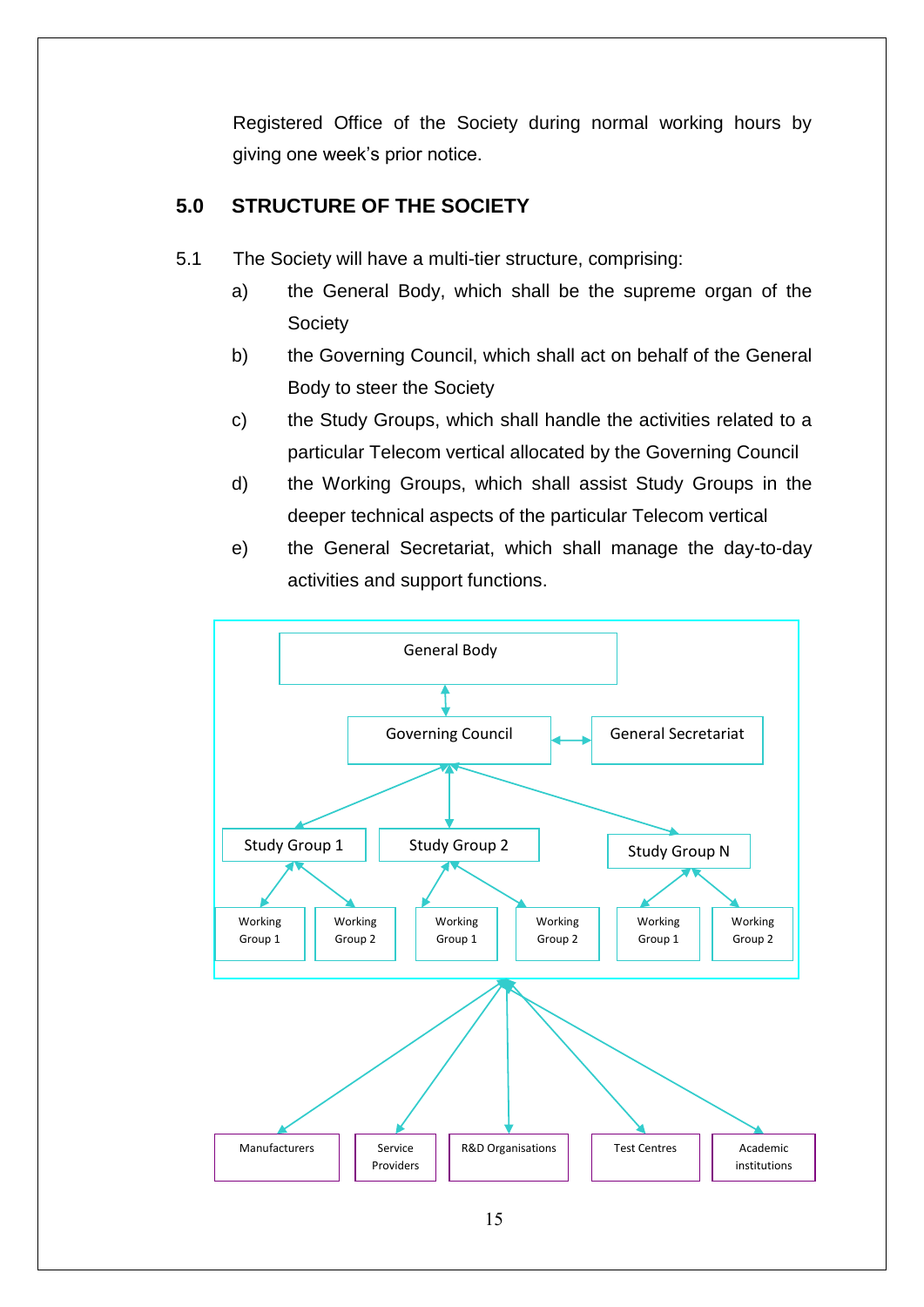# <span id="page-15-0"></span>**6.0 GENERAL BODY**

### <span id="page-15-1"></span>**6.1 COMPOSITION AND FUNCTIONS**

- 6.1.1 General Body shall be composed of representatives of all the members of the Society except guest members. However, only Corporate Members shall have voting rights.
- 6.1.2 Only Corporate Members of General Body shall be eligible to elect Chairman and Vice Chairman for the General Body.
- 6.1.3 The General Body shall at least meet twice in a year including one Annual General Body Meeting.
- 6.1.4 On the basis of proposals by members and taking account of reports by the Governing Council, the General Body meetings shall:
	- a) determine the general policies for fulfilling the purposes of the Society prescribed in these Rules.
	- b) consider the reports by the Governing Council on the activities of the Society since the previous General Body Meeting and on the policy and strategic planning of the Society
	- c) in the light of its decisions taken, establish the strategic plan for the Society and the basis for the budget of the Society, and determine related financial limits, until the next General Body Meeting, after considering all relevant aspects of the work of the Society in that period
	- d) establish, using the laid down procedures, the annual contributions
	- e) provide any general directives dealing with the staffing of the Society and, if necessary, fix the basic salaries, the salary scales and the system of allowances and pensions for all the officials of the Society
	- f) examine the accounts of the Society and finally approve them, if appropriate
	- g) elect the members which are to serve on the Governing Council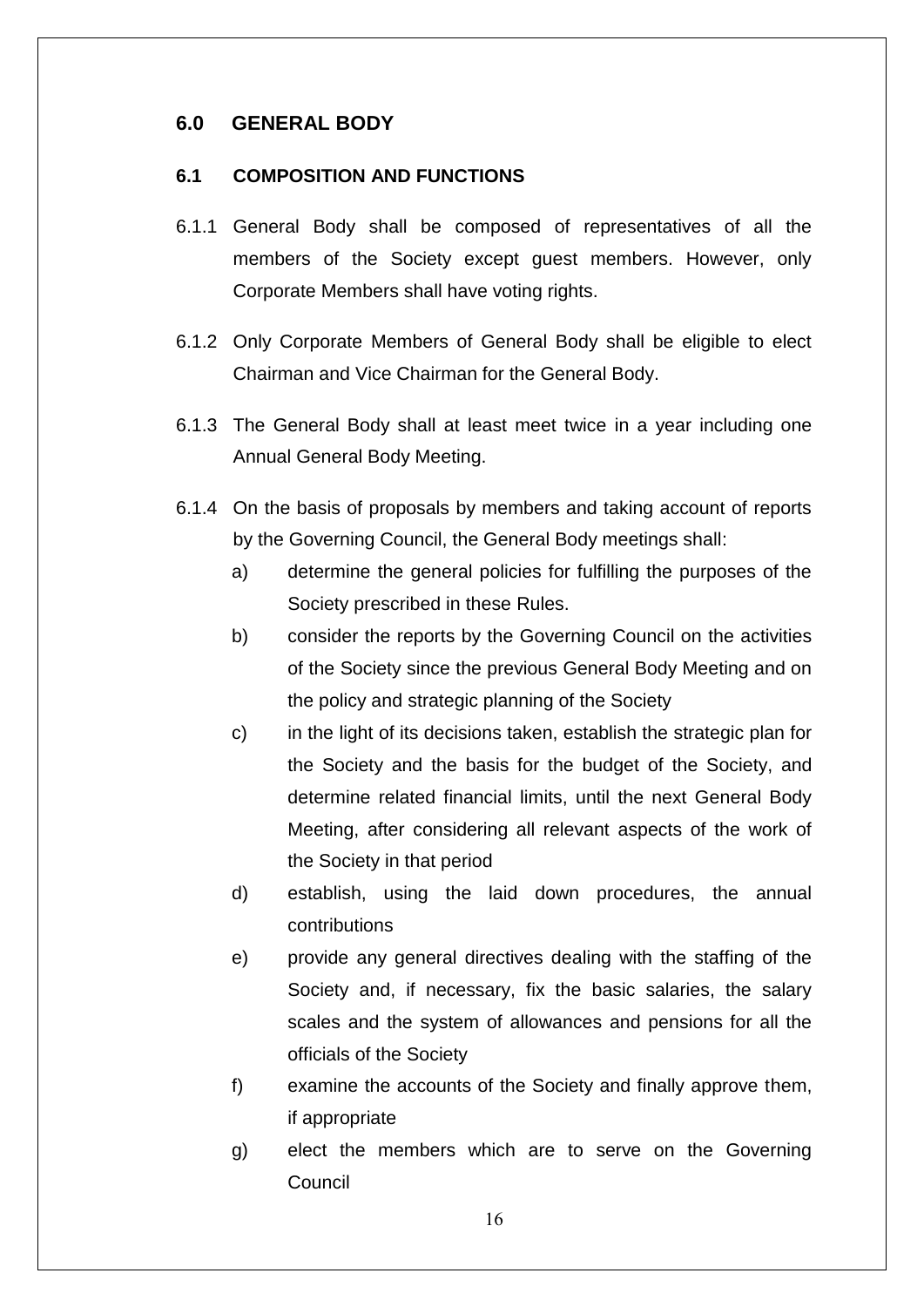- h) elect the Chairman, the Vice Chairman and Members of the Governing Council, and the Head and Vice-Head of the Study Groups/Working Groups of the Society
- i) consider and approve draft standards developed by the Study Groups.
- j) consider and adopt, if appropriate, proposals for amendments to these Rules, put forward by members, in accordance with the provisions contained herein, within the purview of the extant government policies
- k) conclude or revise, if necessary, agreements between the Society and other organisations, examine any provisional agreements with such organisations concluded by the Governing Council on behalf of the Society, and take such measures in connection therewith as it deems appropriate
- l) adopt and amend the general rules of conferences, assemblies and meetings of the Society
- m) deal with such other Telecom issues as may be necessary

Any resolution passed by the General Body in accordance with the Rules shall be binding on all Members for Standard development and constitution of Working Groups.

### **6.1.5 Extraordinary General Body Meetings**

- a) All General Body Meetings other than the Annual General Body Meeting shall be called Extraordinary General Body Meetings.
- b) An Extraordinary General Body Meeting may be called by the Chairperson or as the case may be by the Vice Chairperson or Director General and it may also be called on a requisition signed by not less than 50% of the Corporate Members of the Society presented to the Chairperson for considering matters of urgent nature.
- c) The Chairperson shall call an Extraordinary Meeting within four weeks of the receipt of such requisition.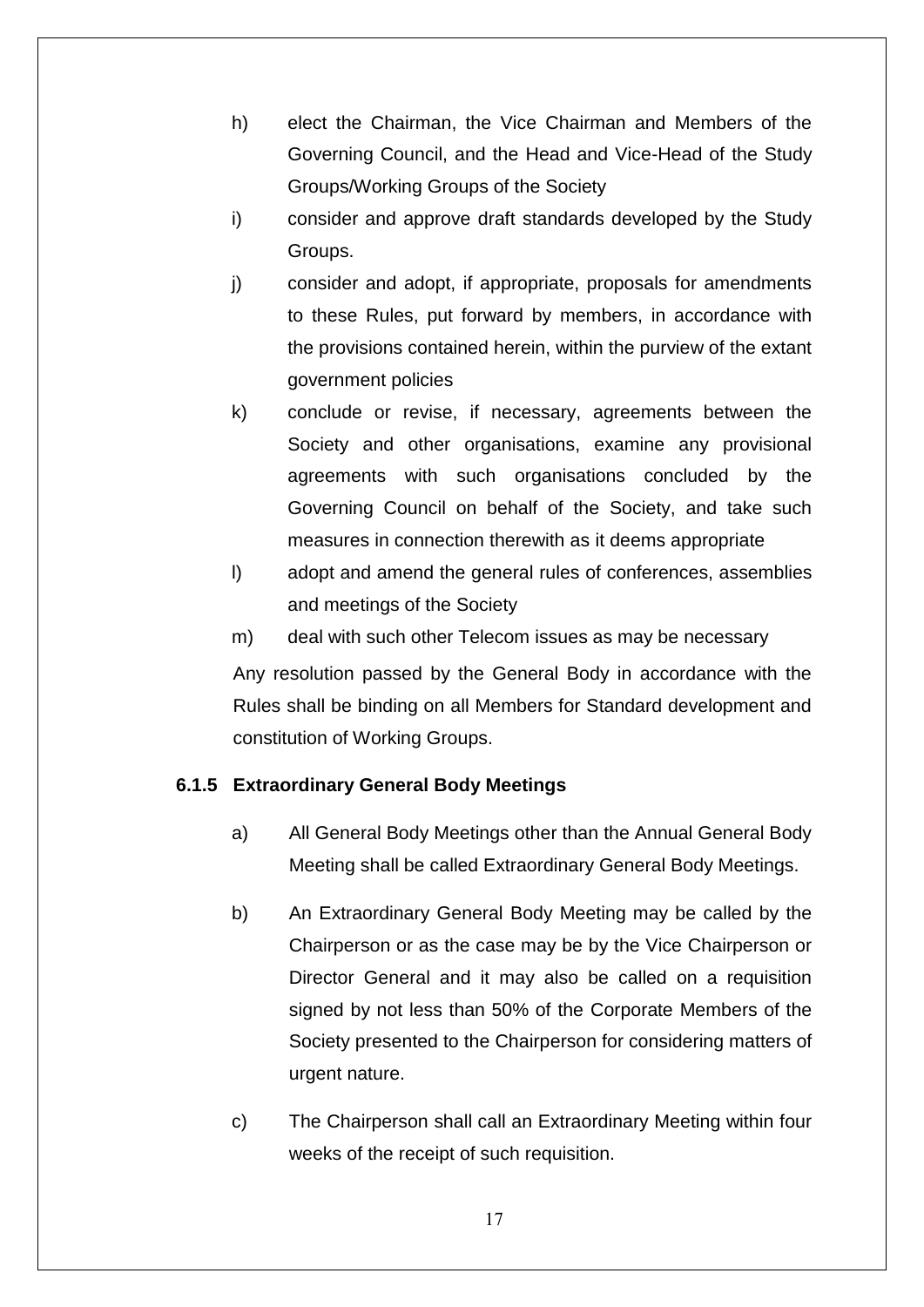d) An Emergency Meeting of the General Body may be convened at any time by shorter notice.

### <span id="page-17-0"></span>**6.2 NOTICE OF ANNUAL GENERAL BODY MEETING**

- 6.2.1 Not less than 21 calendar days" notice of an Annual General Body Meeting shall be given to the Members specifying the day, time and venue of the meeting along with a statement of the business to be transacted at the said meeting.
- 6.2.2 The notice of the Annual General Body Meeting shall be given to the Governing Council, the Corporate Members, and the Auditors. The non-receipt of such notice will not invalidate the proceedings at any such meeting.
- 6.2.3 Any notice required by these Rules to be given to a Member shall be deemed to be sufficiently served if sent by registered post/courier/fax/E-mail properly addressed to the last known registered address in India.
- 6.2.4 Each Member shall give their updated contact details to the Society so that such notice is duly served.

# <span id="page-17-1"></span>**6.3 QUORUM FOR THE MEETINGS**

- 6.3.1 For all purposes, the quorum for an Annual General Body Meeting shall be 51% of the majority of Corporate Members entitled to vote present in person through their notified Representative. In an Extraordinary General Meeting the quorum of 51% could also be through participation by any other authorized representative, with the said authorization being communicated in writing in advance to the Society Secretariat.
- 6.3.2 No business shall be transacted/concluded at any meeting, unless the requisite quorum is present at the commencement of business.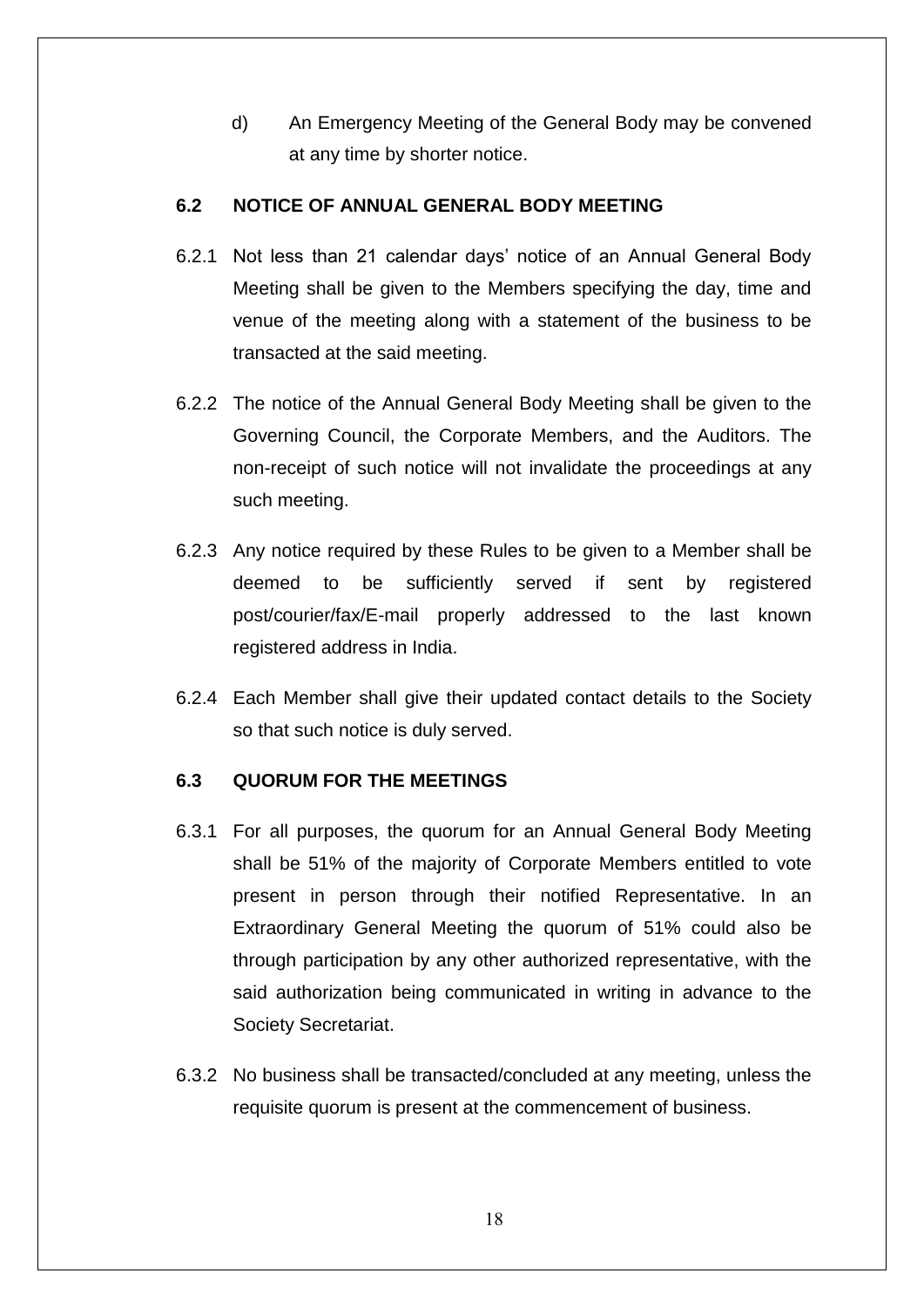#### <span id="page-18-0"></span>**6.4 CHAIR FOR THE MEETINGS**

- 6.4.1 The Chairman or in his absence, the Vice Chairman shall take the chair at the meetings of the General Body. In the absence of Chairman and Vice Chairman, the powers and duties of the Chairman shall be exercised and discharged by one of the Members of the Governing Council who shall be elected by the members present.
- 6.4.2 Adjournment of the Meetings
	- a) If within half an hour from the time appointed for the meeting, the quorum is not present, the Chairman may with consent of the Members present at the meeting, or in exceptional circumstances without such consent, adjourn any meeting to such time and place provided that no business shall be transacted at any adjourned meeting other than the business left unfinished at the meeting at which the adjournment took place.
	- b) If, at the expiration of half an hour from the time appointed for holding such adjourned meeting, no quorum is formed, the meeting, if called upon the requisition of the Members shall stand dissolved and in any other case the Meeting shall stand re-adjourned as Chairman may determine and if at such readjourned meeting a quorum is not formed at the expiration of half an hour from the time appointed for holding the meeting, the Members present shall be a quorum, and may transact the business for which the meeting was called.
	- c) When a meeting is adjourned for 30 days or more, fresh notice of the adjourned meeting shall be given as in the case of an original meeting. Save as aforesaid it shall not be necessary to give notice of an adjournment or of the business to be transacted at any adjourned meeting.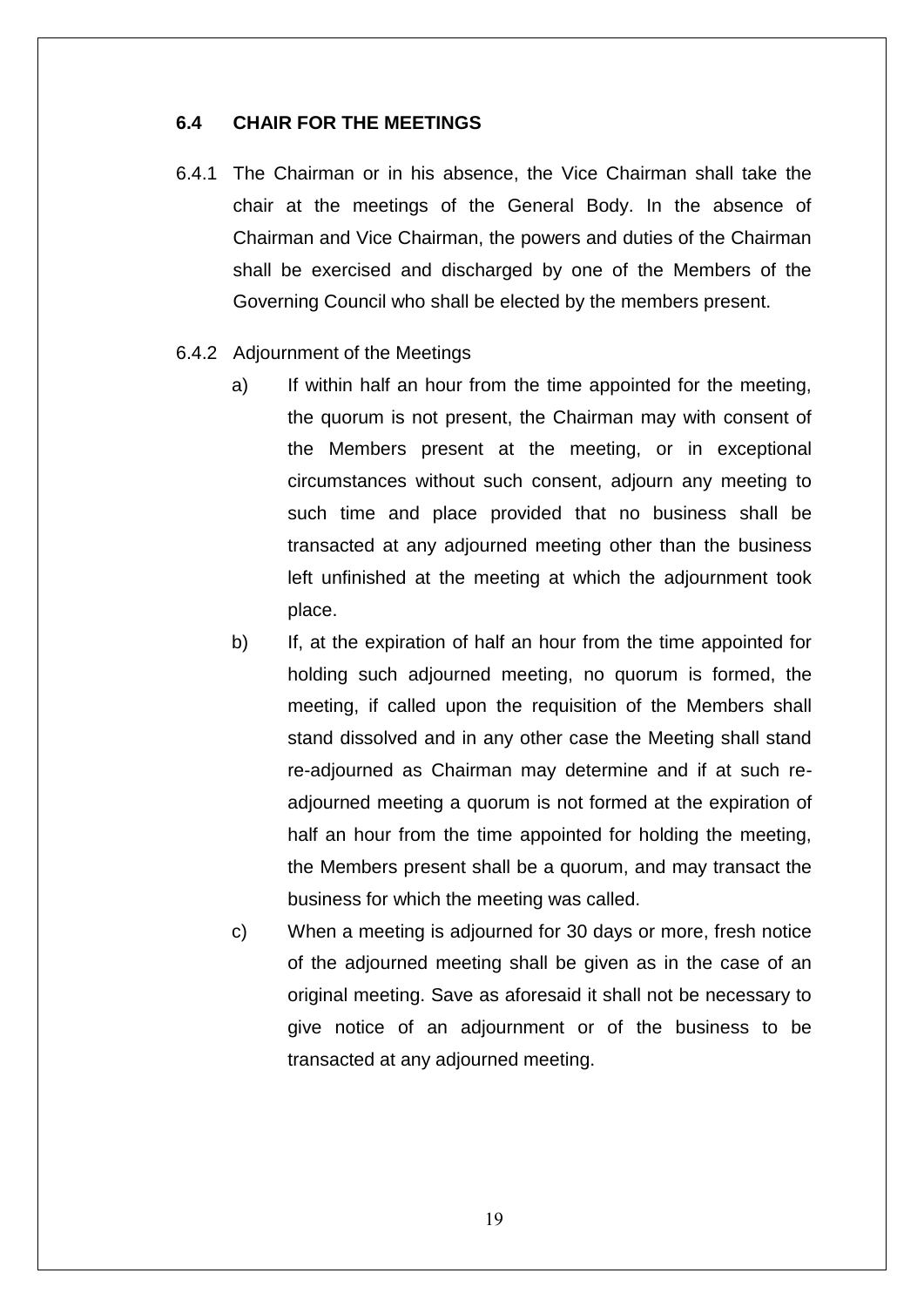#### <span id="page-19-0"></span>**6.5 VOTING IN THE MEETINGS**

- 6.5.1 Unless otherwise stated herein, the decisions of the General Body shall be taken by a "simple majority" of votes of the Members eligible to vote and each Member shall be entitled to vote as provided in Rules.
- 6.5.2 On a poll every Member whose name appears in the Register of Members (as a Corporate Member) and who is not otherwise ineligible shall have voting rights as per Rules, as amended from time to time.
- 6.5.3 In case of an equality of vote in the General Body meeting, the Chairman or in the absence of whom, the Chairman of the meeting, shall have the deciding vote.
- 6.5.4 The tenure of the Governing Council Member shall be for a period of two years from the date of their appointment at the Annual General Body Meeting subject to the validity of membership of the organization. The Corporate Member(s) is entitled to re-appoint the same person in the following Governing Council.
- 6.5.5 In case of a person ceasing to hold his office with the Member company for any reason, the Member company shall be entitled to appoint another person in his place. Further, the Member company shall be entitled to withdraw its Governing Council Member and appoint another person in his place at any time during the tenure of the Governing Council.
- 6.5.6 In case a Member company fails/delays to appoint its representative to the Governing Council, the decisions taken by the Governing Council shall not be held defective/void.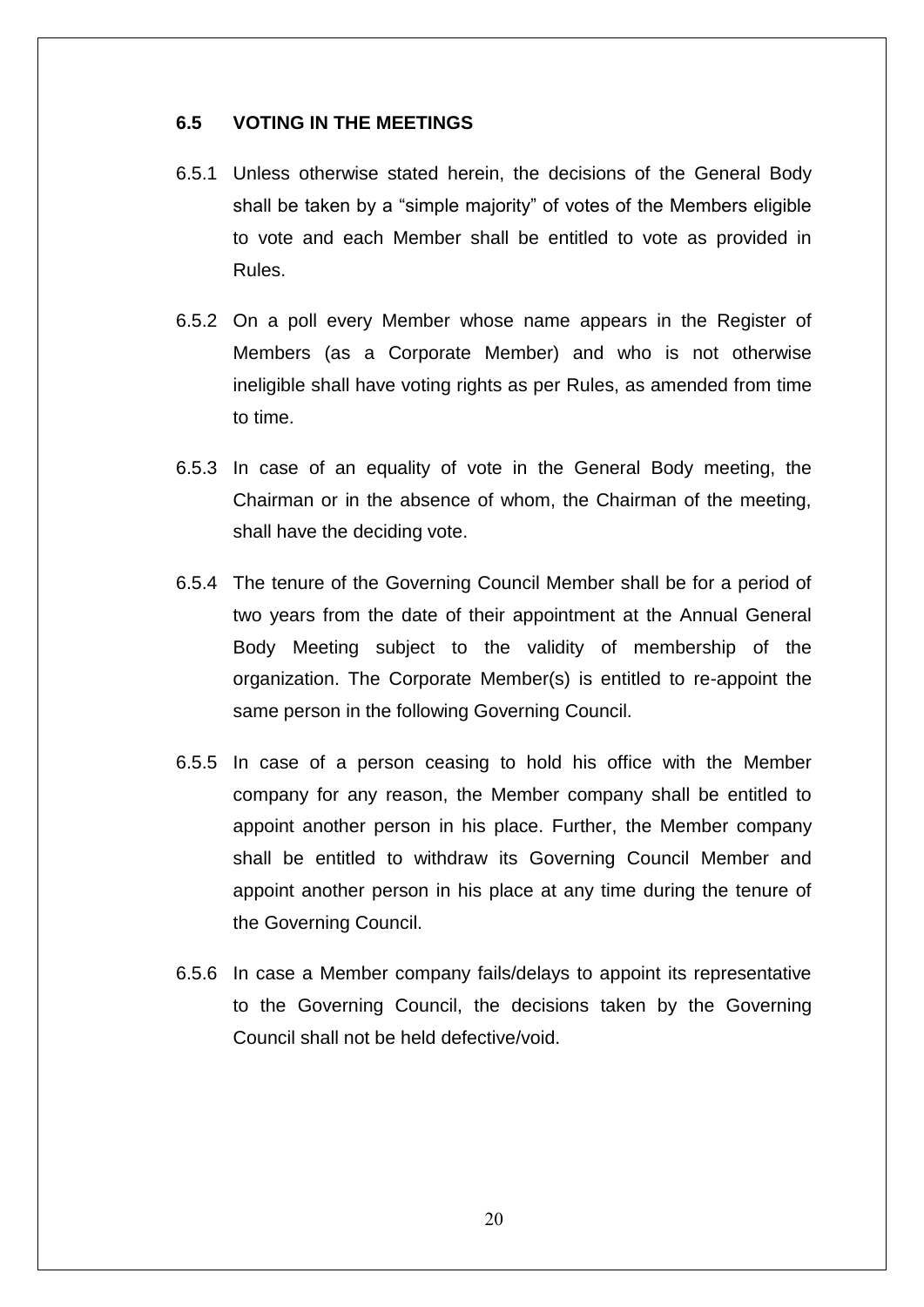# <span id="page-20-0"></span>**7.0 ELECTIONS AND RELATED MATTERS**

### <span id="page-20-1"></span>**7.1 ELECTION OF CHAIRMAN, VICE CHAIRMAN**

The General Body Meeting, at any elections referred to in these Rules, shall ensure that:

- a) the members of the Governing Council are elected with due regard to the need for equitable representation of the seats on the Governing Council among all categories of stakeholders
- b) the Chairman, the Vice Chairman, the Head and Vice-Head of the Study Groups/Working Groups shall be elected among the candidates proposed by members as their representatives, and at their election due consideration should be given to equitable representation amongst the categories of stakeholders
- c) Department of Telecommunications (DoT)/Telecommunications Engineering Centre (TEC)/Department of Electronics and Information Technology (DeitY) nominees on the Governing Council may be considered for any position in General Body and Governing Council by the members of the Society.

Provisions relating to duties, vacancy and re-eligibility of elected members are contained in the Rules.

### <span id="page-20-2"></span>**7.2 ELECTION PROCEDURES**

# **7.2.1 NOMINATION OF CANDIDATES**

7.2.1.1 The Director General shall ascertain from each Corporate Member at least four weeks prior to the holding of the Annual General Body Meeting, nominations for its representatives (who are qualified for the purpose) for election as Chairman or Vice Chairman or members to the Governing Council or Head/Vice-Head Study Groups/Working Groups. However, such time period can be waived/ reduced at the discretion of the Director General. The Director General shall also ascertain the mode of election preferred by the respective Corporate Members.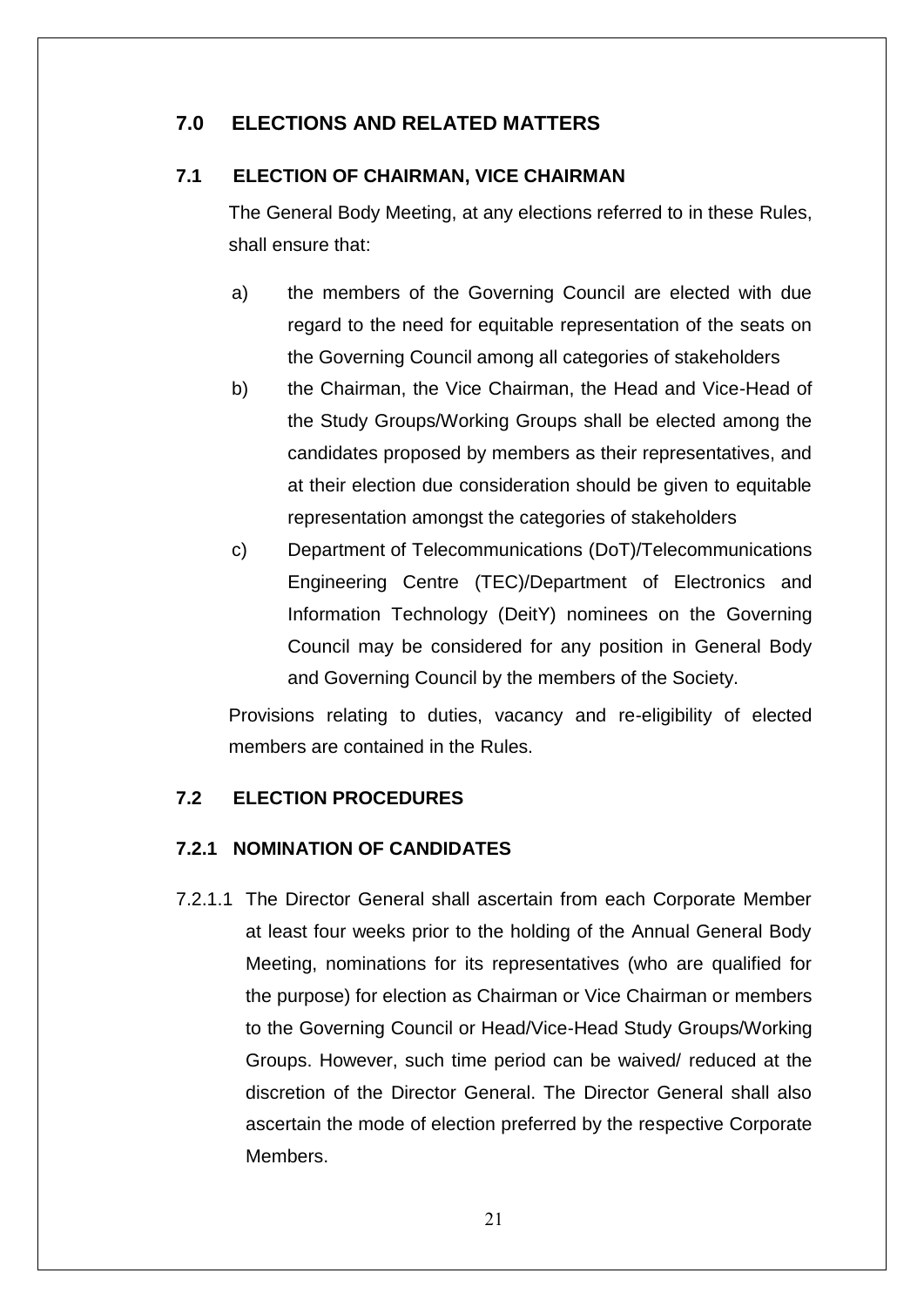- 7.2.1.2 Corporate Member companies nominating any of their representatives for the aforesaid positions/posts shall state the name of the person and the position for which he/she is being nominated and shall declare that he/she is qualified for the purpose under the rules. The statement/declaration/nomination has to be signed by an authorized representative of the Corporate Member company.
- 7.2.1.3 Every nomination shall be supported by a declaration signed by the candidate that he/she has given his/her consent to the nomination. If consent is given to more than one nomination, all the nominations will be treated as invalid.
- 7.2.1.4 Such statement/declaration shall be sent within seven days from the date of nominations by the Members.
- 7.2.1.5 The nomination papers and the declaration by the candidate shall be sent to the Director General of the Society so as to reach him/her at such address and by such date as may be mentioned by him/her.

#### **7.2.2 SCRUTINY OF NOMINATIONS**

7.2.2.1 Prior to the holding of the Annual General Body Meeting, the Governing Council shall appoint a person(s) to scrutinize the nomination papers received from Corporate Members. Such person(s) may reject such nominations that in his/her opinion are invalid. If no such person(s) is appointed by the Governing Council, the Director General of the Society shall be deemed to be so appointed with powers to scrutinize the nomination papers and reject such nominations as in his/her opinion are invalid.

#### **7.2.3 WITHDRAWAL OF NOMINATIONS**

7.2.3.1 A candidate nominated by a Corporate Member for election as Chairman or Vice Chairman or member to the Governing Council/Study Groups/Working Groups may withdraw his/her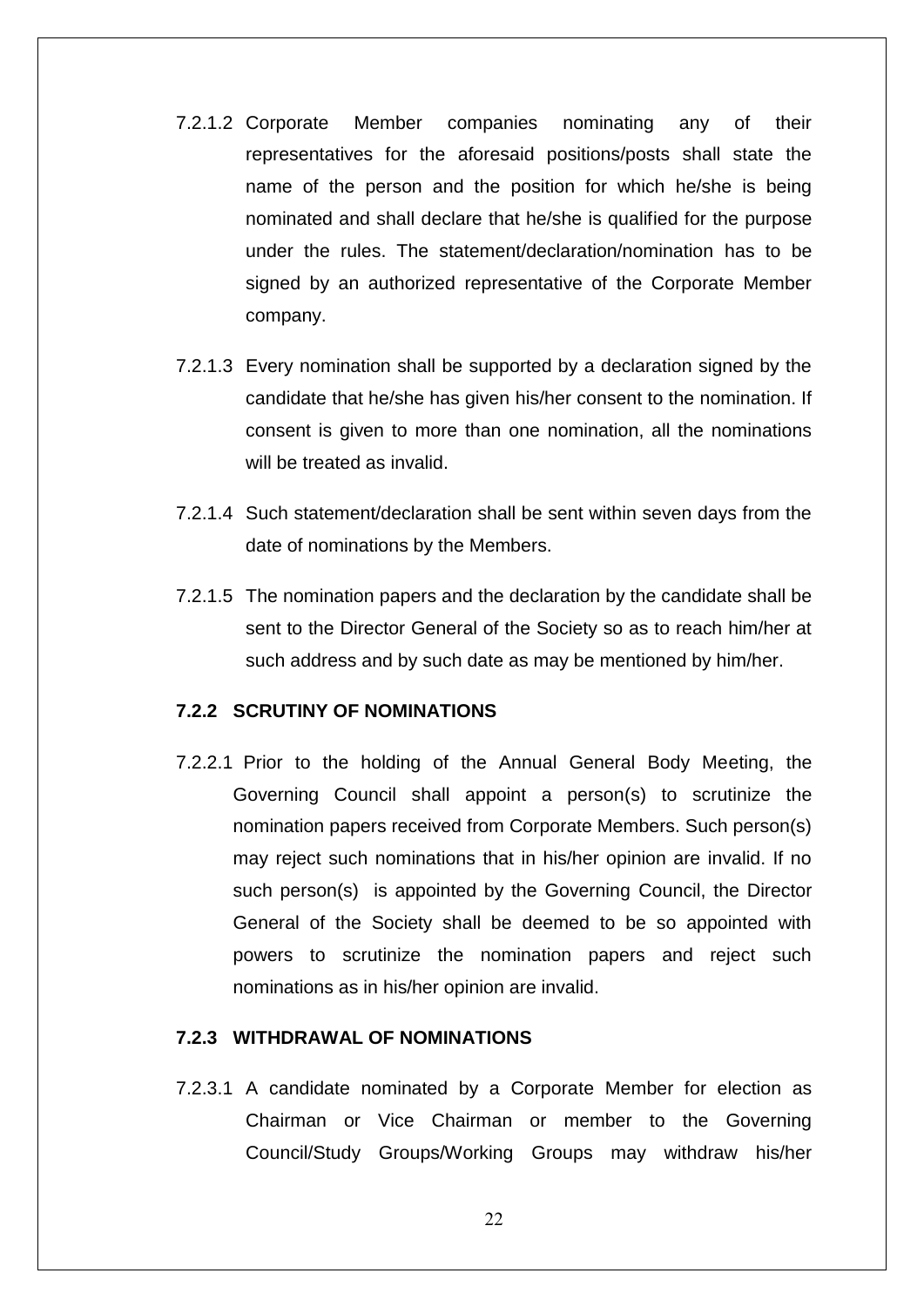candidature by intimation addressed to the Director General and delivered before 5:00 PM on the day before the day of the Annual General Body Meeting.

### **7.2.4 ELECTION OF CANDIDATES**

- 7.2.4.1 If the nominations submitted are less than the stipulated number in each category, the nominees shall automatically stand elected for the ensuing tenure.
- 7.2.4.2 If the nominations are in excess of the numbers stipulated, then the Director General shall issue a notice for Elections, not less than two weeks before the Annual General Body Meeting to all the Members embodying the names thus submitted.

# **7.2.5 METHOD OF VOTING**

- 7.2.5.1 The Director General shall cause voting papers to be prepared setting forth the names of candidates for the election as Chairman or Vice Chairman and/or Governing Council Members.
- 7.2.5.2 The voting papers shall be authenticated by a person(s) authorized by the Director General and shall be issued under the authority of the Director General by any other person(s) on the day of the Annual General Body Meeting considered fit and expedient by the Chairman, when the arrangements for polling have been completed. The voting papers shall be issued to such delegates as are authorized by the Corporate Members to receive them and are returnable by such delegates immediately after such issue.

### **7.2.6 DECLARATION OF RESULTS**

7.2.6.1 The result of the election shall be declared at the Annual General Body Meeting.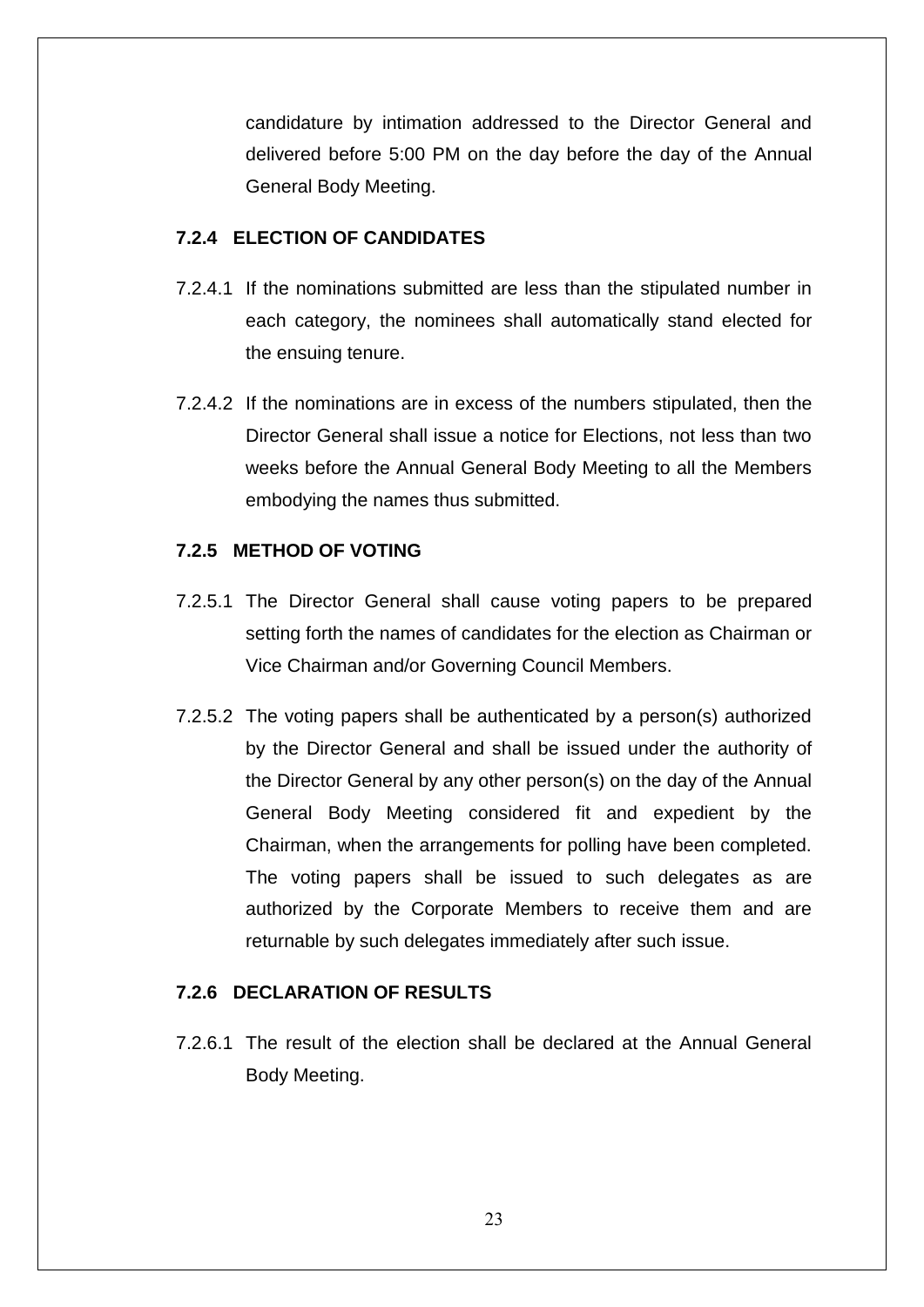- 7.2.6.2 The persons so declared as elected shall function in spite of any irregularity in the election until such irregularity is established as hereinafter provided.
- 7.2.6.3 Whenever there is equal voting during election of Governing Council or Study Group position, the Chairman or in the absence of whom, the Chairman of the meeting shall have the deciding vote.

### **7.2.7 OBJECTIONS TO THE ELECTIONS**

- 7.2.7.1 Any objection to the procedure or process of elections, eligibility of votes or candidates or Members, etc., shall be raised:
	- a) With respect to candidature or eligibility of votes/Members at the commencement of the Annual General Body Meeting.
	- b) With respect to process or procedure at the commencement of the respective process or procedure.
	- c) In any other case immediately on the irregularity having been noticed.
- 7.2.7.2 No objection(s), except as aforesaid, shall be entertained.
- 7.2.7.3 All objections shall be taken note of by the Annual General Body Meeting and decided upon by a "simple majority".
- 7.2.7.4 In case of an equality of vote, the Chairman shall have one casting vote in addition to the vote(s) he/she has as a Member.

### **7.2.8 ELECTION PROCEDURES FOR GOVERNING COUNCIL**

- 7.2.8.1 Corporate members shall be eligible to be elected to the TSDSI Governing Council.
	- a) Representatives to the Governing Council are elected by the Corporate Members of the Society.
	- b) It is the Member Company who is elected to the Governing Council, and not an individual representing the company.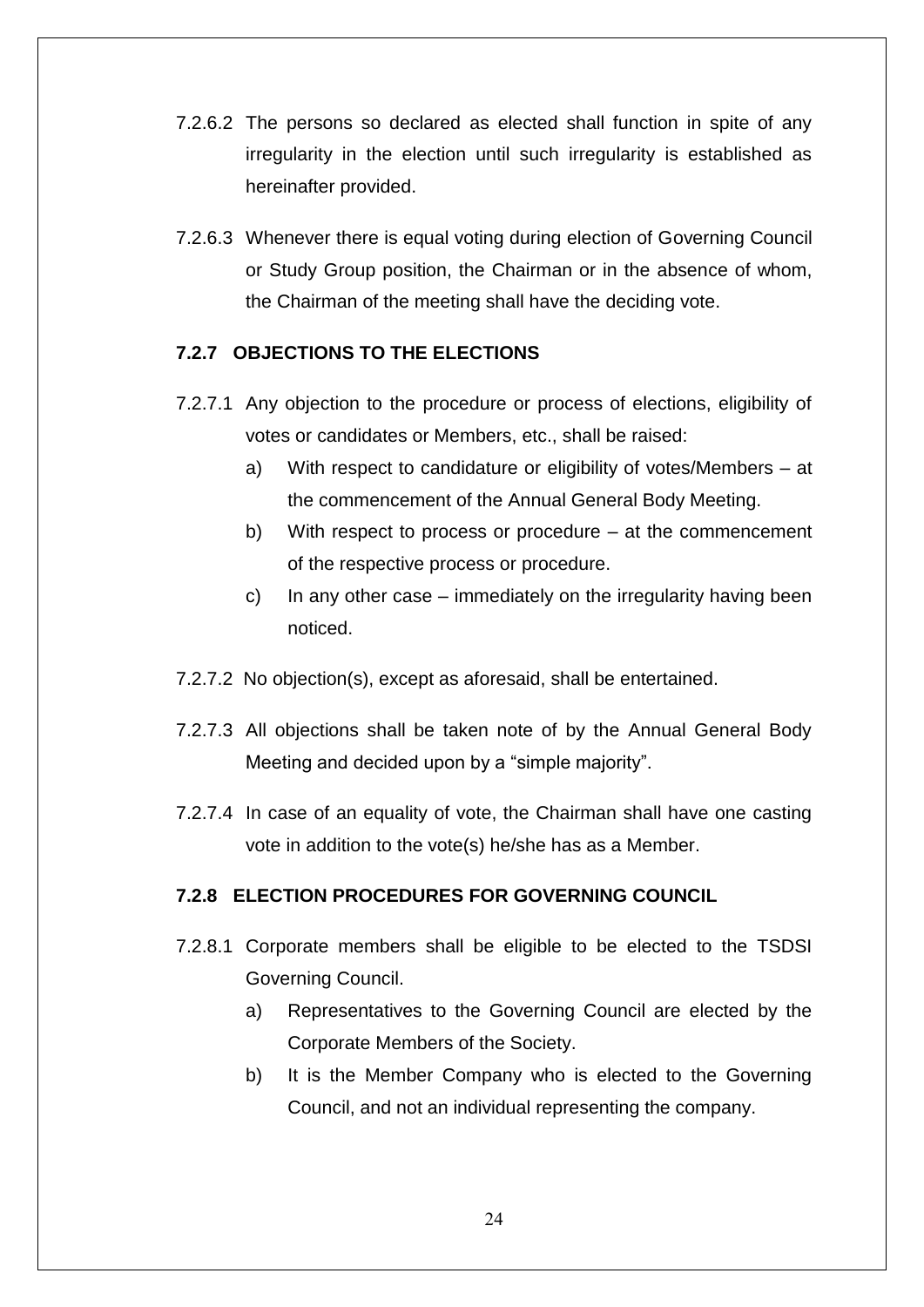- c) Member companies that have completed two consecutive terms can apply for Governing Council positions only after a gap of two years.
- d) If a Member company resigns or its Membership gets terminated, a new Member is elected from the same category, for the remaining period only.
- e) The current Chairman of the Governing Council moves the motion for election.

#### **7.2.9 ELECTION PROCEDURES FOR STUDY GROUPS**

- 7.2.9.1 Study Groups shall be created by the Governing Council on a need basis with an identified area to focus on.
- 7.2.9.2 Every Study Group will have a Head and Vice-Head elected by the Corporate Members who opt for the Study Group.
- 7.2.9.3 The positions of Study Group Head and Vice-Head are for individuals nominated by the Corporate Members, and the candidates shall be elected based on their individual credentials.
- 7.2.9.4 Study Group Head and Vice-Head positions shall be for a term of two years after which the individual can seek re-election for a term of two more years.
- 7.2.9.5 Individuals who have completed two consecutive two year terms can apply for the positions only after a gap of two years.
- 7.2.9.6 If a Member resigns, the Membership gets terminated or if the individual no longer represents the company, re-election is conducted for the position.
- 7.2.9.7 The Director General shall move the motion for election.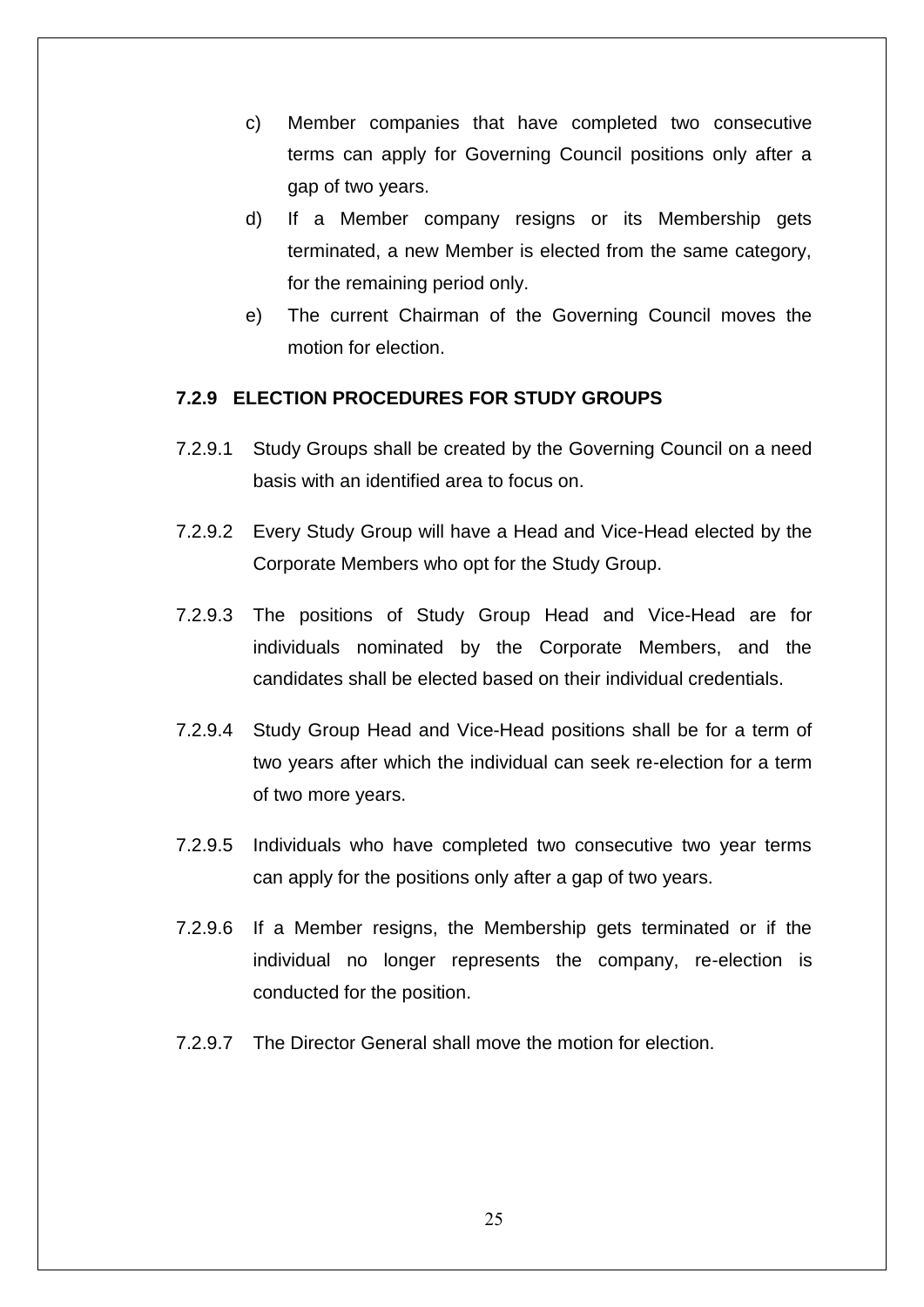# <span id="page-25-0"></span>**8.0 GOVERNING COUNCIL**

# <span id="page-25-1"></span>**8.1 COMPOSITION**

- 8.1.1 The Governing Council (GC) shall be composed of members elected by the General Body Meeting in accordance with the provisions of these Rules.
- 8.1.2 Each member of the Governing Council shall appoint a person to represent it on the Governing Council.

# <span id="page-25-2"></span>**8.2 COUNCIL MEMBERS**

- 8.2.1 The Governing Council will comprise of the following:
	- a) Chairman and Vice Chairman elected by the Corporate Members of the General Body.
	- b) Director General: Director General of the Society Secretariat shall be appointed by the Governing Council and will be a full time functionary of Society and Member-Secretary of the Governing Council. Director General will not have voting rights and will be the main interface of the Council to the Study Groups/Working Groups and the Secretariat.
	- c) Governing Council Members: There will be a maximum of 2 members in the Governing Council representing each of the Telecom industry verticals like Telecom equipment manufacturers with indigenous product IPR, indigenous manufacturers, Telecom service providers, value added service providers/ developers/ Telecom software, mobile phone manufacturers/Customer Premises Equipment manufacturers, R&D organizations, academic institutions, PSUs/ Societies of Government and Government, as follows:

| S.N. | Type of vertical              | Maximum<br>No. |
|------|-------------------------------|----------------|
|      |                               | of Members     |
|      | <b>Telecom Equipment</b>      |                |
|      | Manufacturers with Indigenous |                |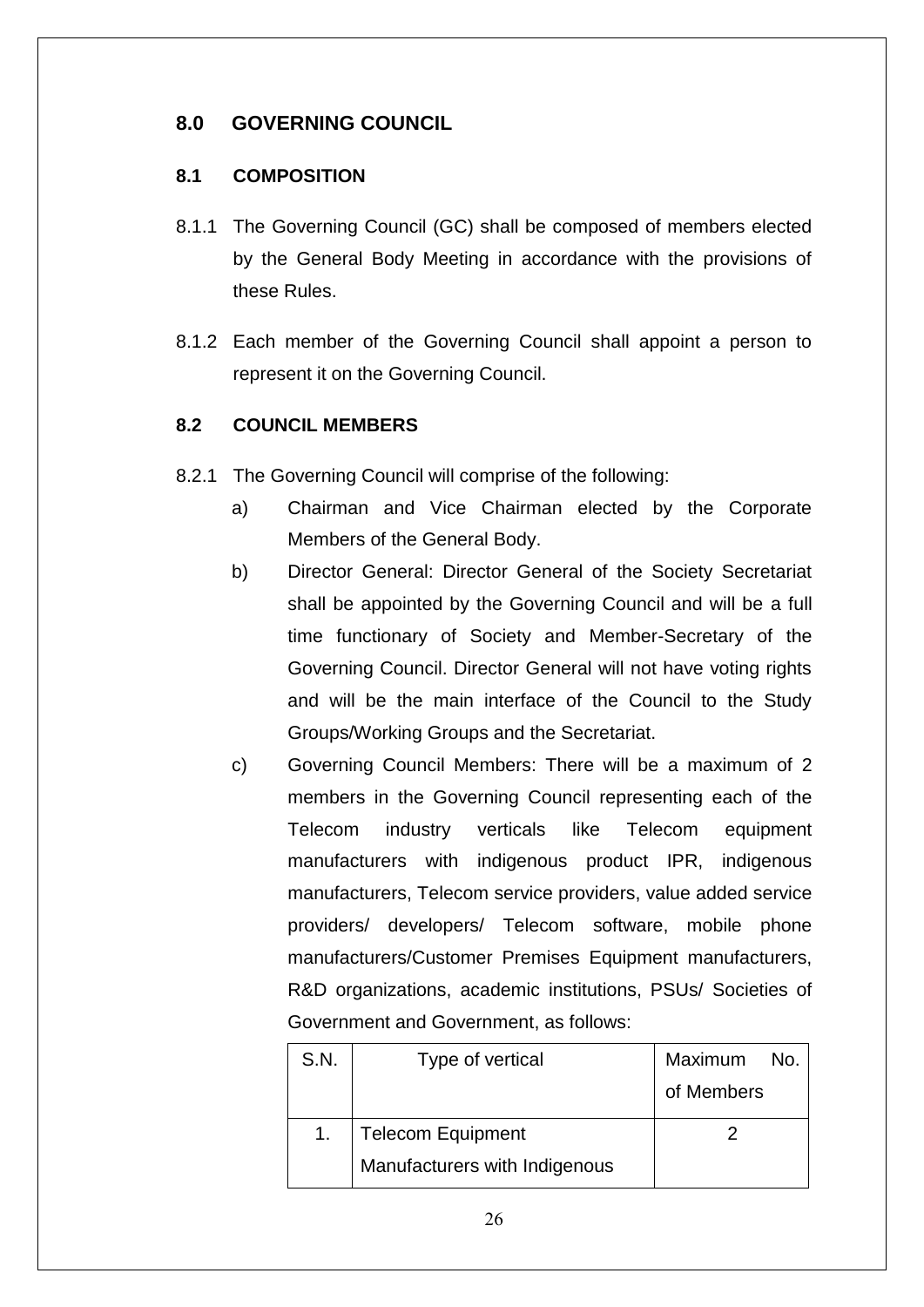|                  | <b>Product IPR</b>               |                |
|------------------|----------------------------------|----------------|
| 2.               | <b>Indigenous Manufacturers</b>  | $\overline{2}$ |
| 3.               | <b>Telecom Service Providers</b> | $\overline{2}$ |
| $\overline{4}$ . | Value Added Service Providers/   | $\overline{2}$ |
|                  | Developers/ Telecom Software     |                |
| 5.               | Mobile Phone / CPEs              | $\overline{2}$ |
|                  | <b>Manufacturers</b>             |                |
| 6.               | R&D organizations                | $\overline{2}$ |
| 7.               | Academic Institutions            | $\overline{2}$ |
| 8.               | Society of the Government (C-    | $\overline{2}$ |
|                  | DOT etc.)                        |                |
| 9.               | Government (DoT/TEC)             | 4              |
|                  | (Nominated)                      |                |
| 10.              | Government (DeitY) (Nominated)   | 1              |

8.2.2 There will maximum of 21 members with maximum 5 members nominated by the Government (DoT/TEC-4 and DeitY-1). All other members will be elected from the Corporate Membership of the Society.

### <span id="page-26-0"></span>**8.3 FUNCTIONS OF THE GOVERNING COUNCIL**

- 8.3.1 The Governing Council shall have the following rights and obligations:
	- a) The Governing Council of the Society shall be the final authority of the Society with respect to its powers provided herein.
	- b) The Governing Council shall consider the report on the working of the Society.
	- c) The Governing Council shall consider and adopt the report of the auditors and the statement of accounts of the Society for the previous year as submitted by the Secretariat.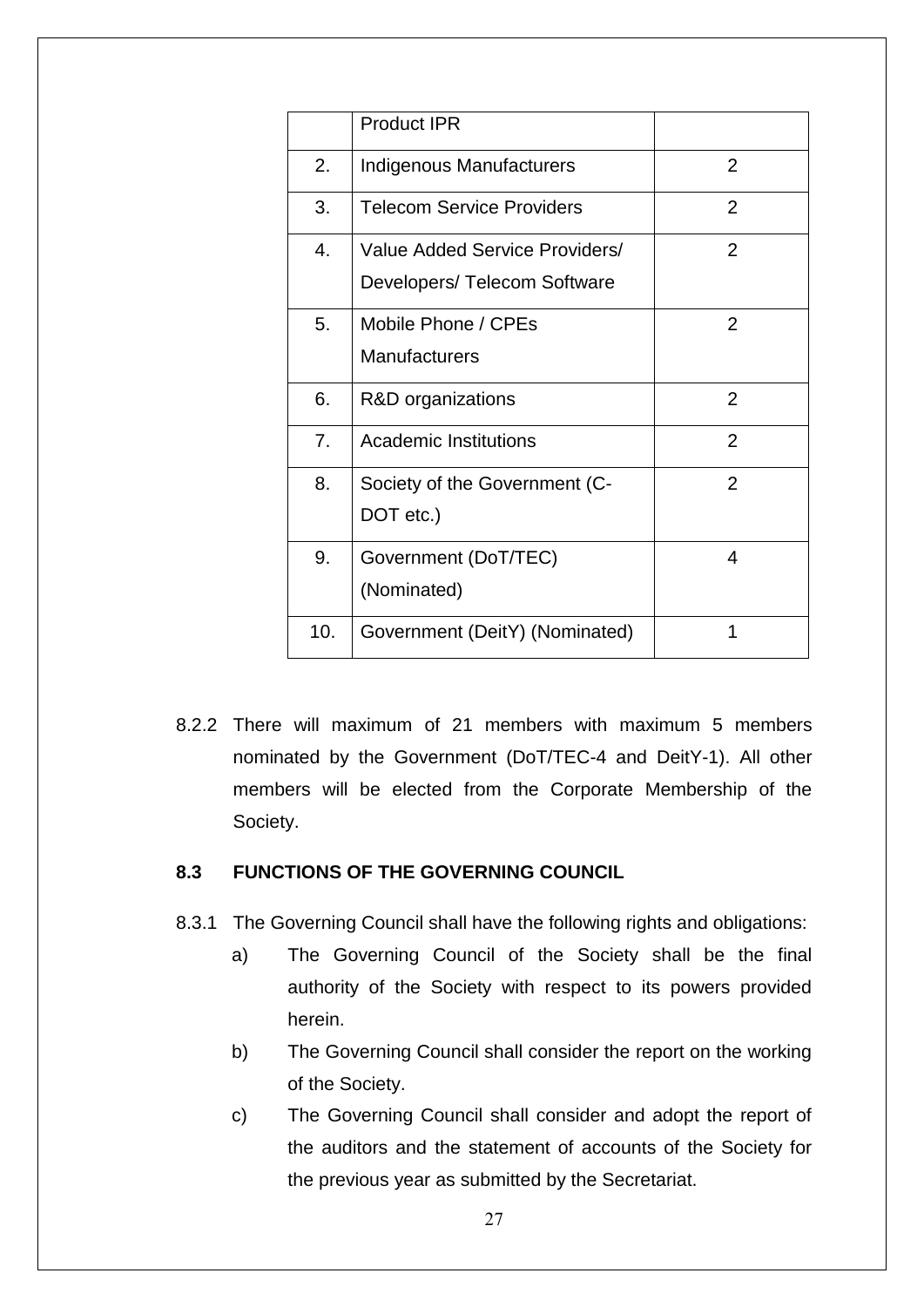- d) The Governing Council shall transact such other business as the General Body may delegate and the Study Groups may request, of which Notice shall have been given to the Governing Council, through the Director General.
- e) The Governing Council shall conduct such other business as may be permitted by the Chair.
- f) To review annual roadmap/work plan, working procedures and, define annual budget
- g) To draft changes to the Working Group procedures.
- h) To appoint Director General of the Society
- i) To form, merge and disband Study Groups (SG).
- j) To deliberate on IPR matters.
- k) Any other matter delegated to it by the General Body.
- 8.3.2 In the interval between General Body Meetings, the Governing Council shall act, as Governing Body of the Society, on behalf of the General Body within the limits of the powers delegated to it.
- 8.3.3 The Governing Council shall take all steps to facilitate the implementation by the members of the provisions of these Rules, of the decisions of the General Body, and where appropriate, of the decisions of other conferences and meetings of the Society, and perform any duties assigned to it by the General Body.
- 8.3.4 The Governing Council shall consider broad Telecom policy issues in accordance with the guidelines given by the General Body to ensure that the Society"s policies and strategy fully respond to changes in the Telecom environment.
- 8.3.5 The Governing Council shall prepare a report annually on the policy and strategic planning recommended for the Society, together with their financial implications, for the consideration of the General Body.
- 8.3.6 It shall ensure efficient coordination of the work of the Society and exercise effective financial control over the General Secretariat.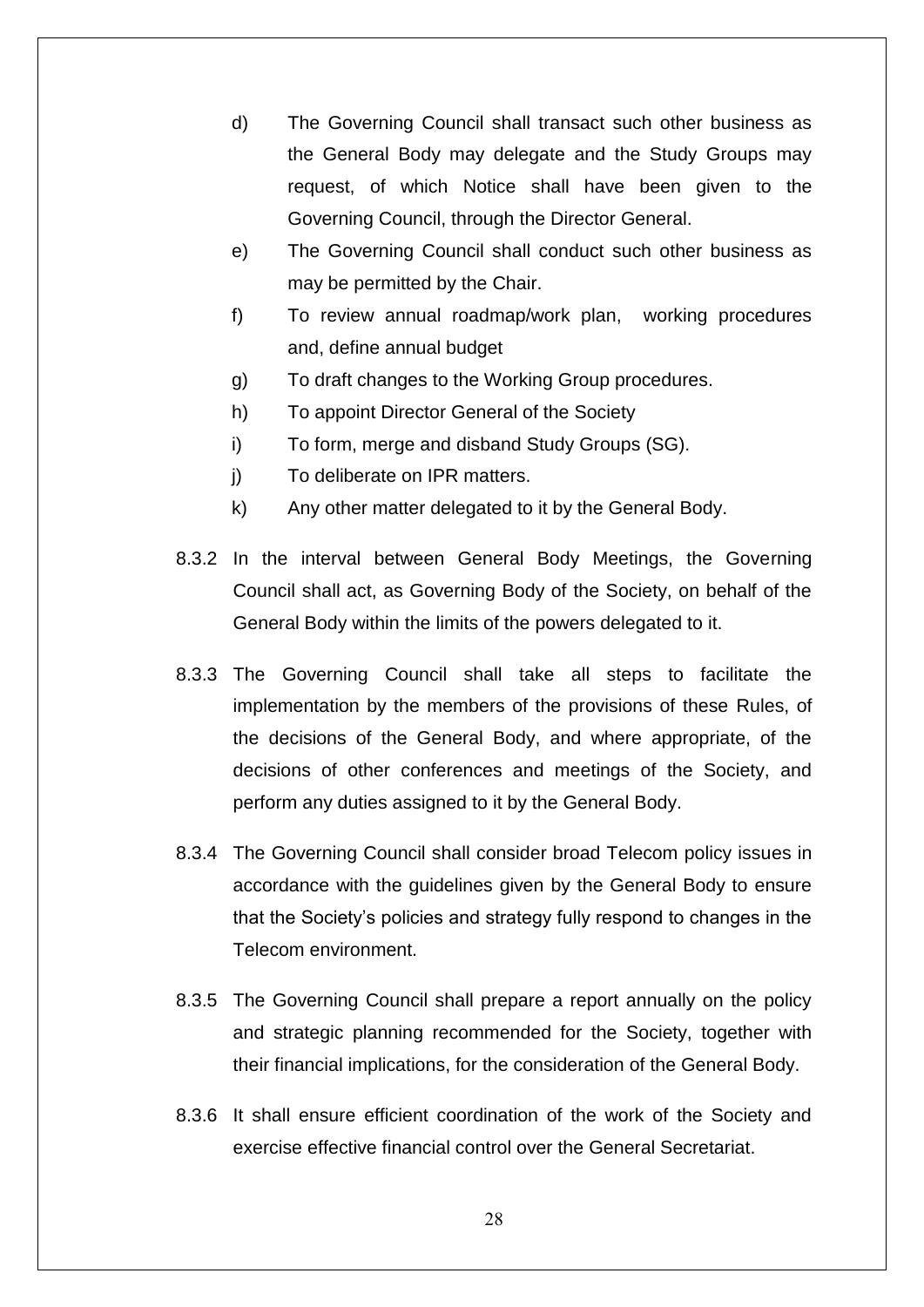### <span id="page-28-0"></span>**8.4 MEETINGS OF THE GOVERNING COUNCIL**

The Governing Council of the Society shall ordinarily meet once in 3 months.

# <span id="page-28-1"></span>**9.0 STUDY GROUPS AND WORKING GROUPS**

# <span id="page-28-2"></span>**9.1 STUDY GROUPS (SG)**

- 9.1.1 Study Groups (SG) shall be formed according to different technology verticals.
- 9.1.2 Each SG will be headed by a Head and Vice-Head (as applicable), as appointed by the General Body. An Editor would be appointed by the SG to assist in day-to-day functioning. Care shall be taken in such appointments to ensure equitable representations from all stakeholder groups.
- 9.1.3 To assist in the organization of the work, the SG may be organized into a number of Working Groups (WG). Each WG will coordinate a number of study items on a related theme.
- 9.1.4 Each WG will elect a Rapporteur and Assistant Rapporteur to carry out the proceedings of the meetings conducted by it. Each WG will also elect an Editor to record the outcomes of the proceedings and to modify/finalise the draft Standards on the basis of the deliberations/comments of the members.
- 9.1.5 All interested members may participate in the proceedings of the SG and WG.
- 9.1.6 DoT/TEC representatives shall be part of SG/WG to represent national requirements.
- 9.1.7 All the documents and outcomes will be shared amongst the members through electronic medium.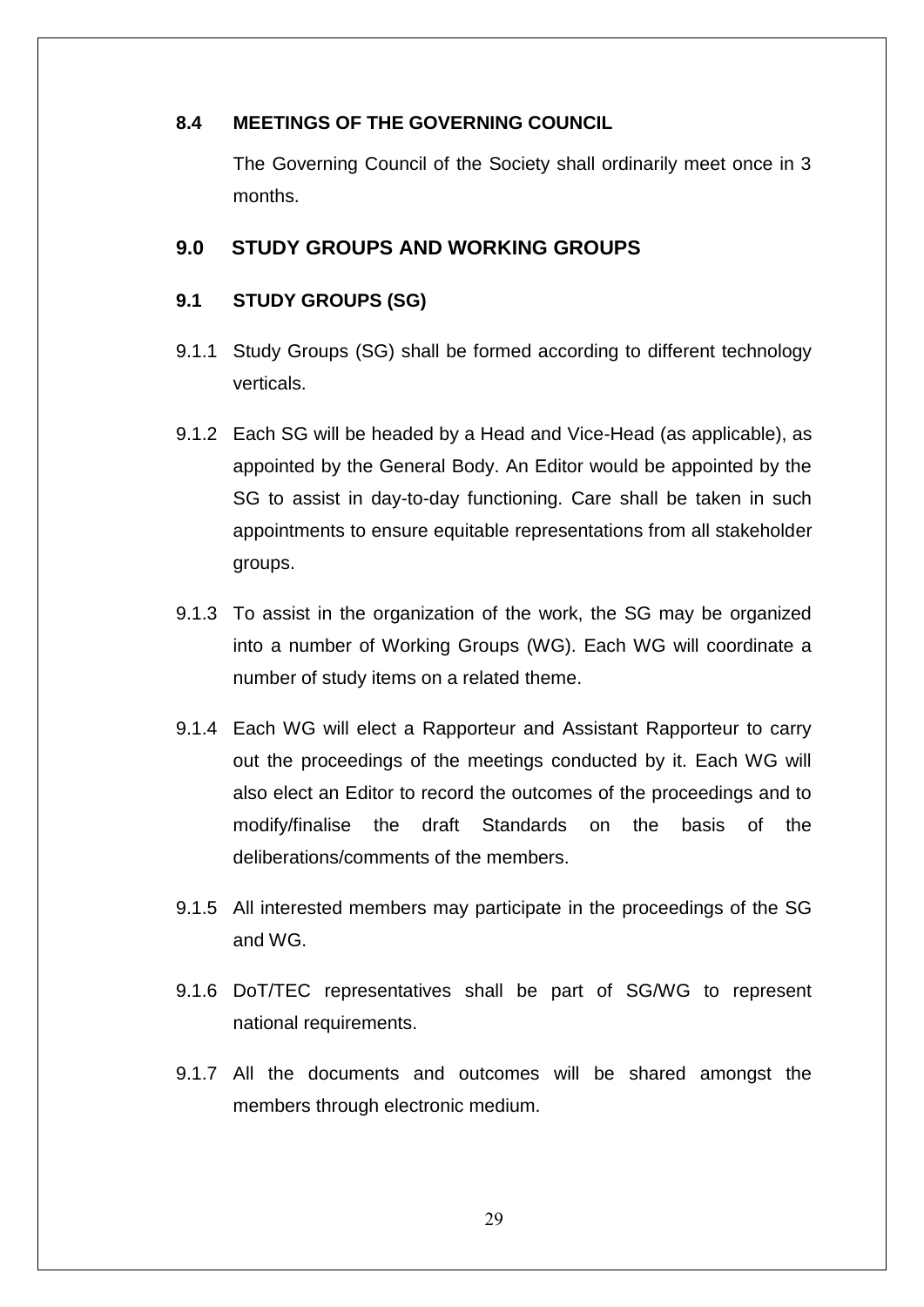# <span id="page-29-0"></span>**9.2 PROCEEDINGS**

- 9.2.1 The technical work in Society shall be conducted through various Study Groups and their sub-elements with the assistance of the Secretariat Staff.
	- a) The Chairman may from time to time constitute such Study Groups to carry out such functions and specific tasks/projects as may be decided by the Governing Council from time to time.
	- b) The Study Group shall be led by a Head who is elected by the General Body for a period of two years.
	- c) The Study Groups may create Working Groups as needed to progress the work. Each Working Group will be headed by a duly elected Head, and will report to the SG that created it.
	- d) The Chairman shall change the Head of the Study Group if a majority of the Members of the Governing Council and/or the concerned Study Group so petition to the Chairman. The Chairman may initiate re-election of the Head.
	- e) All Heads of the Study Groups shall report on the functioning of the Study Groups/Working Group to the Chairman, Vice Chairman and to the Director General.
	- f) A Study Group shall be wound up by the Chairman or as the case may be by the Vice Chairman, when any specific task assigned to it has been completed and a report in respect of the same has been submitted.
	- g) The Chairman, Vice Chairman and Director General shall be permanent invitees on all Study Groups/Working Groups.

# <span id="page-29-1"></span>**10.0 GENERAL SECRETARIAT**

#### <span id="page-29-2"></span>**10.1 COMPOSITION OF SECRETARIAT**

10.1.1 The General Secretariat shall be directed by a Director-General, assisted by such functionaries as may be approved by the Governing Council in the context of the scope of its activities.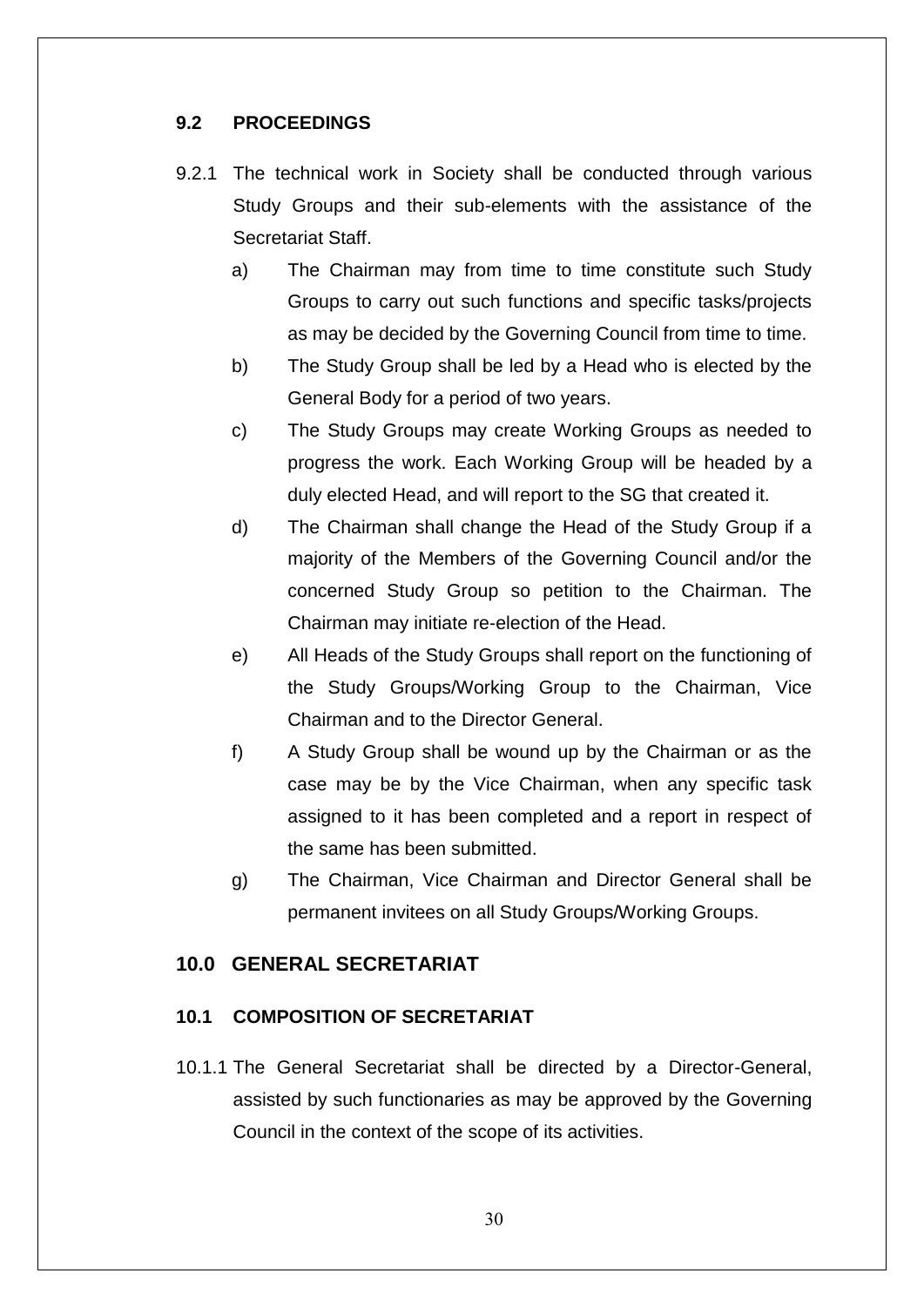10.1.2 The Director General shall act as the legal representative of the Society.

#### <span id="page-30-0"></span>**10.2 APPOINTMENT OF DIRECTOR GENERAL**

- 10.2.1 The Director General shall be the administrative head of the Society staff and Secretariat.
- 10.2.2 The Governing Council shall approve the appointment and tenure of the Director General.
- 10.2.3 The day to day management and control over the affairs of the Society shall be vested with the Director General and his/her staff subject to the approval of the Governing Council. The functions and responsibilities of the Director General will be discharged by any other official authorized by the Director General in the absence of the Director General or when so directed by the Governing Council.

#### <span id="page-30-1"></span>**10.3 POWERS AND FUNCTIONS OF THE DIRECTOR GENERAL**

- 10.3.1 The Director General shall assist the Chairman and other office bearers of the Society in discharge of all their functions and responsibilities.
- 10.3.2 The Director General shall be empowered to make such decisions and take such actions that are in the overall interests of the Society.
- 10.3.3 The Director General shall report and be accountable to the Governing Council.
- 10.3.4 The Director General shall harmonize the activities of the SGs, and address issues arising out of liaison between the SGs that need attention.
- 10.3.5 The Director General shall place the recommendations on Standards and policies made by the Study Groups to the Governing Council and finally for approval by the General Body and communication to the Government.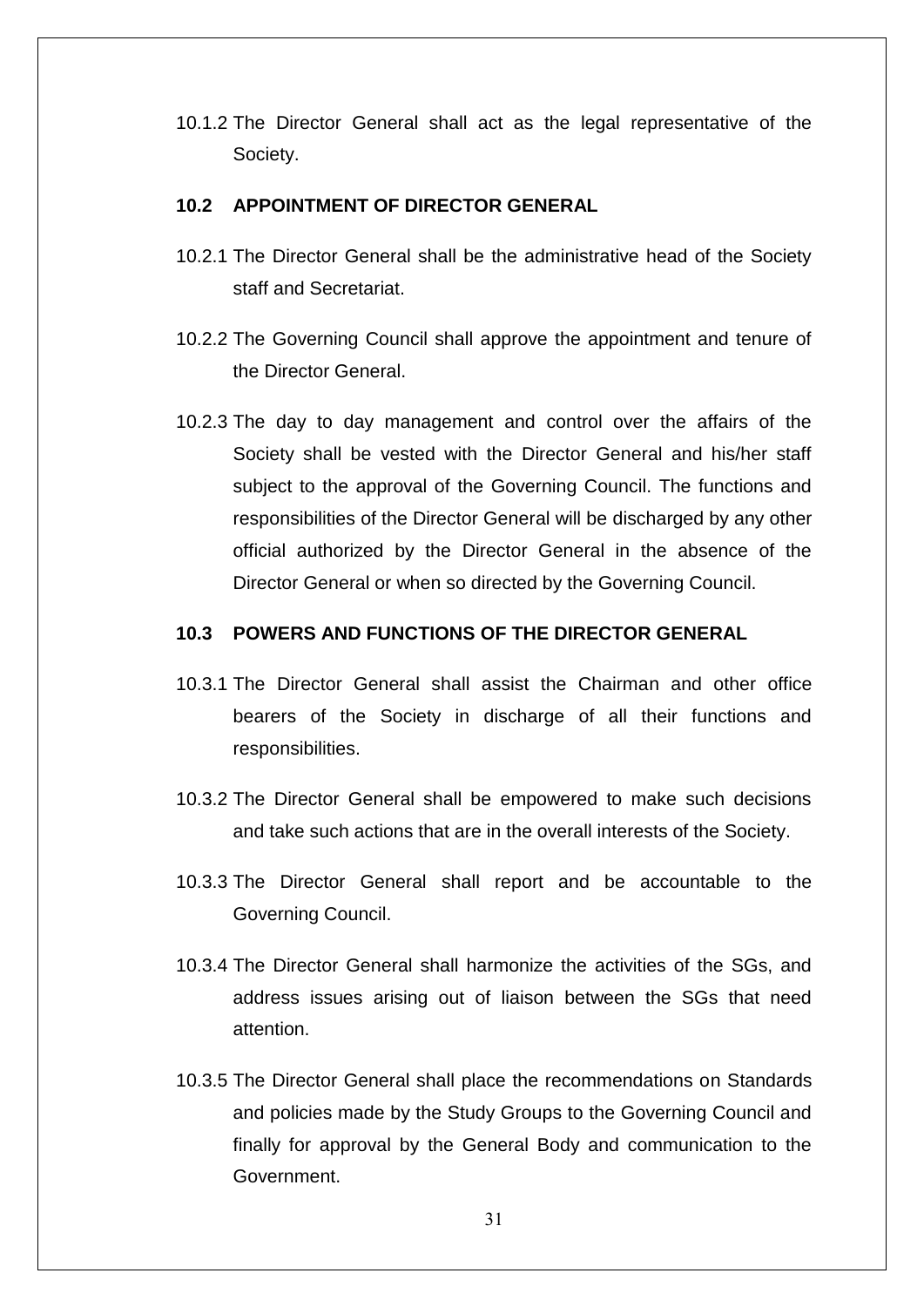- 10.3.6 The Director General shall take a formal approval of the Governing Council before initiating /filing any legal petition/appeal.
- 10.3.7 If any Member brings disrepute to the Society, the Director General shall initiate proceedings to issue a show cause notice to the errant Member and put forth the same to the Governing Council for a decision in the matter.
- 10.3.8 Without prejudice to the generality of the powers conferred by these Rules, the Director General shall have powers:
	- a) To transact all business relating to the Society and to propose the order in which they shall be placed before the Governing Council meetings and generally to manage, superintend and control the affairs of the Society.
	- b) To appoint office staff at salaries, allowances, gratuities and/or other privileges within the sanctioned budget and to define their powers and duties and to suspend or dismiss or dispense with their services as occasion may require.
	- c) To appoint consultants/agencies to undertake special activities for the purposes of the work of the Society, within the sanctioned budget or with the agreement/consent of the Governing Council, if outside such sanctioned budget.
	- d) To appoint in consultation with the Governing Council, where required; any in-house Study Groups/Committees or Subcommittees of the Members of the Committee or of the Members of the society or of other persons, technical expert etc., and such committee or sub committees may be permanent or temporary or for special purposes as may be determined.
	- e) To propose strategies and give effect to schemes for the attainment of the objectives of the Society.
	- f) To invest and deal with any of the monies of the Society not immediately required for the purpose thereof in such securities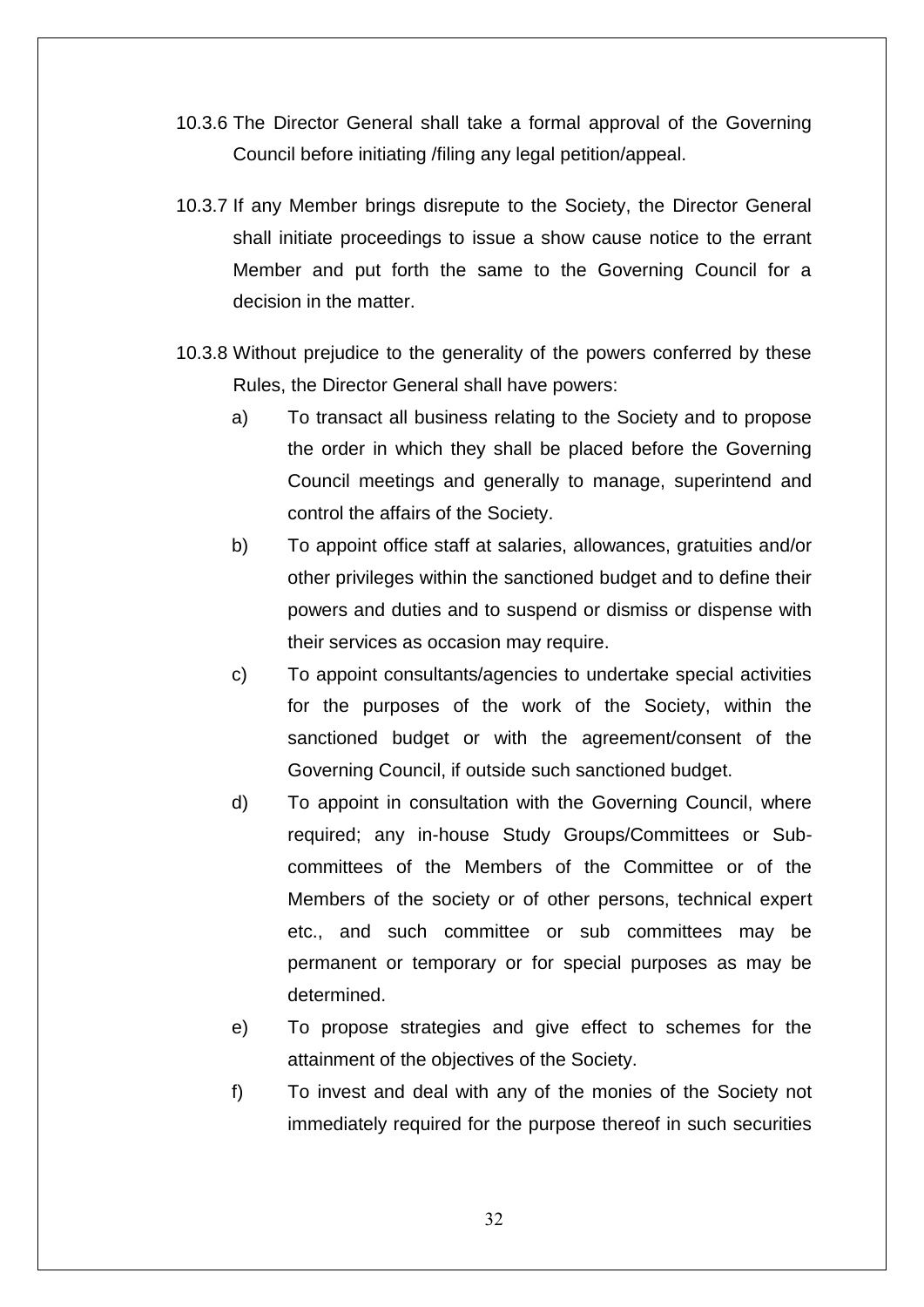and in such manner as he/she may think fit or expedient and from time to time to vary or realize such investment.

- g) To receive and examine all accounts audited by the Auditor and put up the same for the general approval by the Governing Council.
- h) To dispose of any issues/ complaint raised by the Members.
- i) To invite guests and visitors to attend the Annual General Body Meeting or any other meeting of the Society or of the Study Groups/Committee or Sub Committees and address the same.
- j) To generally look after the business of the Society and take all possible measures and steps to promote the popularity of the Society with a view to achieve its aims and objects and to increase the status, dignity and honour of the Society and the Members thereof.

### <span id="page-32-0"></span>**11.0 FINANCES**

#### <span id="page-32-1"></span>**11.1 SOURCES OF INCOME**

11.1.1 Sources of income of the Society shall be from membership subscription, donations, contributions, grants, seminars, publications, and other scientific and educational activities, and such other compatible sources.

### <span id="page-32-2"></span>**11.2 MEMBERSHIP SUBSCRIPTION**

11.2.1 The admission and annual subscription will be as under:

|              | Category                                  | <b>Admission Fee</b> | <b>Annual Subscription</b> |
|--------------|-------------------------------------------|----------------------|----------------------------|
|              | a. Corporate                              | Rs.2,00,000          |                            |
| Ĺ.           | Turnover < Rs. 100 Crore                  |                      | Rs. 5,00,000               |
| ii.          | Turnover > Rs. 100 Cr. but <1000 Cr.      |                      | Rs. 10,00,000              |
| iii.         | Turnover $>$ Rs. 1000 Crore               |                      | Rs. 25,00,000              |
| İV.          | R&D organisations/Test labs               |                      | Rs. 5,00,000               |
| v.           | Academic institutions, not-for-profit R&D |                      |                            |
|              | organizations, Govt.                      | Rs. 1,00,000         | Rs. 2,50,000               |
| b. Associate |                                           | Rs.1,00,000          | Rs. 2,50,000               |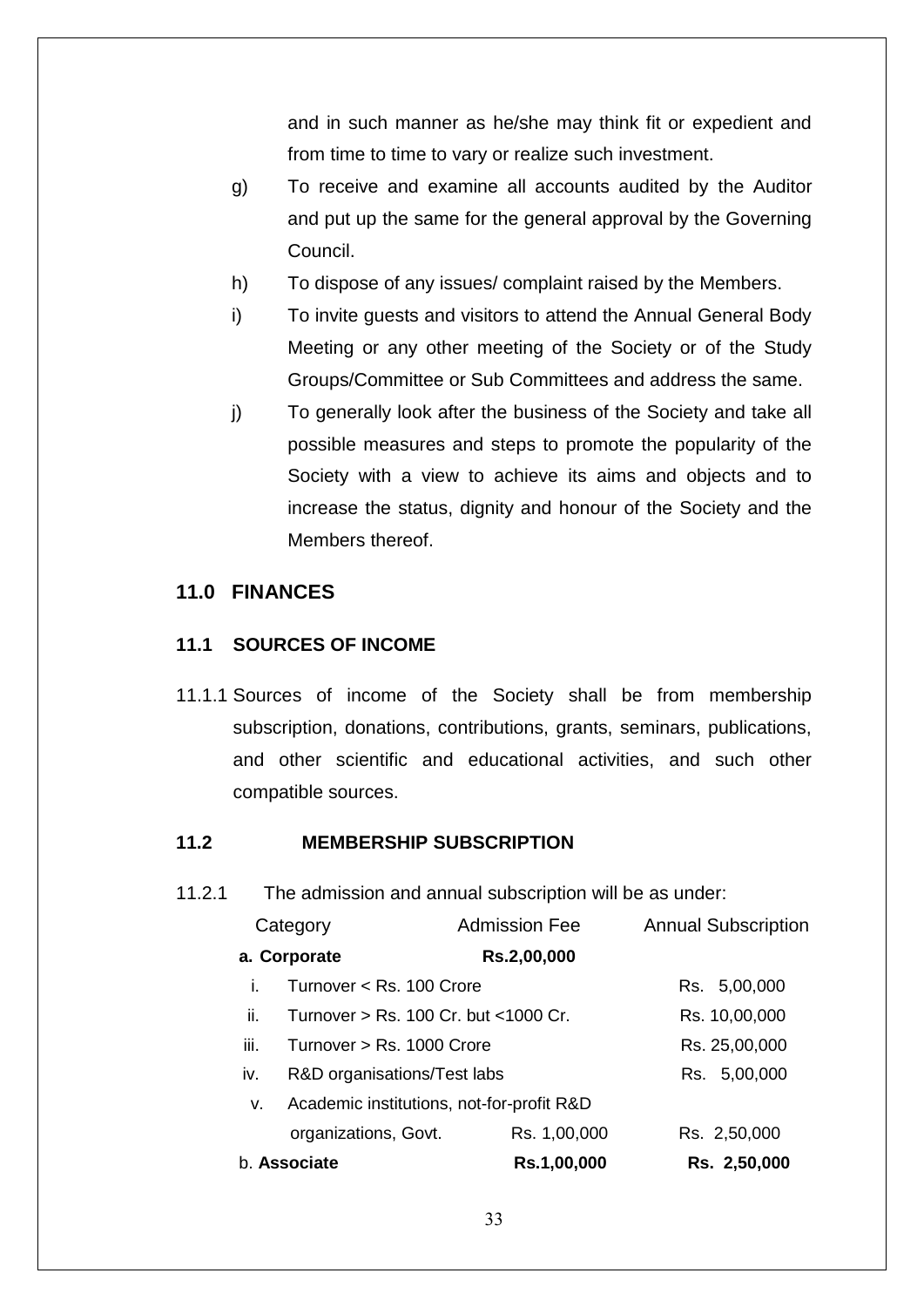- 11.2.2 The Governing Council shall from time to time fix the admission fees and annual subscription of the members subject to ratification by General Body in its next meeting.
- 11.2.3 The annual fees for less than 6 months will be half the above fees.

# <span id="page-33-0"></span>**11.3 GRANTS**

11.3.1 Grant-in-aid for the membership fees for taking up memberships in International Standards development organisations and forums, administrative expenses, corpus of society or for any activity of the society will be accepted from Government or other organisations engaged in development/promotion of such activities.

#### <span id="page-33-1"></span>**11.4 LOANS**

11.4.1 The Governing Council shall have the power to raise loans from time to time for and on behalf of the Society.

#### <span id="page-33-2"></span>**11.5 EXPENSES**

11.5.1 All the expenses incurred by the Society shall be met through contributions and internal resources.

### <span id="page-33-3"></span>**11.6 APPROPRIATION OF FUNDS/ REVENUE**

- 11.6.1 The funds, revenue and property of the Society, however derived, shall be applied solely for the promotion of its aims and objects, as set forth in the Memorandum of Association.
- 11.6.2 No portion of the funds, revenue or property aforesaid shall be paid or transferred, directly or indirectly by way of dividend, bonus or otherwise by way of profit, to persons who at any time, are or have been Members of the Society or to any one or more of them or to any persons claiming through any one or more of them.
- 11.6.3 True accounts shall be kept of the sums of money received or expended by the Society and the matter in respect of which such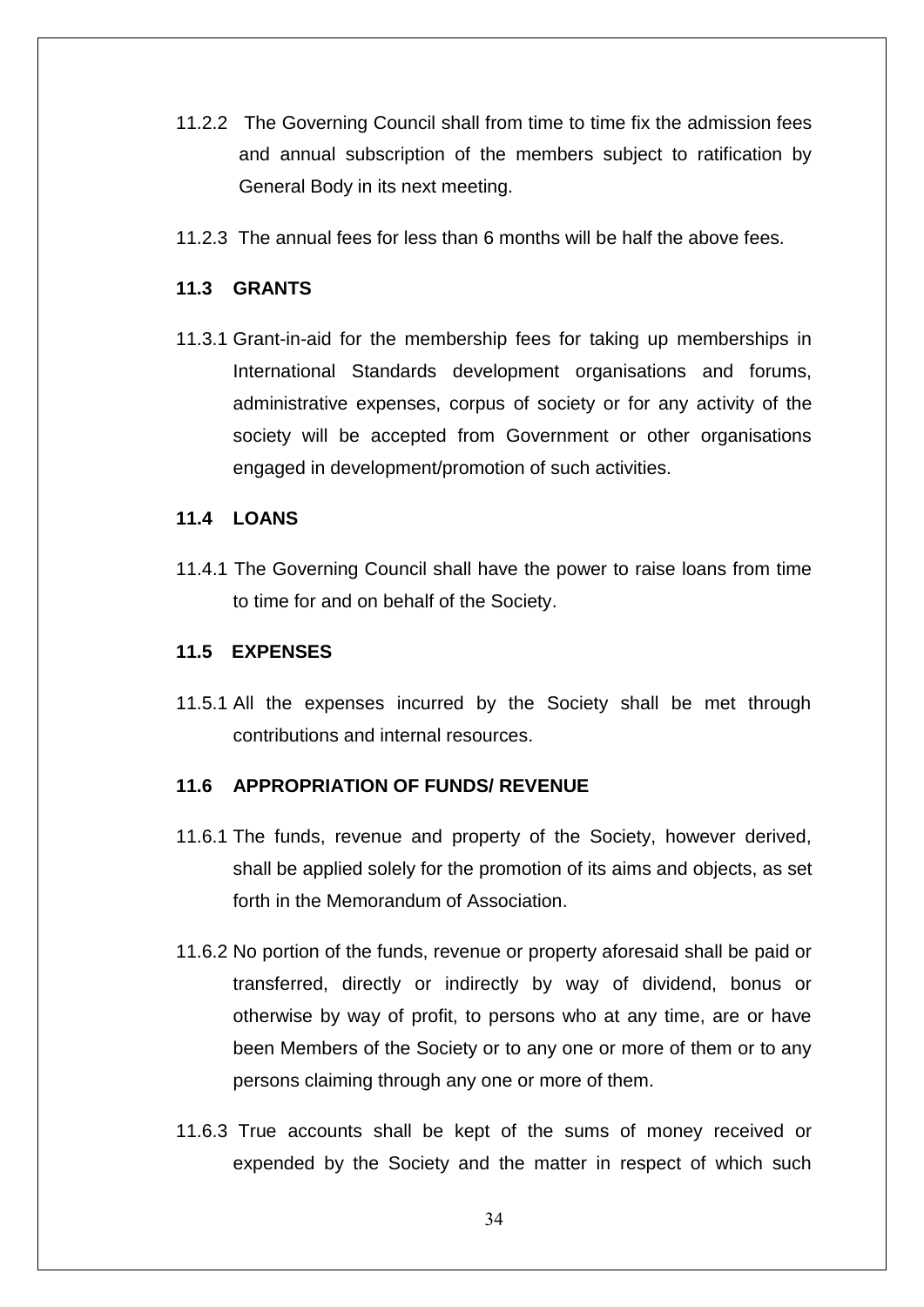receipt and expenditure takes place, and of the property, credits and liabilities of the Society and subject to any reasonable restriction as to time and manner of inspecting the same that may be imposed in accordance with regulations of the Society for the time being, shall be open to the inspection of Members. Once at least in every year the accounts of the Society shall be examined, and the correctness of the balance sheet ascertained by one or more properly qualified auditor or auditors.

11.6.4 The Director General shall cause to be prepared and submitted yearly Budgets of the Society to the Governing Council and finally to General Body for its approval.

#### <span id="page-34-0"></span>**11.7 BANK ACCOUNT AND SPENDING POWERS**

- 11.7.1 The Governing Council / Chairman shall authorize the Director General and any other officer of the Society, as may be decided from time to time by the Governing Council / Chairman, to be the authorized signatories for the operation of the Bank account of the Society. The operation of the account shall be jointly by the said two authorized signatories. The account shall be opened in a Scheduled Bank.
- 11.7.2 The Governing Council may from time to time lay down the maximum limits of the spending powers of the said persons who operate the Bank accounts.

#### <span id="page-34-1"></span>**11.8 AUDIT & ACCOUNTS**

- 11.8.1 Appointment of an Auditor
	- a) The Governing Council shall appoint an Auditor / Chartered Accountant to audit the accounts of the Society. The Chartered Accountant shall submit the report to the Governing Council through the Director General / any other official of the Society. The Director General / Accounts Division of the Society shall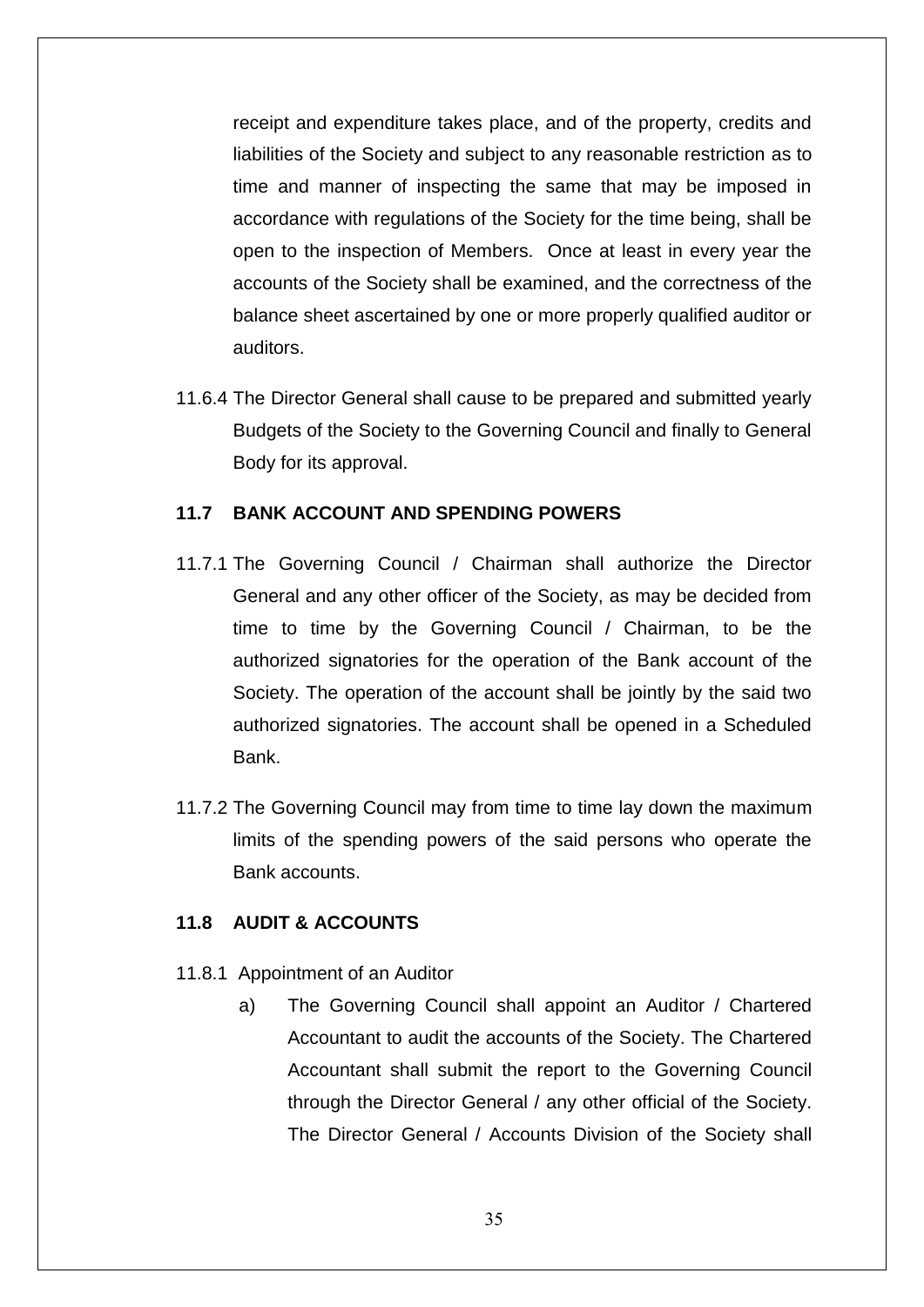provide all necessary books of accounts and cooperation to the auditor for the purpose.

- b) The Accounts of the Society shall once every year be audited by the Chartered Accountant / Auditors appointed under Clause 11.8.1(a) above.
- 11.8.2 Annual Report and Accounts
	- a) The Annual Report of the Society shall be placed before the Annual General Body Meeting for information.
	- b) The Accounts of the Society shall be audited by the auditor of the Society and the same shall be placed before the Annual General Body Meeting for approval.
- 11.8.3 Records and Documents
	- a) In addition to the Register of Members hereinbefore referred to, Director General shall keep or cause to be kept properly entered up:
		- i. Books of Accounts showing particulars of all receipts and payments and the assets and liabilities of the Society.
		- ii. Minutes of meetings of the Society.
	- b) The books of accounts of the Society shall be open to the inspection of the Member through an authorized representative, at the Registered Office of the Society during such hours as the office of the Society remains open on any week day excluding holidays.

# <span id="page-35-0"></span>**12.0 EXTERNAL REPRESENTATION**

- 12.1 Only the Chairman, Vice Chairman and the Director General are authorised to make any statement to the media and/or at any public forums on behalf of the Society.
- 12.2 The Director General is authorized to represent the Members at any interaction with/make any representation to the Government and other agencies. In the absence of the Director General, the Director General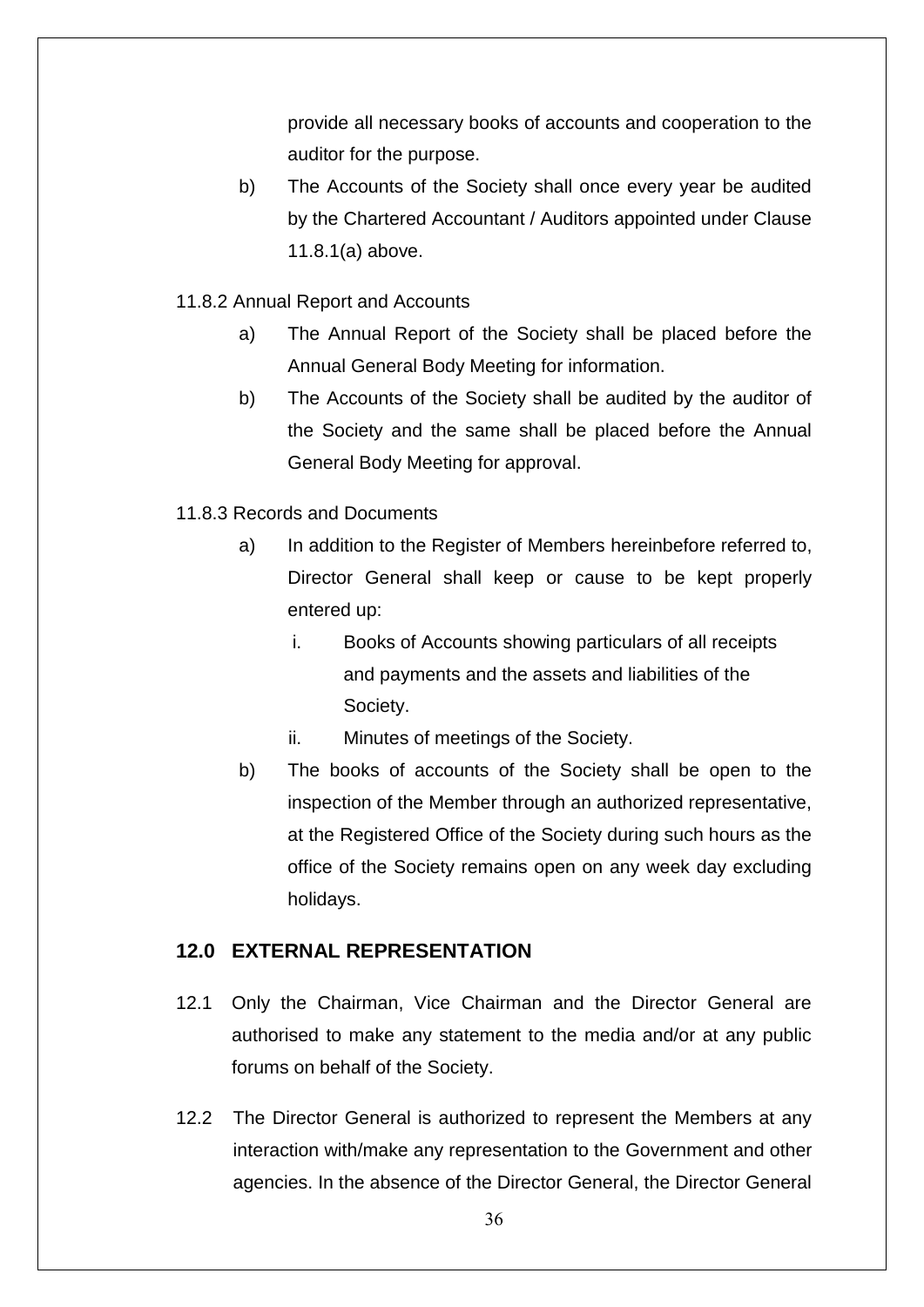may authorize any Senior Representative(s) from the Secretariat for such interactions/representations in the overall interest of the Society. All interactions/participations/representations on behalf of the organization shall include a representative from the Secretariat.

# <span id="page-36-0"></span>**13.0 LEGAL PROCEEDINGS**

13.1 The Society may sue and be sued in the name of Society and any suits, cases, processes, proceedings, etc., as also all pleadings or other documents, etc. in connection therewith may be initiated, pursued, instituted, signed, verified, amended, filed, received etc. by the authorized signatory through the Power of Attorney on behalf of the Society i.e., the Director General or such other person as may be determined by the Governing Council from time to time. Such authorized signatories shall appoint / engage such advocates / professionals as he/she may deem fit for the said purposes and carry out such other functions as may be incidental or ancillary to the above functions.

# <span id="page-36-1"></span>**14.0 SEAL**

- 14.1 The Society shall provide for a Seal and for its Safe Custody.
- 14.2 The Seal of the Society shall not be affixed to any instrument except in the presence of the Chairman or Vice Chairman and Director General.

# <span id="page-36-2"></span>**15.0 INDEMNITY**

15.1 The Governing Council and the office bearers / officers and staff of the Society shall be indemnified in respect of each and all acts done by them in the capacity of a member / officer / officer bearer either jointly or/and severally for the Society in good faith and no officebearer or Members of the Society / Governing Council shall be liable for any act done by another office-bearer or Member of the Society/ Governing Council.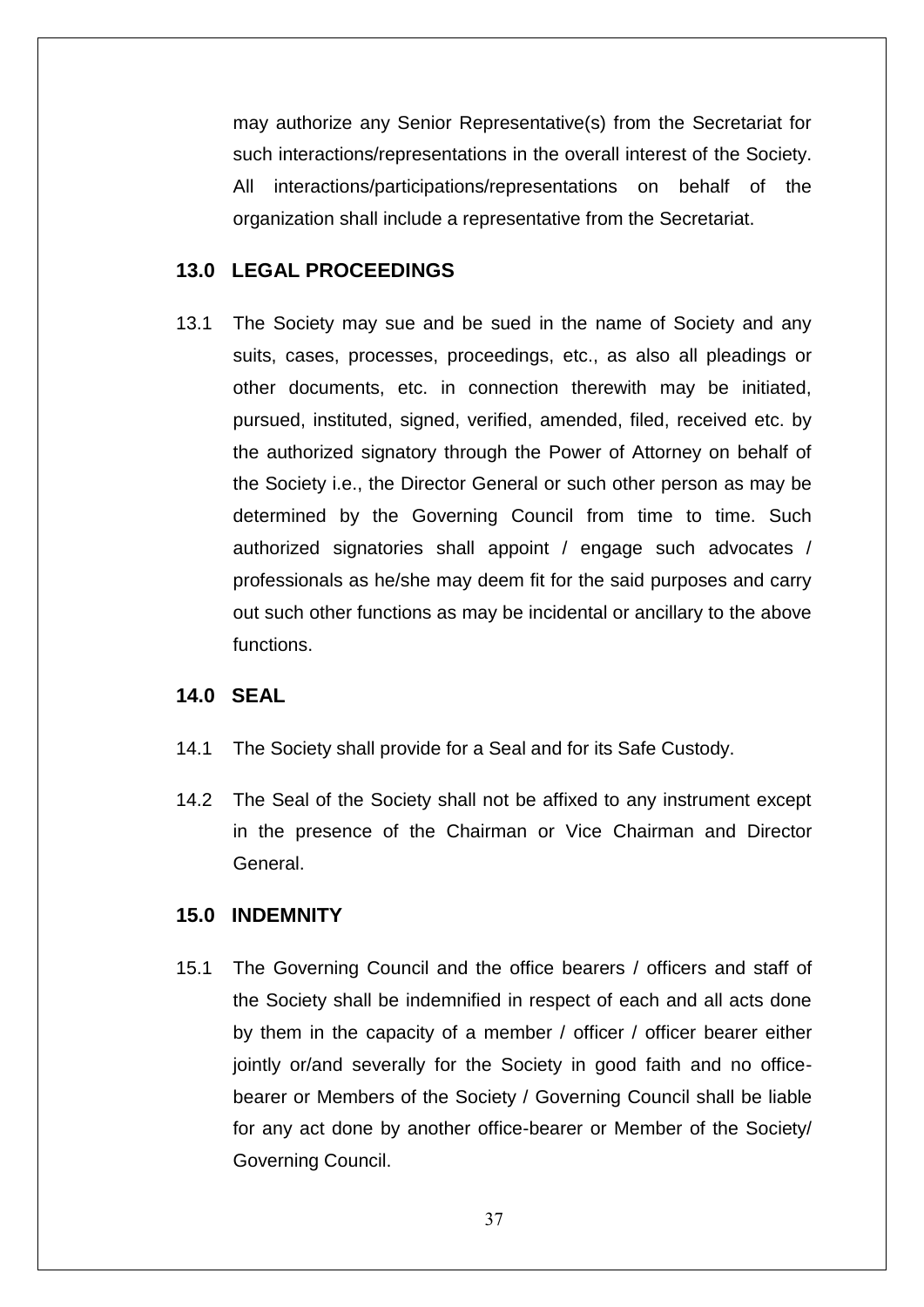# <span id="page-37-0"></span>**16.0 AMENDMENT OF AIMS AND OBJECTS OF THE SOCIETY**

16.1 To alter, extend or abridge aims and objects of the Society, the procedure prescribed in the Societies Registration Act of 1860 shall apply.

# <span id="page-37-1"></span>**17.0 DISSOLUTION AND ADJUSTMENT OF AFFAIRS**

- 17.1 The Society may be dissolved by a Society Extraordinary General Body Meeting convened on the recommendation of the Governing Council or on the requisition of not less than three fifths of the Members and the meeting to dissolve the Society must be composed of not less than three fifths of the Members of the Society and the resolution upon the dissolution shall not be effective unless passed by majority consisting of three fifths of the votes of the Members present and entitled to vote and voting at such special general meeting of the Society. Provided that if any Government is a Member of, or a contributory to, the Society, it shall not be dissolved without the consent of the Government.
- 17.2 The resolution passed under sub-clause 17.1 above hereof may direct that if upon the dissolution of the Society there remains after the satisfaction of all debts and liabilities of the Society any property whatsoever, the same shall not be paid to or distributed amongst the Members of the Society, but shall be given or transferred to some other society, institution or institutions having objects similar to the objects of the Society and similar Income Tax exemptions, if any, to be determined by the Members of the Society at the aforesaid Extraordinary General Body Meeting.
- 17.3 If the Society becomes insolvent, the liability of the Members, who were Members on the first day of preceding the commencement of winding up shall be limited to contributing towards the deficit to the extent of the year's annual subscription payable by them.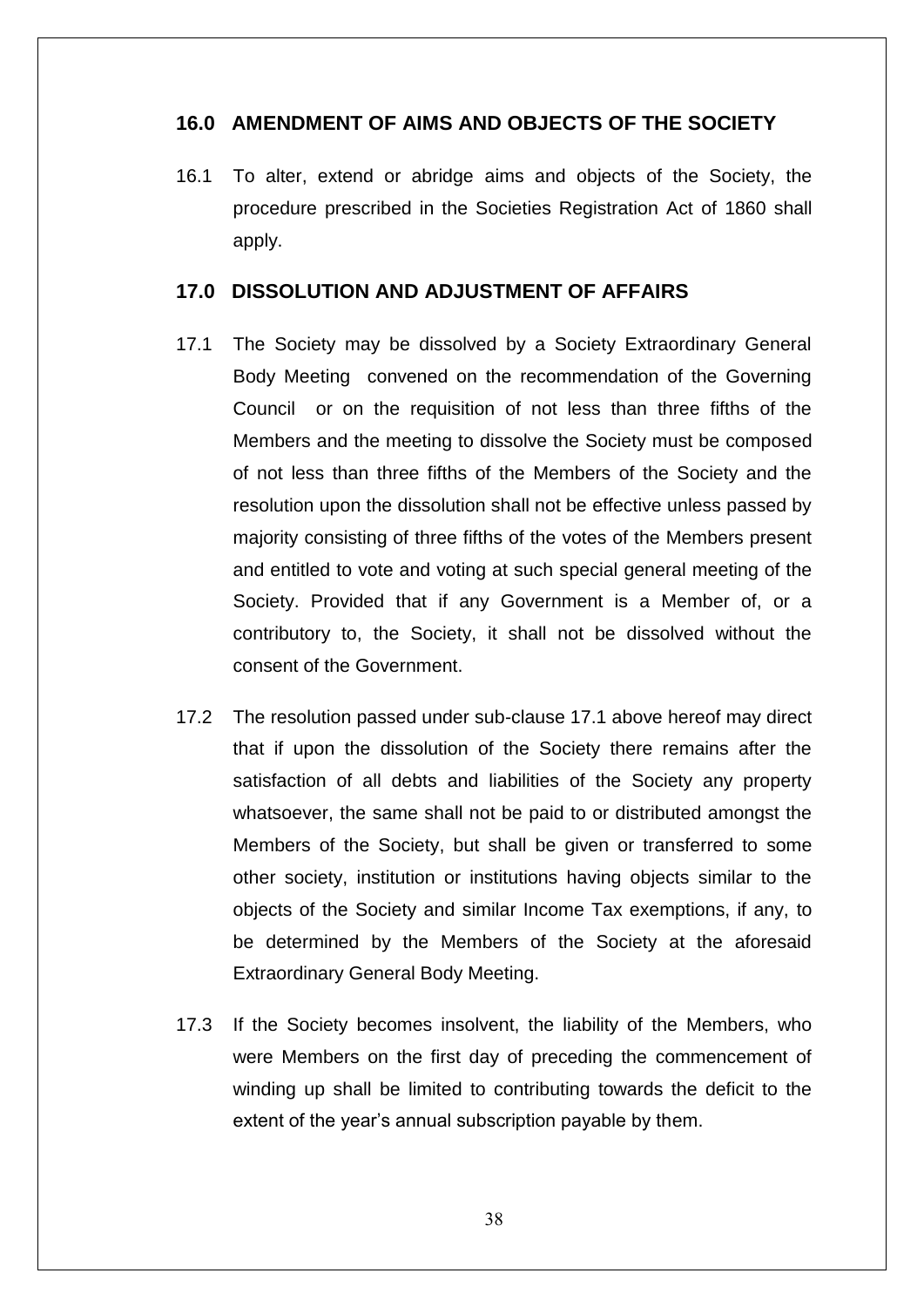# <span id="page-38-0"></span>**18.0 COVERAGE OF RULES AND APPLICATION OF THE ACT**

- 18.1 These Rules shall bind the Society and Members thereof, to the same extent as if they had respectively been signed and sealed by each Member and contained covenants on the part of each Member to observe all provisions thereof.
- 18.2 All communications under these Rules can be made through one or more methods i.e. e-mail, fax, courier, post.
- 18.3 All the provisions under all the Clause(s) of the Societies Registration Act of 1860, as applicable to the National Capital Territory of Delhi, shall apply to this Society and the provisions of the Societies Registration Act of 1860 shall, in case of conflict, prevail over these Rules.

# <span id="page-38-1"></span>**19.0 STANDARDS FORMULATION**

# <span id="page-38-2"></span>**19.1 FORMULATION OF DRAFT STANDARDS**

- 19.1.1 The formulation process for a new Standard shall be as under:
	- a) A Member of the Society may identify a Telecom issue in need of Standardisation. Alternatively, DoT may ask TSDSI to take up Standardisation of an issue of National interest.
	- b) For a new issue to be taken up, it is necessary that a number of members commit to support the work.
	- c) The Member shall submit the suggested research item to the Governing Council which shall allocate it to the relevant SG.
	- d) The SG shall approve the issue as a Study Item, and allocate it to the relevant WG.
	- e) The WG will work to formulate a new Standard, in consultation with all interested members. It will develop text for the draft Standard taking all relevant inputs into account, and consulting other relevant parts of the Society.
	- f) The issues will be addressed through technical studies in a particular area of Telecom Standardisation, and are driven by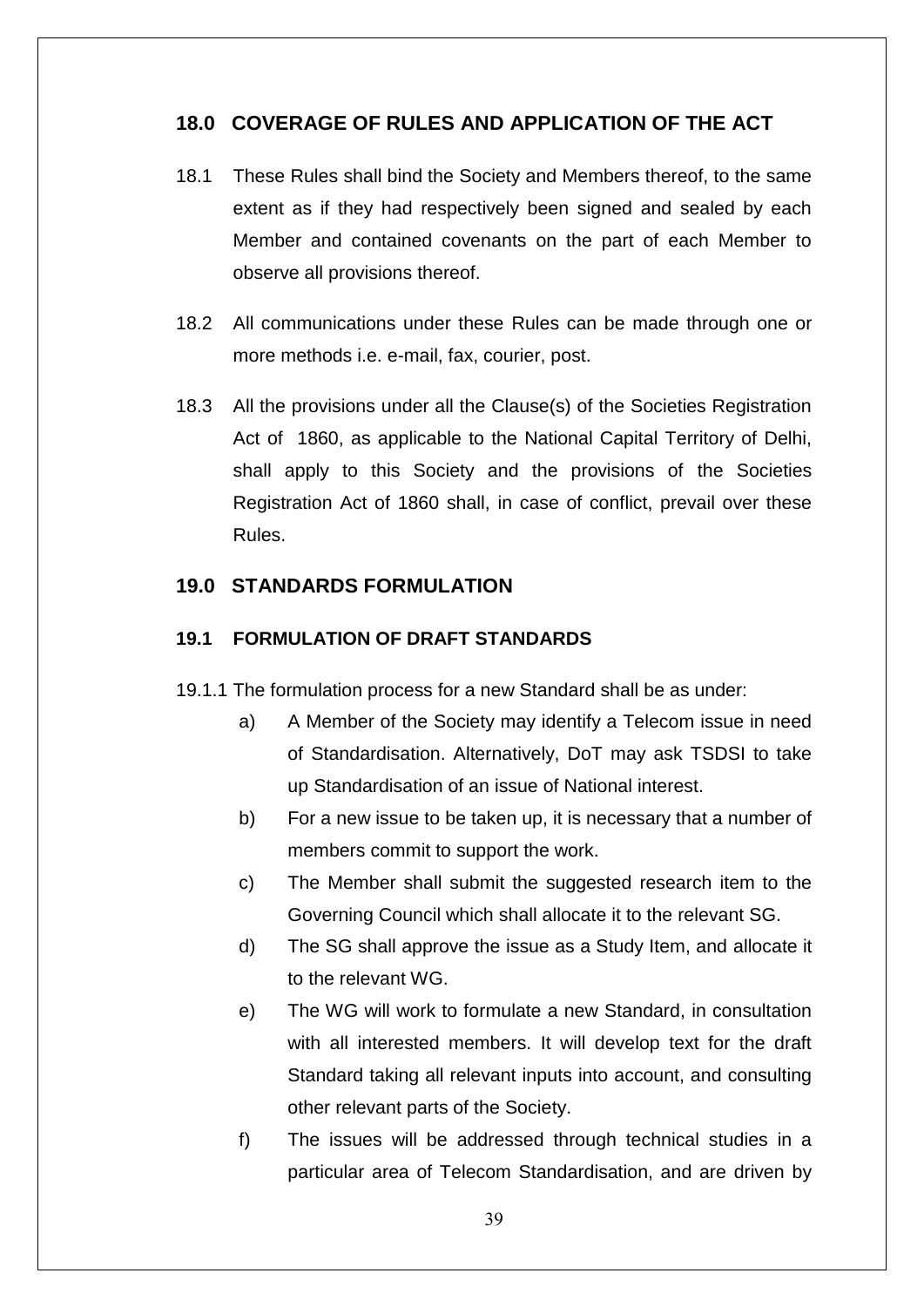contributions. An issue will normally be terminated once the defined work has been completed, or the task is revised in the light of developments, which can be technical, market-oriented, network or service driven.

g) The finalised draft Standard, on the basis of a series of deliberations and resolution of issues, will be submitted to WG/SG meeting for approval.

# <span id="page-39-0"></span>**19.2 APPROVAL OF STANDARDS**

- 19.2.1 After a draft Standard is considered to be mature, and is consented by WG/SG, it shall be sent for approval as under:
	- a) The draft Standard shall be circulated electronically to all the members who may send their comments, if necessary.
	- b) If no comments, other than editorial changes, are received, the draft is considered as approved after the editorial changes are duly made.
	- c) If substantive comments are received, all these comments shall be further discussed in WG/SG meetings.
	- d) The process of seeking comments and discussions shall be repeated to resolve all the unsettled issues. After completion of this process, the draft shall be finalised for submission for approval to the General Body.
	- e) After approval by the General Body, the proposed Standard shall be sent to DoT for ratification and adoption as National Standard.
- 19.2.2 However, all proposed Standards which the General Body deems do not have regulatory implications, may be approved through a Fast Approval Process as under:
	- a) The draft Standard shall be circulated electronically to all the members who may send their comments, if necessary, within a time period of 4 weeks.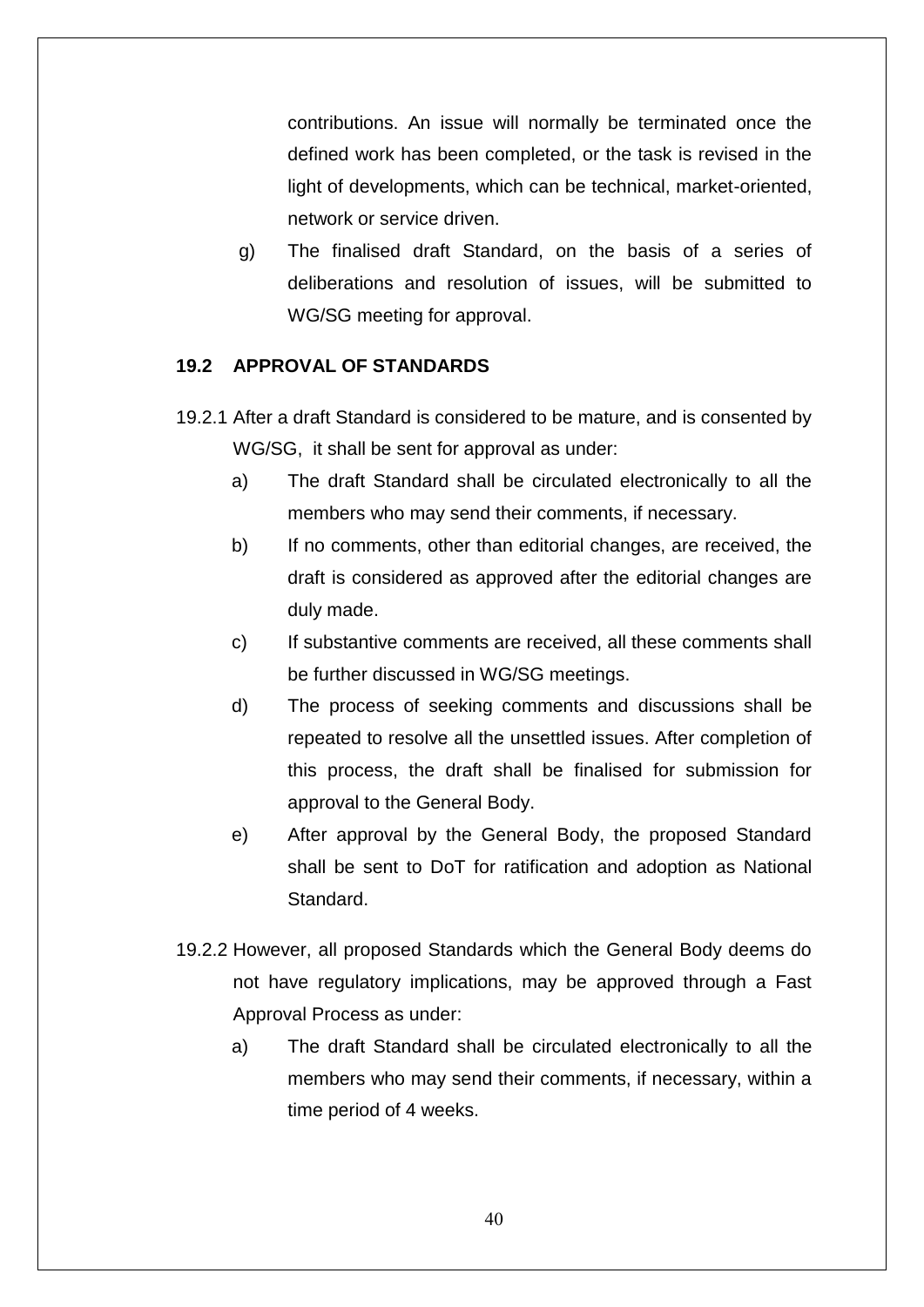- b) If no comments, other than editorial changes, are received within the time limit, the draft shall be considered as approved after the editorial changes are duly made.
- c) If substantive comments are received, all these comments shall also be circulated electronically for review within a time period of 3 weeks.
- d) If no comments, other than editorial changes, are received within the time limit, the draft shall be considered as approved.
- e) If substantive comments are received, the draft shall be sent to the General Body for further discussions, and possible approval.
- f) After approval by the General Body, the proposed Standard shall be sent to DoT for ratification and adoption as National Standard.

# <span id="page-40-0"></span>**19.3 NATIONAL OPINION**

19.3.1 Recommendations in the form of draft national opinion in all the technical matters concerning national interests shall be sent to DoT, at least 4 weeks in advance for consideration and approval, before taking up in any other National or International forums.

# <span id="page-40-1"></span>**20.0 DOCUMENTATION AND RECORDS**

# <span id="page-40-2"></span>**20.1 MEETINGS, DOCUMENTATION AND RECORDS**

- 20.1.1 Documentation and Records shall be maintained for all the Meetings that are conducted in the TSDSI. These include the following:
	- a) General Body Meetings
	- b) Governing Council Meetings
	- c) Study Group Meetings
	- d) Working Group meetings
- 20.1.2 The procedure for calling and conducting Governing Council and General Body meetings are given in the Clause 6.1 and 6.2 respectively.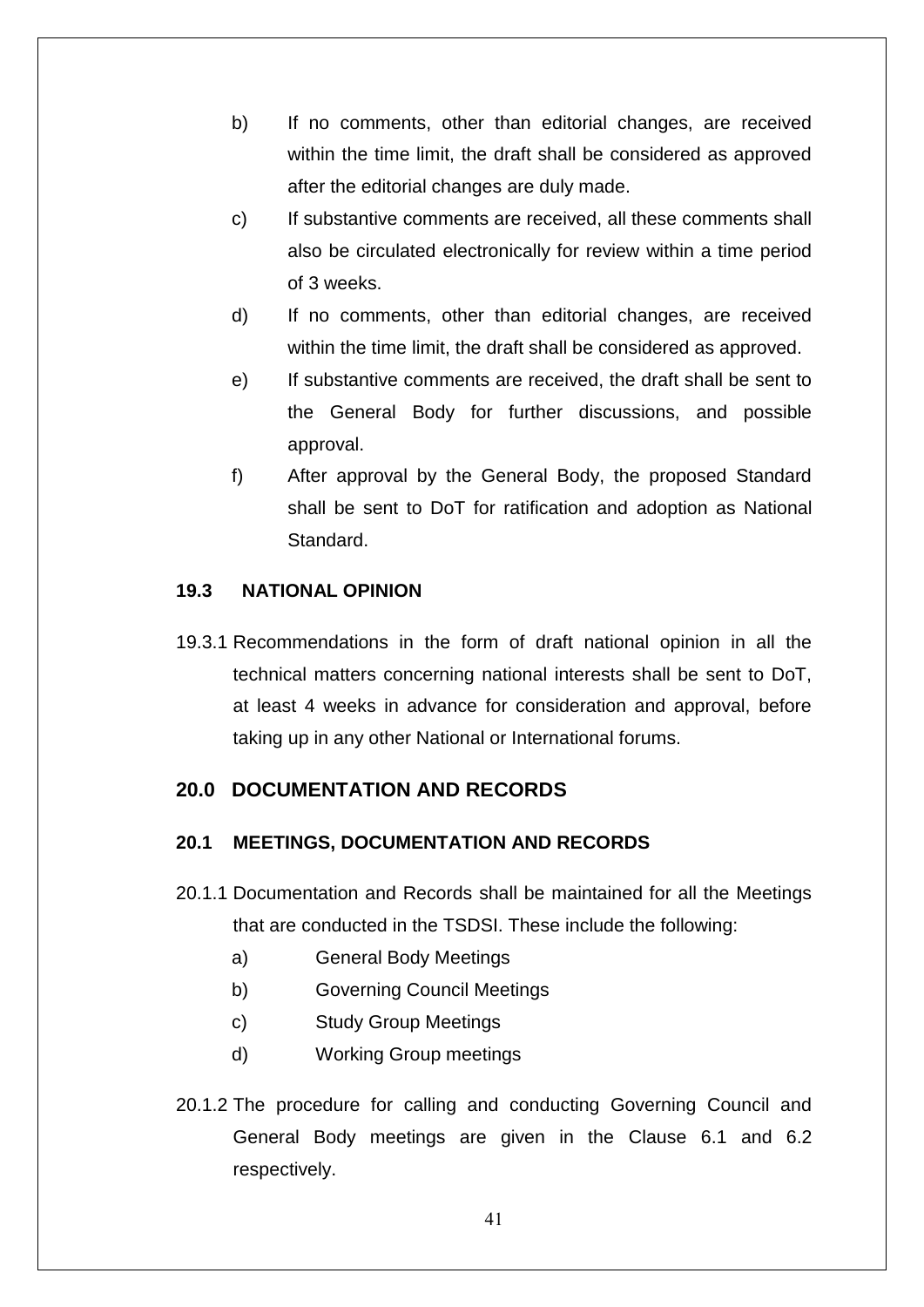# <span id="page-41-0"></span>**20.2 SG MEETING NOTICES AND AGENDA**

- 20.2.1 The notice for the Meetings shall be sent to all the relevant members and also be posted on the TSDSI web site. The agenda of the meeting shall be shared along with the meeting notice. The agenda shall include as a minimum of:
	- a) The date, duration and place of the meeting
	- b) Items to be discussed
	- c) Any elections to be held in the meeting
	- d) Any voting planned in the meeting
- 20.2.2 Meetings may be cancelled due to an emergency situation or if it is confirmed that there is no quorum possible for the meeting. The cancellation notice shall be sent to all members at the earliest possible.

### <span id="page-41-1"></span>**20.3 WORKING LANGUAGE**

- 20.3.1 The working language for Society shall be English.
	- a) All meetings shall be conducted in English.
	- b) All Society"s Technical Specifications shall be prepared in English.
	- c) All meeting documentation, communication and records shall be prepared in English.

### <span id="page-41-2"></span>**20.4 SG MEETING REPORTS**

- 20.4.1 The SG Head can take the help from the Secretariat for preparing meeting reports. In the absence of a Director, the SG Head is responsible for preparation of the report. The report shall include as a minimum of:
	- a) The time, date and place of the meeting
	- b) List of individuals who attended with name and affiliation
	- c) List of all documents distributed before or during the meeting such as, technical contributions, test-results, etc.
	- d) Decisions taken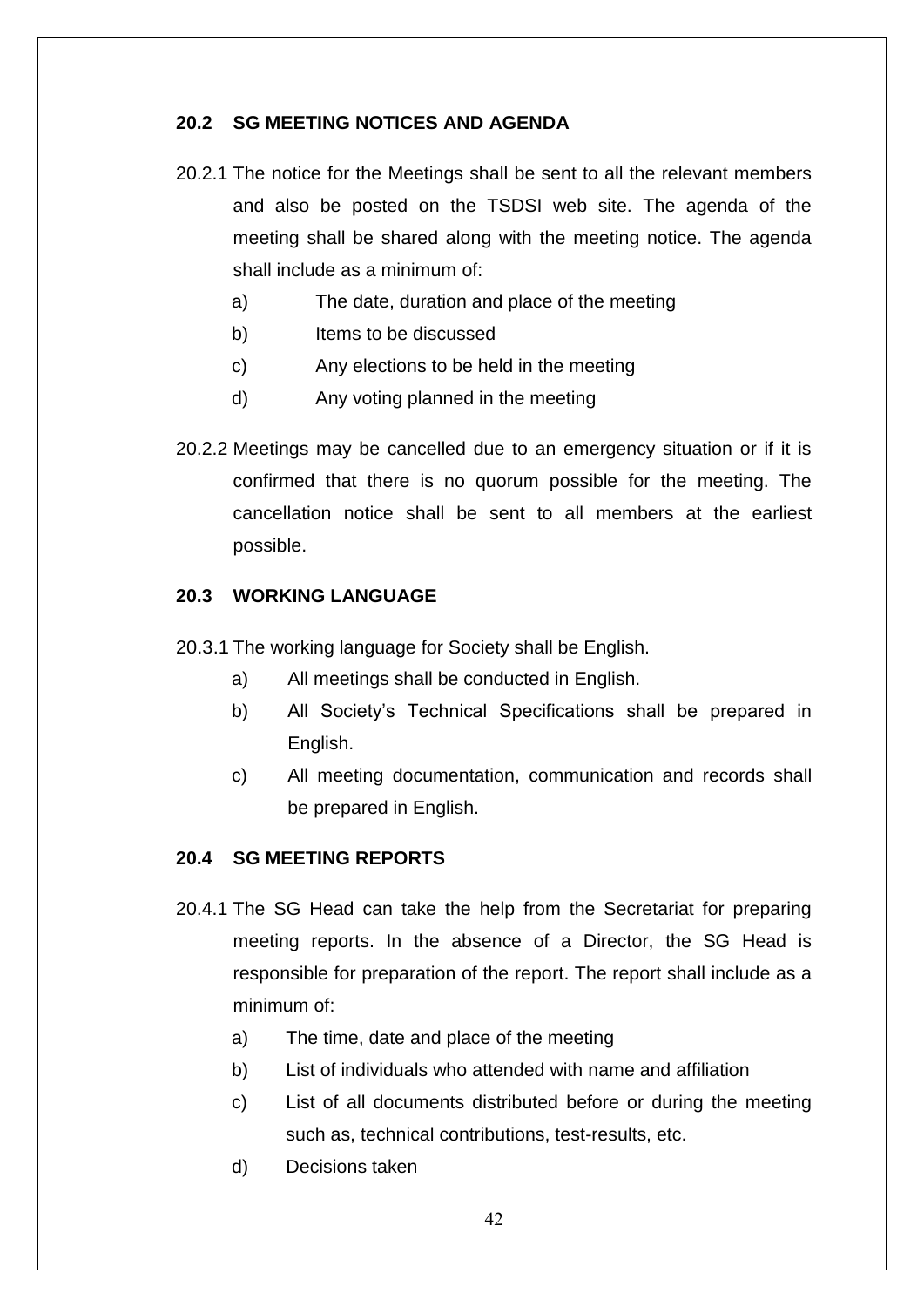- e) Action items assigned
- f) Significant unresolved issues
- g) Statement of any identified patent holders, if any
- h) Voting results
- i) Future meeting plans, if applicable
- 20.4.2 All paras of the meeting minutes shall be numbered sequentially for the complete year so that an efficient tracking process can be followed. Draft meeting reports shall be circulated amongst Members of the respective body within five working days of the conclusion of the meeting. After incorporating any comments, the meeting report shall be finalized by the SG Head within ten working days of the meeting.
- 20.4.3 The final meeting reports shall be circulated to all the Members by the SG Head and also posted on the TSDSI web site.
- 20.4.4 The Meeting reports shall be retained for a minimum duration of five years.

#### <span id="page-42-0"></span>**20.5 SG VOTING RESULTS**

- 20.5.1 Voting records are held confidential by the SG Head of the respective body. Only the final results are made available to the respective Members, as part of the meeting minutes or upon written request.
- 20.5.2 Voting records shall be maintained for a period of one year and voting results shall be retained for a minimum duration of five years.

### <span id="page-42-1"></span>**20.6 STANDARDS**

- 20.6.1 The Standards specifications developed by the TSDSI shall be maintained by the Secretariat.
- 20.6.2 A listing of all the published Standards shall be maintained on the TSDSI website. All such listed versions of the Standards Documents shall be available for download from the TSDSI website. The draft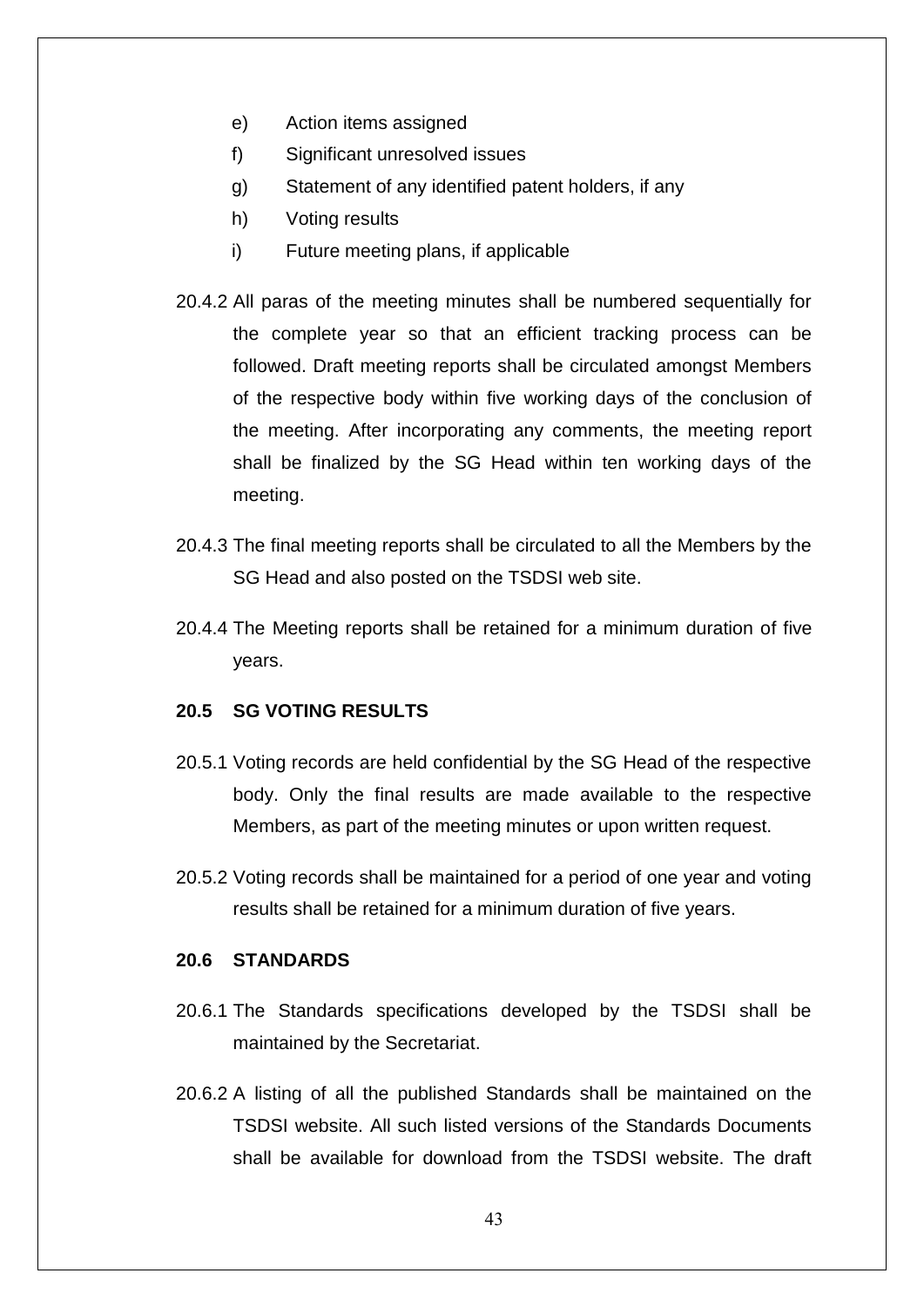versions of the Standards documents may not be available for public circulation or on the website.

# <span id="page-43-0"></span>**20.7 WORK ITEMS DETAILS**

- 20.7.1 A List of the TSDSI work items shall be available with the Director General and also published on the TSDSI web site.
- 20.7.2 Following details regarding the Work Item shall be available with the Work Item Study Group/Working Group and shall be provided to any Member on request:
	- a) Work Item name
	- b) Work Item description
	- c) Work Item Timelines
	- d) Work Item Milestones
	- e) Status of the Work Item. The status shall reflect the following Initiated, Initial Draft, Draft under Change Control, Suspended, SG approved, Governing Council Approved

# <span id="page-43-1"></span>**20.8 CHANGE CONTROL**

- 20.8.1 A Work Item shall be placed under Change Control as decided by the Study Group/Working Group of the Work Item. In general, it is done once the draft is in a stable shape or when any changes need to be closely tracked.
- 20.8.2 Once the item is under change control, any change can be done only through Change Requests. Change Request Forms will be available in the TSDSI web site.

# <span id="page-43-2"></span>**20.9 CORRESPONDENCE AND RECORDS**

- 20.9.1 The following correspondences and records shall be kept for a period of three years or as required for any valid legal requirements.
	- a) All documents and correspondences related to development of Standard
	- b) Correspondences related to Agreements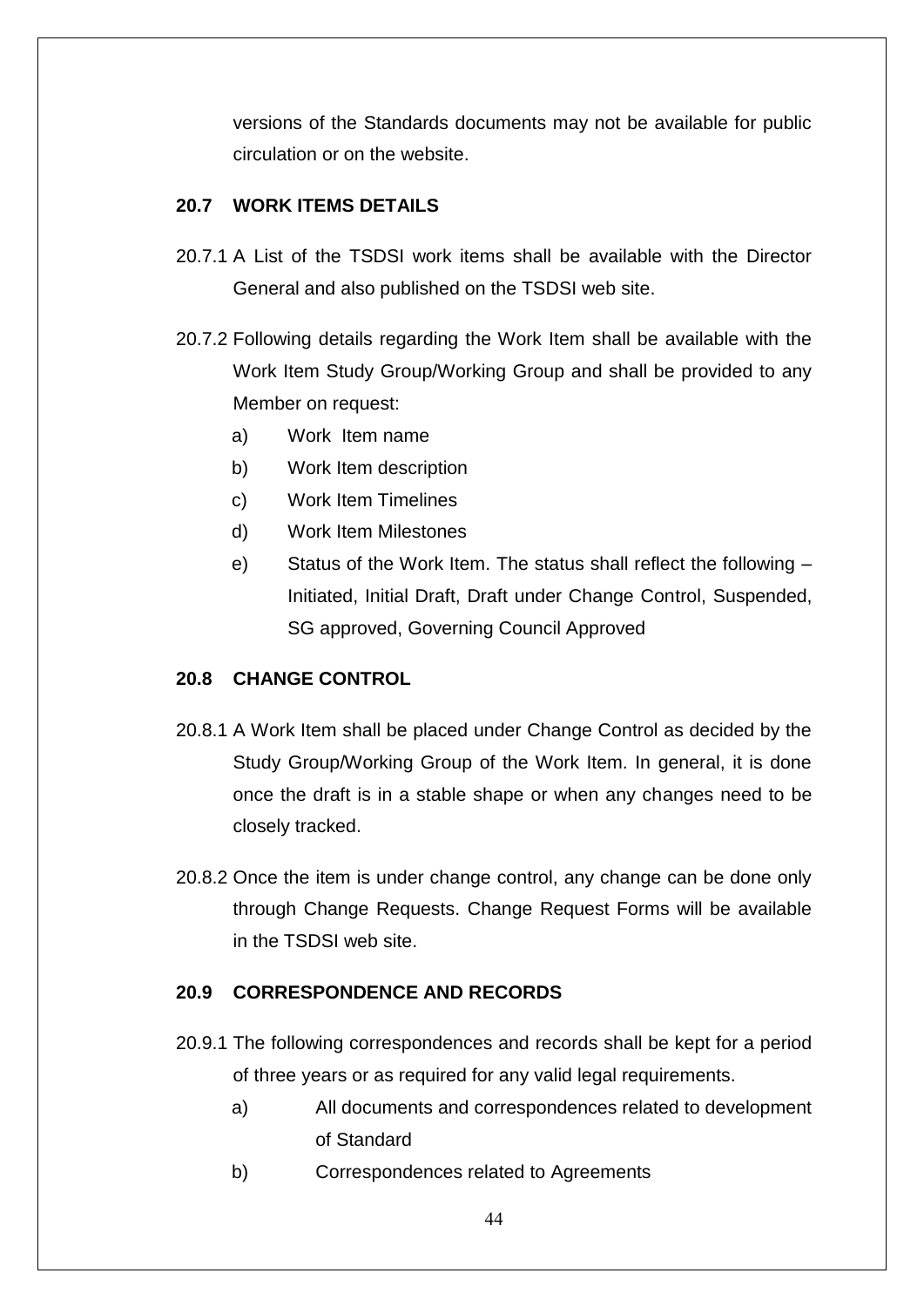c) Complaints

# <span id="page-44-0"></span>**20.10 TEMPLATES AND FORMATS**

- 20.10.1 All TSDSI departments and SGs shall follow Standard template and formats for the documentation listed below:
	- a) Meeting Minutes
	- b) Work Item Proposal
	- c) Work Item Description
	- d) Work Item Status Report
	- e) Technical Specification
	- f) Technical Reports
	- g) Change Requests
	- h) Liaison Statements
- 20.10.2 TSDSI may add more templates and formats from time to time for smooth functioning of the organization. These will be made available on the TSDSI website.

# <span id="page-44-1"></span>**21.0 MISCELLANEOUS**

### <span id="page-44-2"></span>**21.1 CONFLICT OF INTEREST**

- 21.1.1 Conflict of interest may occur when personal/professional considerations improperly influence an individual who holds a position or role in the TSDSI.
- 21.1.2 Issues arising out of conflict of interest, if any, need to be addressed by the Governing Council. Allegations of violation of any of the Rules by a TSDSI Member are to be submitted in confidence to the Governing Council. Complaints against elected Members in SG shall have to be made by a minimum of three Members in the respective body. Any complaints against a Governing Council Member shall be submitted by a minimum of three Corporate Members to the Governing Council Chairman.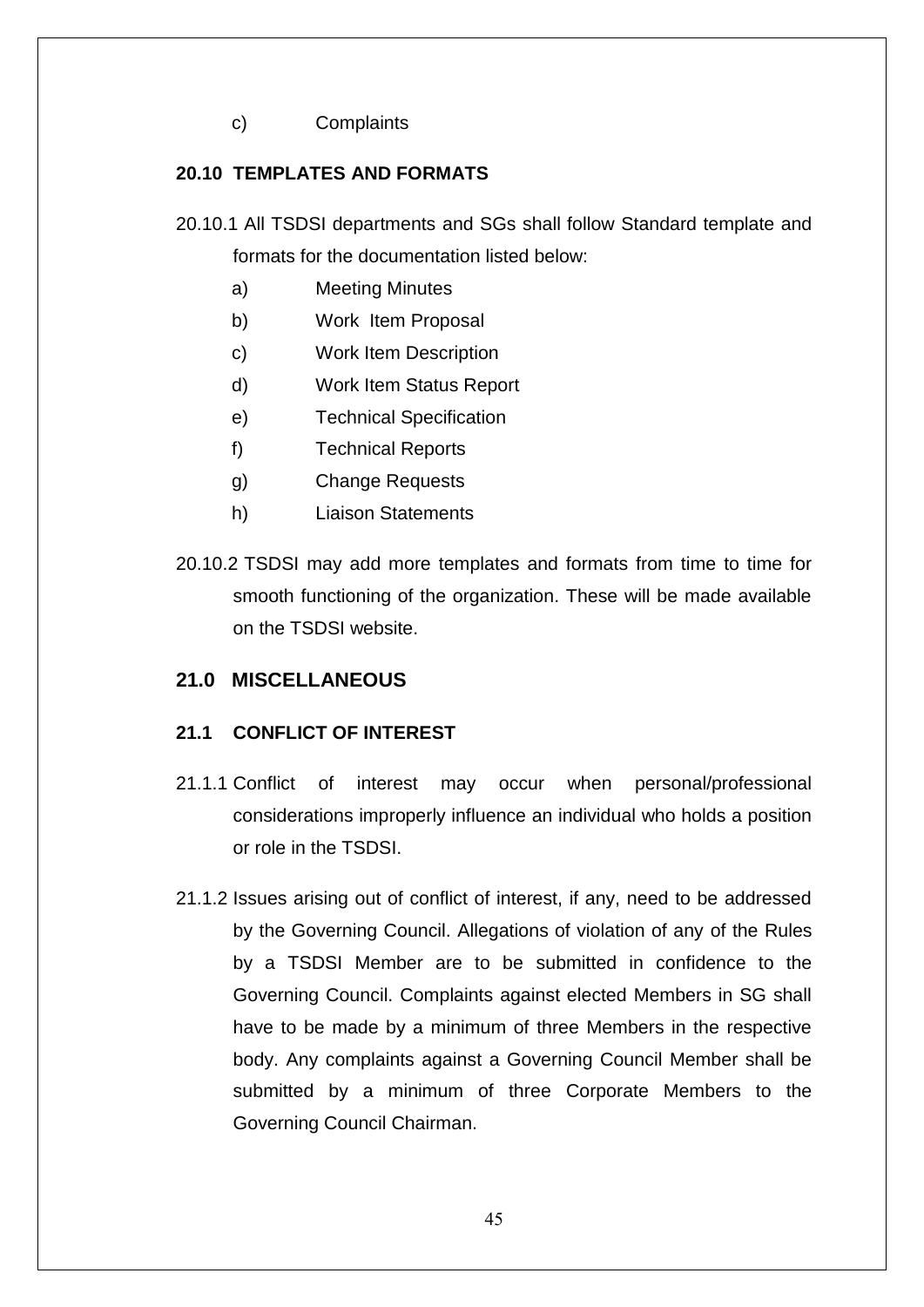21.1.3 Upon receipt of a complaint, the Director General will initiate an investigation to find the details regarding the issue raised. Opportunity shall be given to the Member/individual to defend himself/herself before any decision is made regarding the complaint. A report containing the investigation details and recommendations shall be prepared and submitted to the Governing Council. The Governing Council shall discuss the same and take appropriate actions.

# <span id="page-45-0"></span>**21.2 IPR POLICY**

- 21.2.1 In the TSDSI IPR Policy, an IPR shall include:
	- a) Copyright
	- b) Patent
	- c) Utility Model
	- d) Registered Design
	- e) Applications thereof.

21.2.2 An IPR shall not include:

- a) Trademarks
- b) Trade Secrets
- c) Confidential Information
- 21.2.3 The IPR Policy shall be finalised by the Governing Council and subsequently ratified by the General Body.

# <span id="page-45-1"></span>**21.3 LICENCE TO UTILISE CONTRIBUTIONS TO STANDARDS**

21.3.1 The Members of TSDSI will grant a free, non-exclusive, copyright license to the copyrightable portions of any contributions they make to TSDSI for purposes of developing the TSDSI Technical documentation.

### <span id="page-45-2"></span>**21.4 NON-DISCLOSURE AGREEMENTS**

21.4.1 The proceedings of a Study Group shall be regarded as nonconfidential except as expressly provided below and all information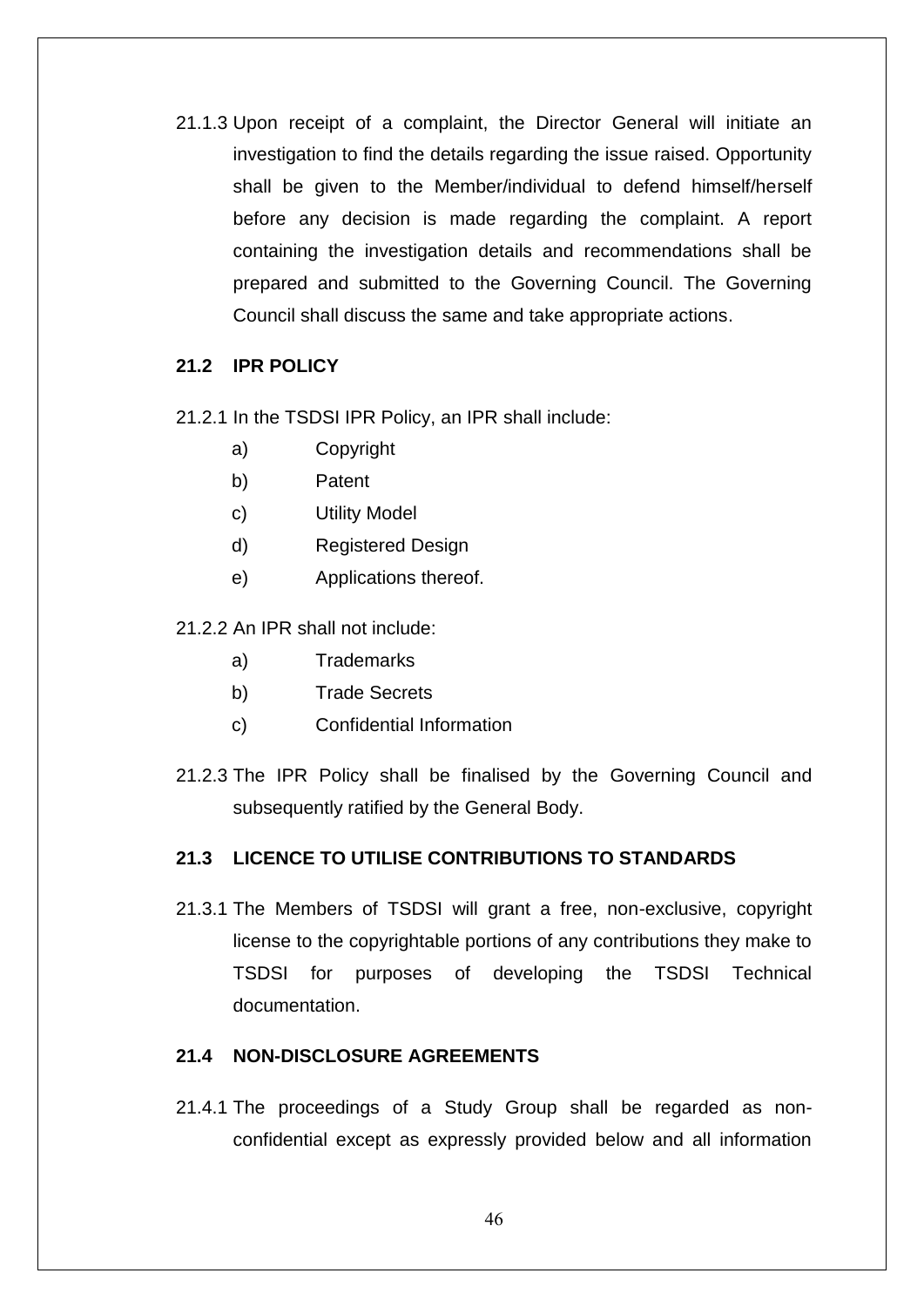submitted to a SG shall be treated as non-confidential and shall be available for public inspection unless:

- a) the information is in written or other tangible form; and
- b) the information is identified in writing, when submitted, as confidential; and
- c) the information is first submitted to, and accepted by, the chairperson of the SG as confidential.
- 21.4.2 Confidential Information incorporated in a Standard or Technical Specification shall be regarded as non-confidential by TSDSI and its Members, from the date on which the Standard or Technical Specification is published.

#### <span id="page-46-0"></span>**21.5 CONFIDENTIALITY**

21.5.1 The Members (including authorized representatives of the Members companies) shall not reveal to any person any of the communications with the TSDSI, dealings or information concerning the TSDSI, business finances or affairs of the TSDSI which come to their knowledge during the Membership tenure and shall keep with complete secrecy all confidential information entrusted to the Members and shall not use or attempt to use any information in any manner and that this restriction shall continue to apply even after the termination of Membership without limit in point of time.

#### <span id="page-46-1"></span>**21.6 AMENDMENTS AND INTERPRETATIONS**

21.6.1 From time to time, the Rules may require modification as part of TSDSI"s normal review of processes and procedures to make TSDSI more efficient and effective. The procedure for making amendments to the Rules is given below. It would also be necessary that the Rules need to be interpreted from time to time to give better clarity for the members. Procedure for the same is also given below.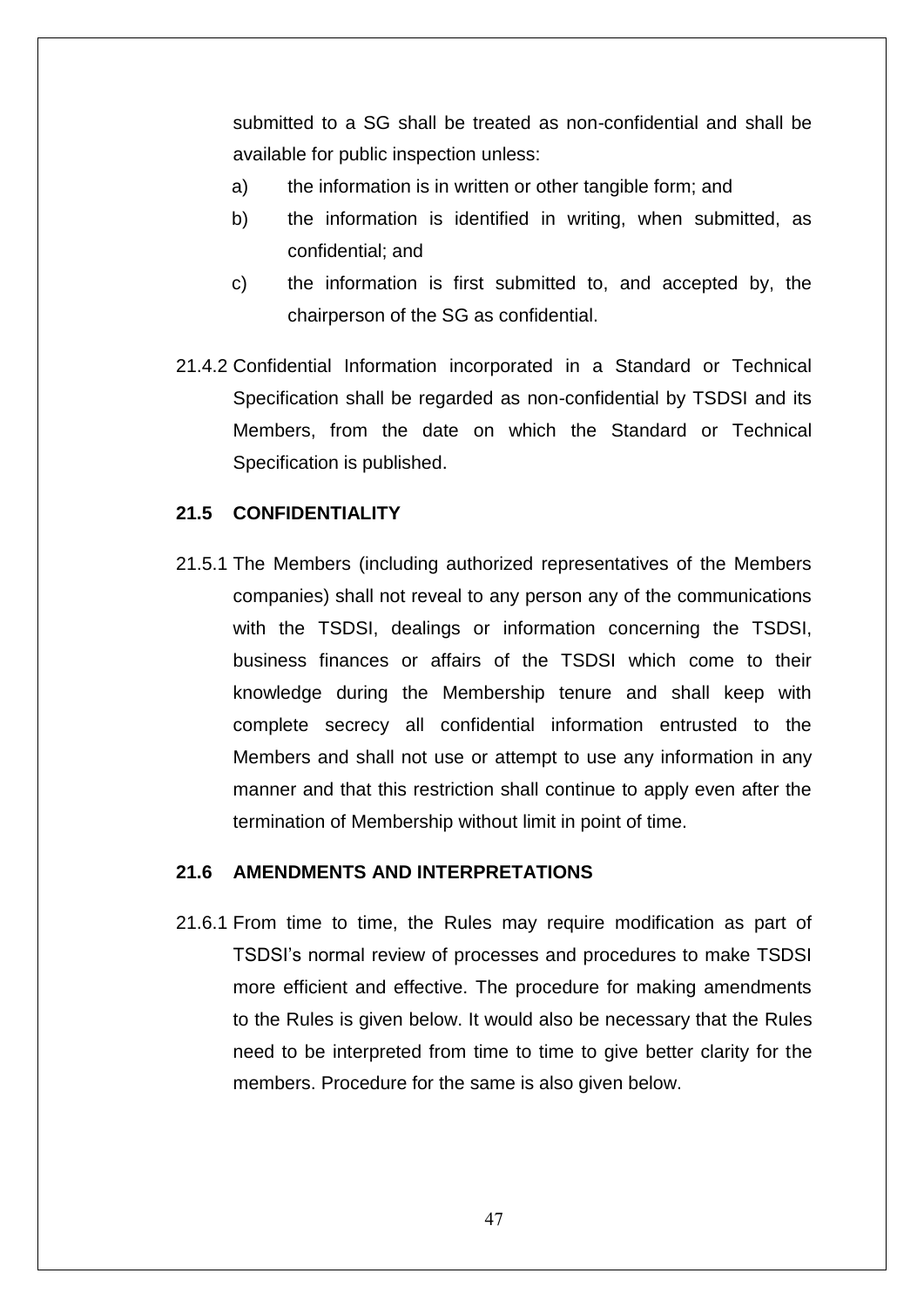# **21.6.2 PROCEDURE TO PROPOSE AMENDMENTS TO RULES**

- a) Requests identifying anomalies or highlighting areas of change should be made in writing to the Director General.
- b) Director General shall frame the amendments and circulate a written draft proposal amongst all Society voting Members.
- c) After receiving the feedback, Director General consolidates and submits the proposal to the TSDSI Governing Council for approval.
- d) TSDSI Governing Council shall approve the amendments by an three fourth (3/4) majority vote.
- e) The amendments will be adopted after ratification in the subsequent General Body Meeting.
- f) The outcome shall be informed to all TSDSI Members and also posted in the TSDSI web site. Revised Rules with the amendments included will also be made available in the TSDSI website.
- g) The revision will be communicated to the Government body.

# **21.6.3 PROCEDURE TO REQUEST INTERPRETATION TO RULES**

- a) Requests for interpretation identifying specific areas of the Rules which may be subject to more than one interpretation should be made in writing to the Director General.
- b) Director General shall prepare a draft response and circulate it along with the request for interpretation to all the Governing Council Members.
- c) Once the Governing Council Members generate the interpretation, the same shall be consolidated and forwarded to the Member who has requested for interpretation.
- d) The request and the interpretation are to be documented for future references.